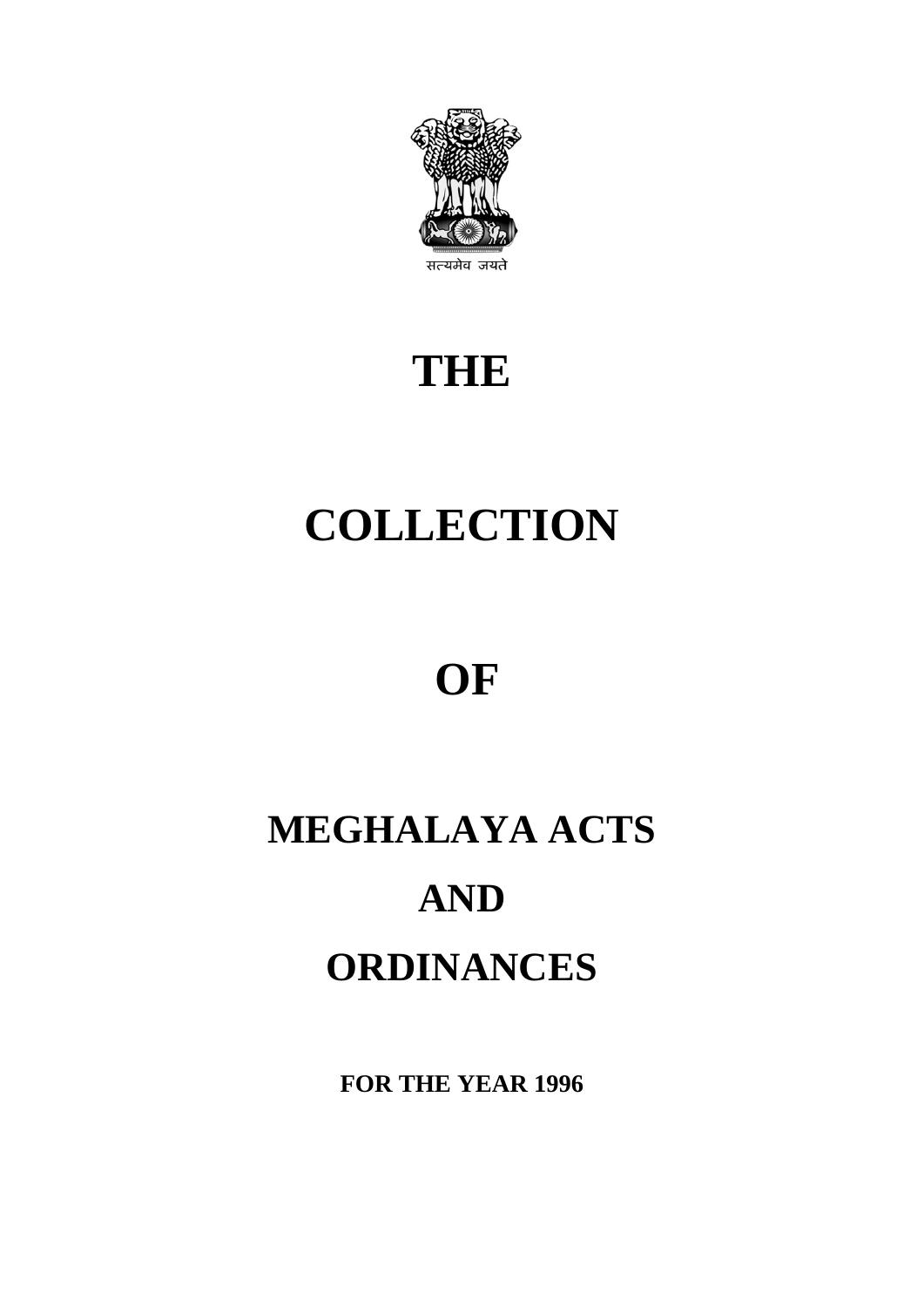## INDEX

## **Lists of Meghalaya Acts and Ordinances, 1996**

| Acts No.  | Title of the Acts                                          | Page         |
|-----------|------------------------------------------------------------|--------------|
| 1 of 1996 | The Legislative Assembly of Meghalaya (Members' Pension)   | $\mathbf{1}$ |
|           | Amendment Act. 1995                                        |              |
| 2 of 1996 | The Legislative Assembly of Meghalaya (Members' Salaries   | $2 - 3$      |
|           | and Allowance) Amendment Act. 1995                         |              |
| 3 of 1996 | The Meghalaya Legislator's Salaries and Allowances (No.II) | 4            |
|           | Act, 1996                                                  |              |
| 4 of 1996 | The Meghalaya Appropriation (No.I) Act, 1996               | $5 - 18$     |
| 5 of 1996 | The Meghalaya Appropriation (Vote-on-Account) Act, 1996    | 19-32        |
| 6 of 1996 | The Meghalaya Appropriation (No.II) Act, 1996              | 33-47        |
| 7 of 1996 | The Meghalaya Appropriation (No.III) Act, 1996             | 48-65        |
| 8 of 1996 | The Meghalaya Taxation Laws (Amendment) Act, 1996          | 66-68        |
| 9 of 1996 | The Court Fees (Meghalaya Amendment) Act, 1996             | 69-70        |

#### ORDINANCES

### Ordinance No.

| 1 of 1996 | The Court Fees (Meghalaya Amendment) Ordinance, 1996 | 71    |
|-----------|------------------------------------------------------|-------|
| 2 of 1996 | The Contingency Fund of Meghalaya (Amendment)        | 72-73 |
|           | Ordinance, 1996                                      |       |
| 3 of 1996 | The Meghalaya Motor Vehicles Taxation (Amendment)    | 74-75 |
|           | Ordinance, 1996                                      |       |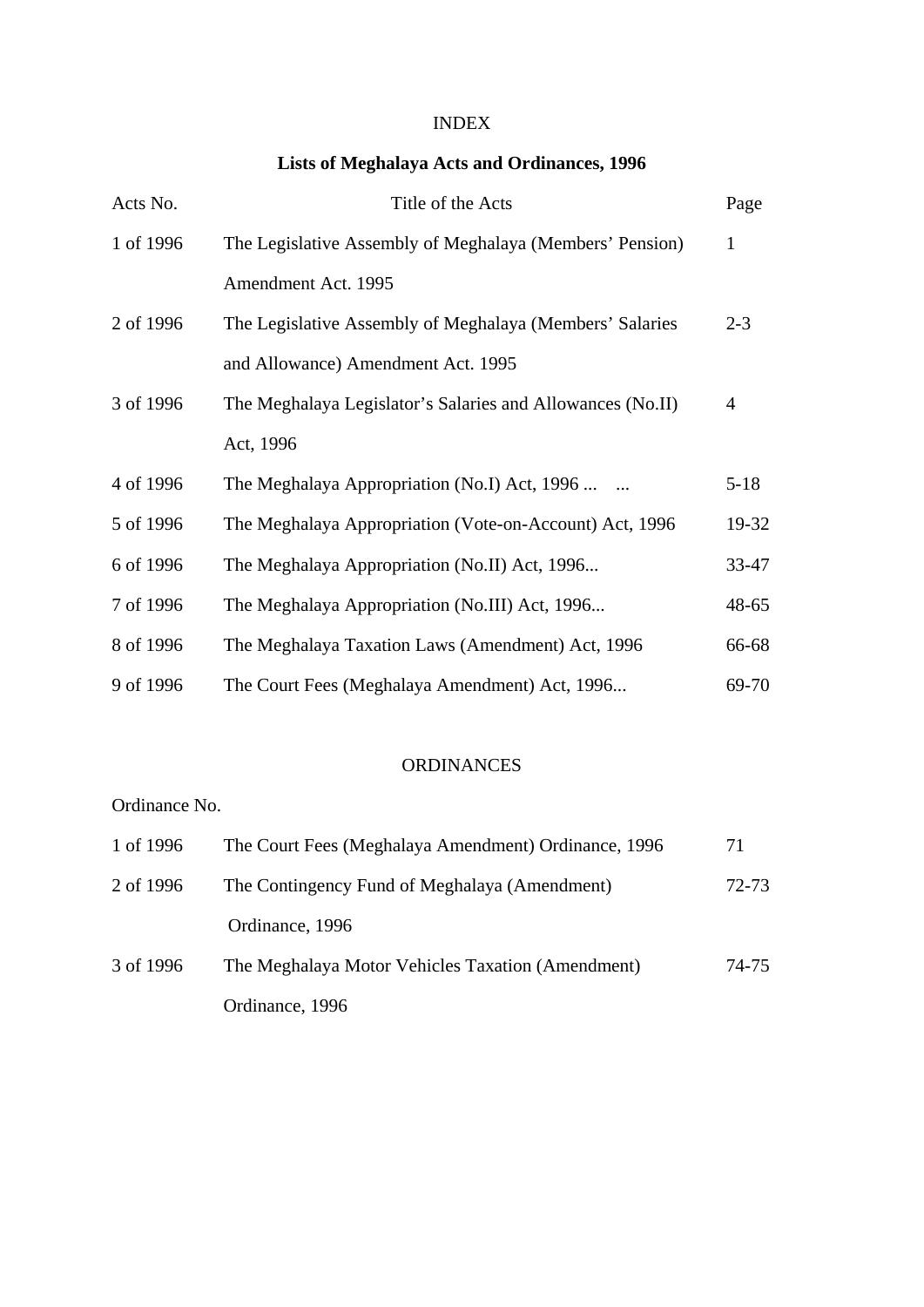#### **The 16th January, 1996**

No. LL(B) 149/85/146- The Legislative Assembly of Meghalaya (Members' Pension) Amendment Act, 1995 is hereby published for general information.

#### **Meghalaya Act 1 of 1996**

(As passed by the Meghalay Legislative Assembly)

(Received the assent of the Governor on the  $16<sup>th</sup>$  January, 1996)

(Published in the Gazette of Meghalaya, Extra-ordinary issue, dated  $16<sup>th</sup>$  January, 1996)

#### THE LEGISLATIVE ASSEMBY OF MEGHALAYA (MEMBERS'

#### PENSION) AMENDMENT ACT, 1995

An

Act

Further to amend the Legislative Assembly of Meghalaya (Member' Pension) Act, 1977.

Be it enacted by the Legislature of the State of Meghalaya in the Forty-sixth Year of the Republic of India as follows:-

- 1. **Short title and application**-(1) This Act may be called the Legislative Assembly of Meghalaya (Members' Pension) Amendment Act, 1995 (2) It shall apply in relation to pension due for the period commencing on the first day of December, 1995
- 2. **Amendment of section 3 of Act 6 of 1977**-In section 3 of the Legislative Assembly of Meghalaya (Members' pension) Act, 1977, as mended:-
	- (i) for the words 'one thousand' occurring in sub-section (1) and for the words 'one hundred' and 'two thousand' occurring in the second proviso thereto, the words 'two thousand', 'two hundred and five thousand' shall respectively substituted;
	- (ii) for the words' Chief Minister, Minister or Minister of State or the Speaker or the Deputy Speaker' occurring in sub-section (2), the words 'Leader of the opposition, Parliamentary Secretary, Minister or Speaker' shall be substituted;
	- (iii) below sub-section (2), the following explanation shall be added namely:-

**Explanation**:- The term 'Minister' includes the Chief Minister, deputy Chief Minister, Minister of State and a Deputy Minister and the term 'Speaker includes the Deputy Speaker'.

#### L.M.SANGMA

Under Secretary to the Govt. Of Meghalaya,

#### Law Department.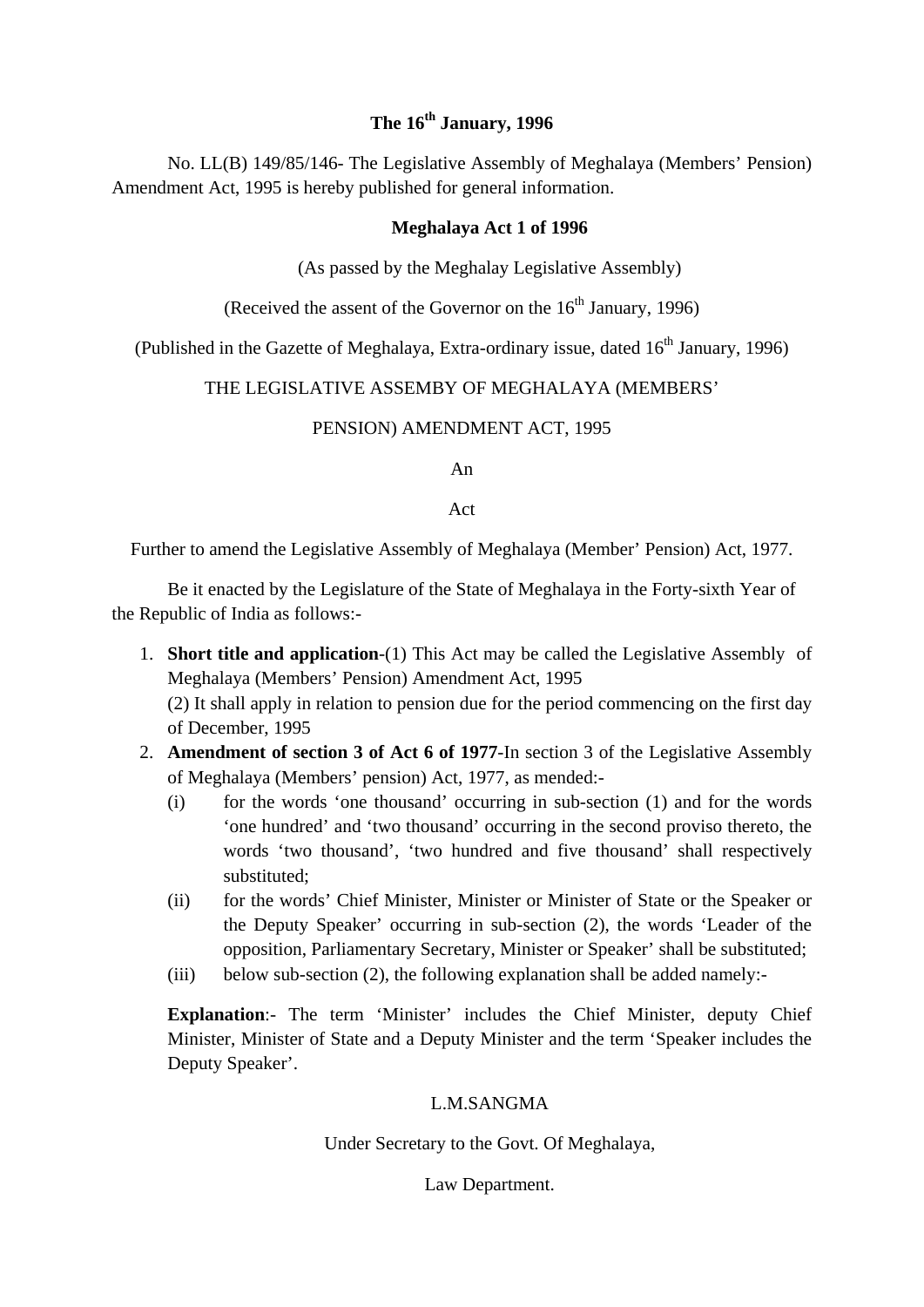### **The 16th January, 1996**

No. LL(B) 150/85/128- The Legislative Assembly of Meghalaya (Members' Salaries) Amendment Act, 1995 is hereby published for general information.

#### **MEGHALAYA ACT 2 OF 1996**

(As passed by the Meghalaya Legislative Assembly)

(Received the assent of the Governor on the  $16<sup>th</sup>$  January, 1996)

(Published in the Gazette of Meghalaya, Extra-ordinary issue, dated  $16<sup>th</sup>$  January, 1996)

#### THE LEGISLATIVE ASSEMBY OF MEGHALAYA (MEMBERS'

#### SALARIES AND ALLOWANCES) AMENDMENT ACT, 1995

An

#### Act

Further to amend the Legislative Assembly of Meghalaya (Member' Salaries and Allowaances) Act, 1974.

Be it enacted by the Legislature of the State of Meghalaya in the Forty-sixth Year of the Republic of India as follows:-

- 1. **Short title and commencement**-(1) This Act may be called the Legislative Assembly of Meghalaya (Members' Salaries and Allowances) Amendment Act, 1995 (2) It shall deemed to have come into force on the first day of December, 1995
- 2. **Insertion of a new section 6D in Act 8 of 1972**-In the Legislative Assembly of Meghalaya (Members' Salaries and Allowances) Act, 1972, after section 6C, the following new section 6D shall be inserted, namely:-

**"6D Medical Allowance for Ex-member**: - There shall be paid a medical allowance of rupees two hundered per mensem to a person who had served as Member for a period of not less than five years, whether conditions or not.

"provided that-

- (a) In the event of early of elections any person who had served as member for a period falling short of five years shall always be deemed to have serve for a complete period of five years if such period falls short by not more than three months; and
- (b) In computing the number of years the period during which the person had served as a Leader of the Opposition, Parliamentary Secretary, Minister or Speaker of the Legislative Assembly shall also be taken account.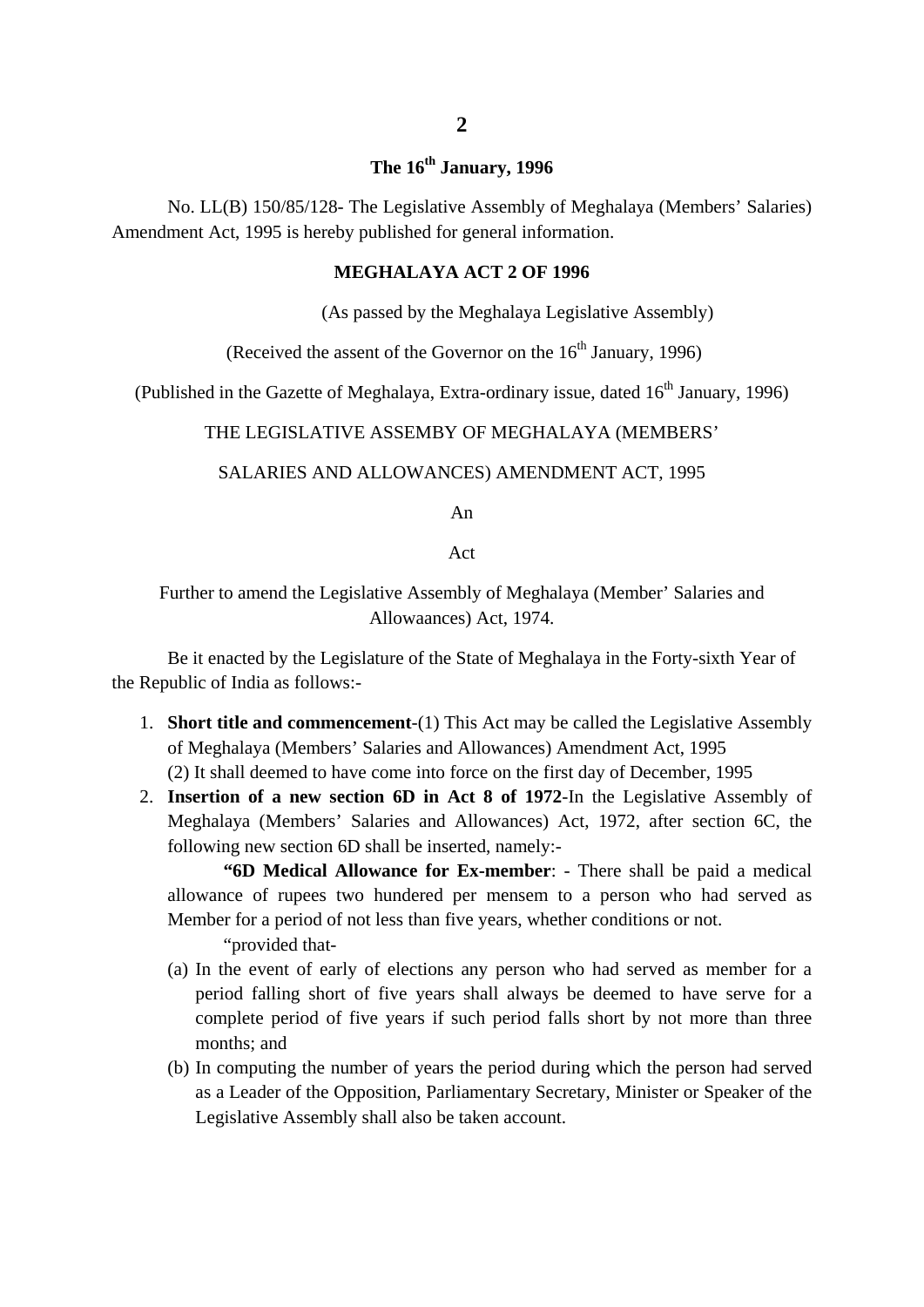"Explanation-For the purpose of this section 'Minister' includes the Chief Minister, deputy Chief Minister, a Minister of State and Deputy Minister and 'Speaker' includes the Deputy Speaker'.

#### L.M.SANGMA

Under Secretary to the Govt. Of Meghalaya,

Law Department.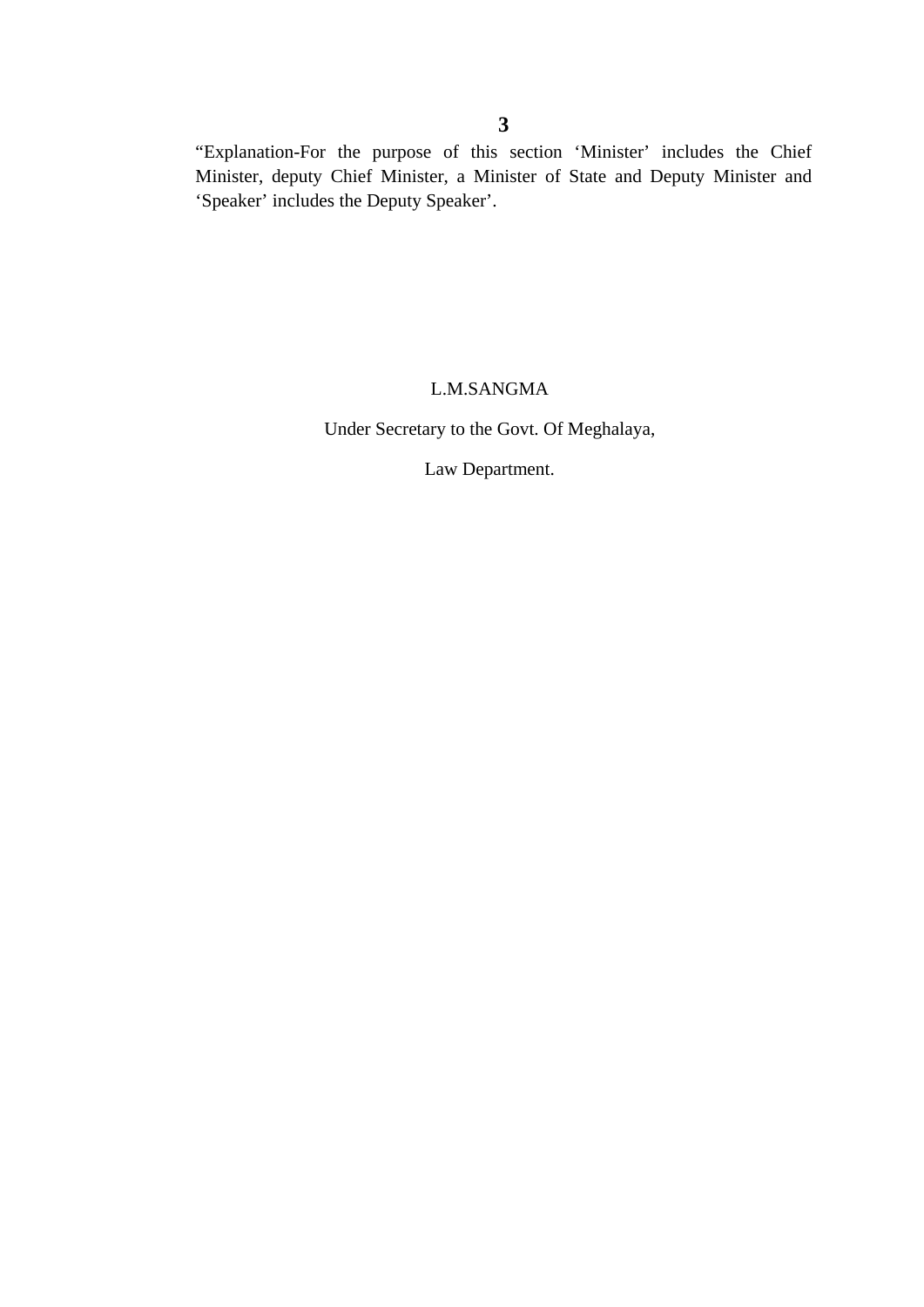## **The 16th January, 1996**

#### **MEGHALAYA ACT 3 OF 1996**

(As passed by the Meghalaya Legislative Assembly)

(Received the assent of the Governor on the  $16<sup>th</sup>$  January, 1996)

(Published in the Gazette of Meghalaya, Extra-ordinary issue, dated 16<sup>th</sup> January, 1996)

#### THE MEGHALAYA LEGISLATOR'S SALARIES AND ALLOWANCES (NO.II)

#### ACT, 1996

An

Act

to amend the Meghalaya Legislator's Salaries and Allowance Amendment Act, 1995

Be it enacted by the Legislature of the State of Meghalaya in the Forty-sixth Year of the Republic of India as follows:-

- 1. **Short title**-This Act may be called the Meghalaya Legislator's Salaries and Allowance Amendment (No.II) Act, 1995
- 2. **Amendment of Section 1 of Act 8 of 1995** In section 1 of the Meghalaya Legislator's Salaries and Allowance Amendment Act, 1995 (Act 8 of 1995), for subsection (2), the following shall be substituted namely:-

(2) It shall deemed to have come into force on the first day of April, 1995

#### L.M.SANGMA

Under Secretary to the Govt. Of Meghalaya,

Law Department.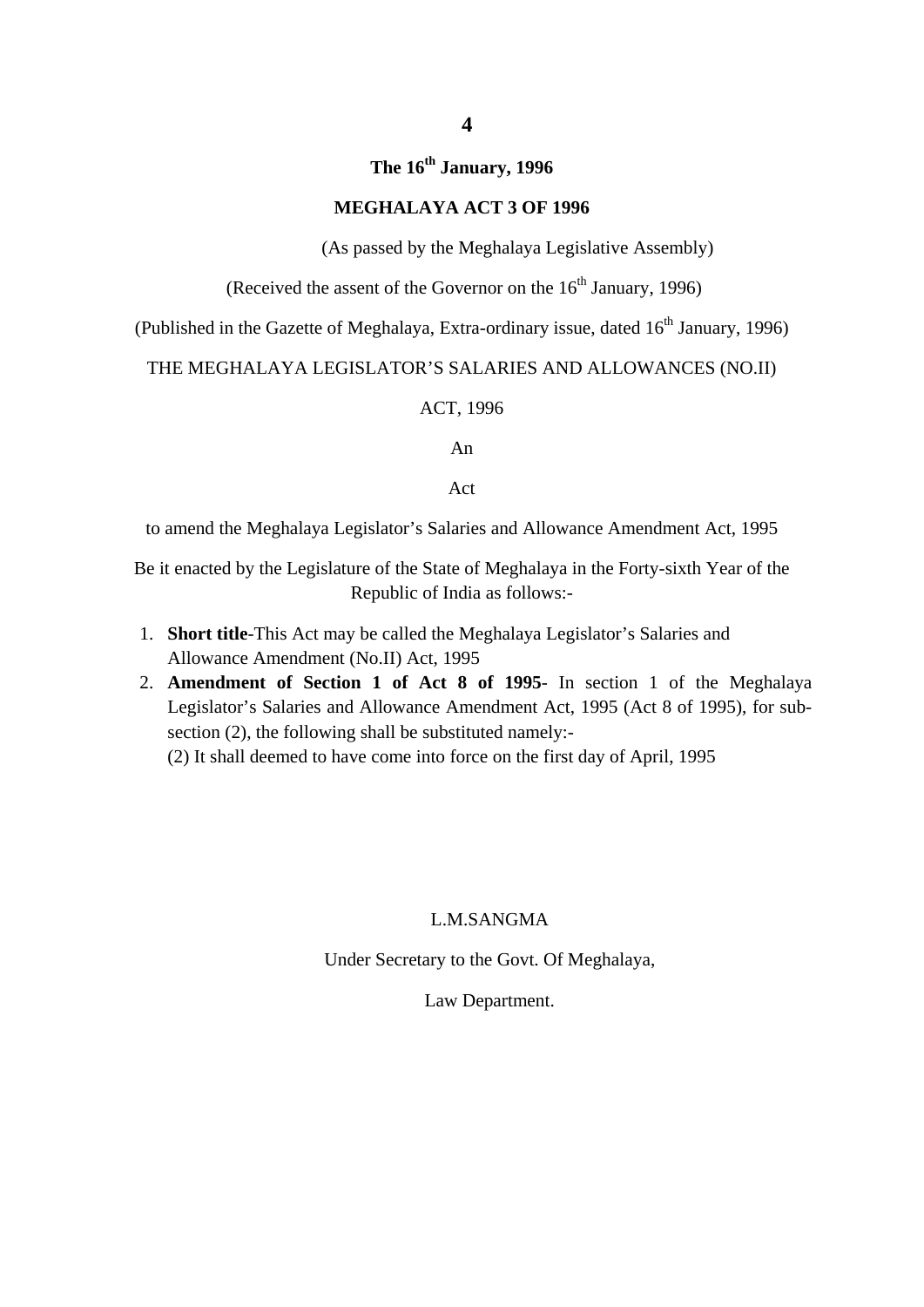### **The 26th March, 1996**

No. LL(B) 25/93/250- The Meghalaya Appropriation (No. 1) Act, 1995 is hereby published for general information.

#### **MEGHALAYA ACT 4 OF 1996**

(As passed by the Meghalaya Legislative Assembly)

(Received the assent of the Governor on the  $26<sup>th</sup>$  March, 1996)

(Published in the Gazette of Meghalaya, Extra-ordinary issue, dated  $26<sup>th</sup>$  March, 1996)

#### THE MEGHALAYA APPROPRIATION (No.1) ACT, 1996

An

Act

To authorise payment and appropriation of certain further sums from and out of the Consolidated Fund of Meghalaya for the services of the financial year 1995-96

Be it enacted by the Legislature of Meghalaya in the Forty-seventh Year of the Republic of India as follows:-

- 1. **Short title**-(1) This Act may be called the Meghalaya Appropriation (No.1) Act, 1996
- 2. **Withdrawal of Rs.29,94,86,254 from and out of the Consolidated Fund of Meghalaya**- From and out of the Consolidated Fund of Meghalaya there may be paid and applied sums not exceeding those specified in column (3) of the Schedule amounting in the aggregate to the sum of rupees twenty nine crores, ninety four lakhs, eighty six thousand, two hundred fifty four towards defraying the several charges which will come in the course of payment during the financial year 1995-96 in respect of the services specified in column (2) of the Schedule.
- 3. **Appropriation**-The sums authorised to be withdrawn from and out of the Consolidated Fund of Meghalaya by this Act shall be appropriated for the services and purpose expressed in the Schedule in relation to the said year.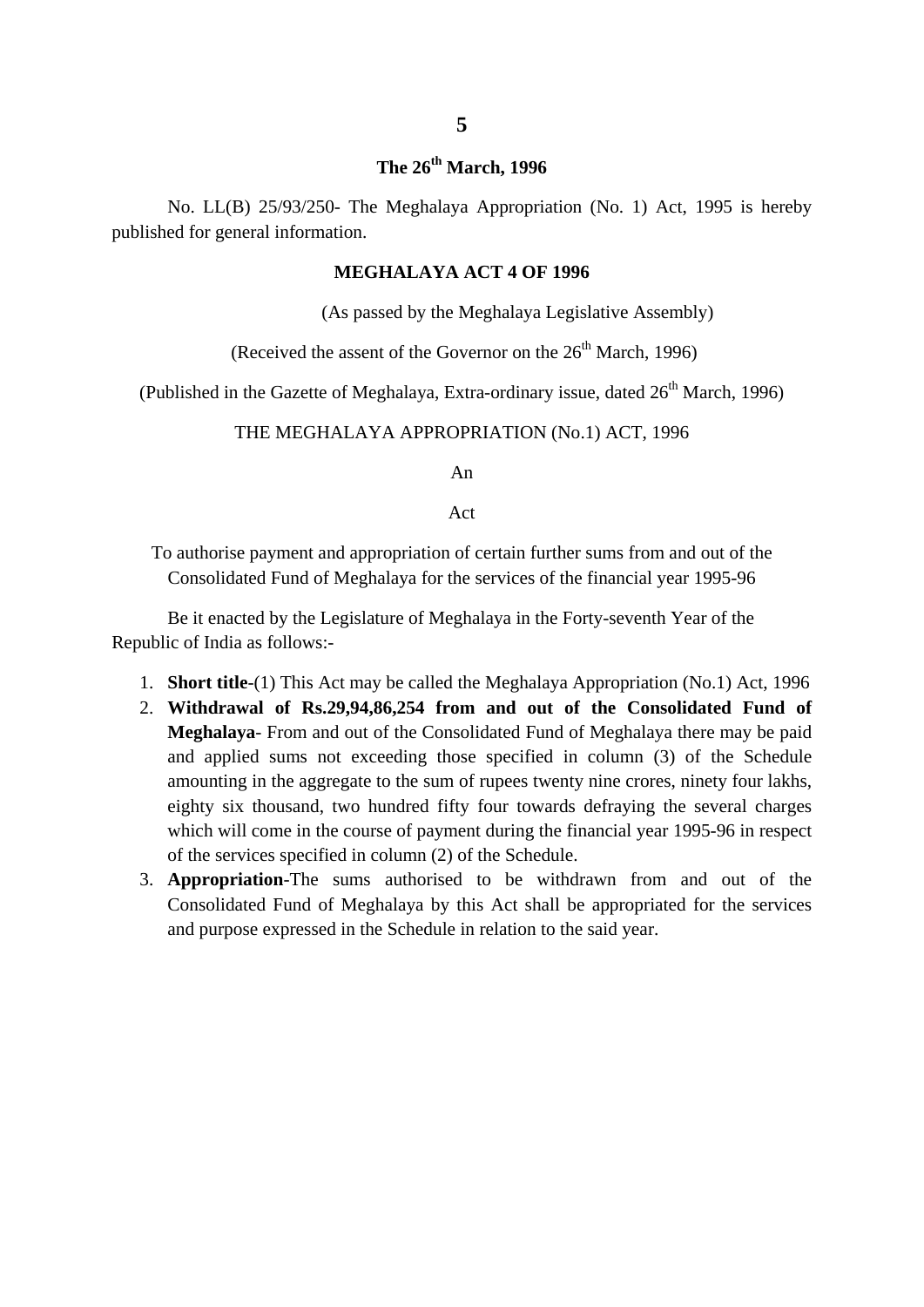| (1)       | (2)                                                                                                                                         |                    |                         | (3)                |                          |
|-----------|---------------------------------------------------------------------------------------------------------------------------------------------|--------------------|-------------------------|--------------------|--------------------------|
| Grant No. | Services and Purposes                                                                                                                       |                    |                         | Sums not exceeding |                          |
|           | (Major Heads)                                                                                                                               |                    |                         |                    |                          |
|           |                                                                                                                                             |                    | Voted by                | Charged on         | Total                    |
|           |                                                                                                                                             |                    | The                     | the Consolidated   |                          |
|           |                                                                                                                                             |                    | Assembly                | Fund               |                          |
|           |                                                                                                                                             |                    | Rs.                     | Rs.                | Rs.                      |
|           | 2011-Parliamentary/State/Union                                                                                                              | Revenue            |                         |                    |                          |
|           | <b>Territory Legislature</b>                                                                                                                |                    |                         |                    |                          |
| 1.        | 2058-Stationery and Printing                                                                                                                | Capital            |                         |                    |                          |
|           | 4058-Capital Outlay on Stationery                                                                                                           |                    |                         |                    |                          |
|           | and Printing                                                                                                                                |                    |                         |                    |                          |
| 2.        | 2012-Governor                                                                                                                               | Revenue            |                         |                    | 15,00,000 15,00,000      |
| 3.        | 2013-Council of Ministers<br>2070-Other Administrative<br>Services, etc                                                                     | Revenue            |                         |                    |                          |
| 4.<br>5.  | 2014-Administrative of Justice<br>2015-Elections                                                                                            | Revenue<br>Revenue | 8,00,000<br>2,62,48,827 | 3,80,400           | 11,80,400<br>2,62,48,827 |
|           | 2029-Land Revenue<br>2245-Relief on account of Natural<br>Calamities                                                                        |                    |                         |                    |                          |
|           | 2250-Other Social Services<br>3475-Other General Economic<br>Services                                                                       | Revenue            | 63,00,000               |                    | 63,00,000                |
| 6.        | 6225-Loans for Welfare of<br>Scheduled Castes, Scheduled<br>Tribes and other Backward<br>Classes<br>6250-Loans for Other Social<br>Services |                    |                         |                    |                          |
|           | 6401-Loans for Crop Husbandry                                                                                                               | Capital            |                         |                    |                          |

## **6**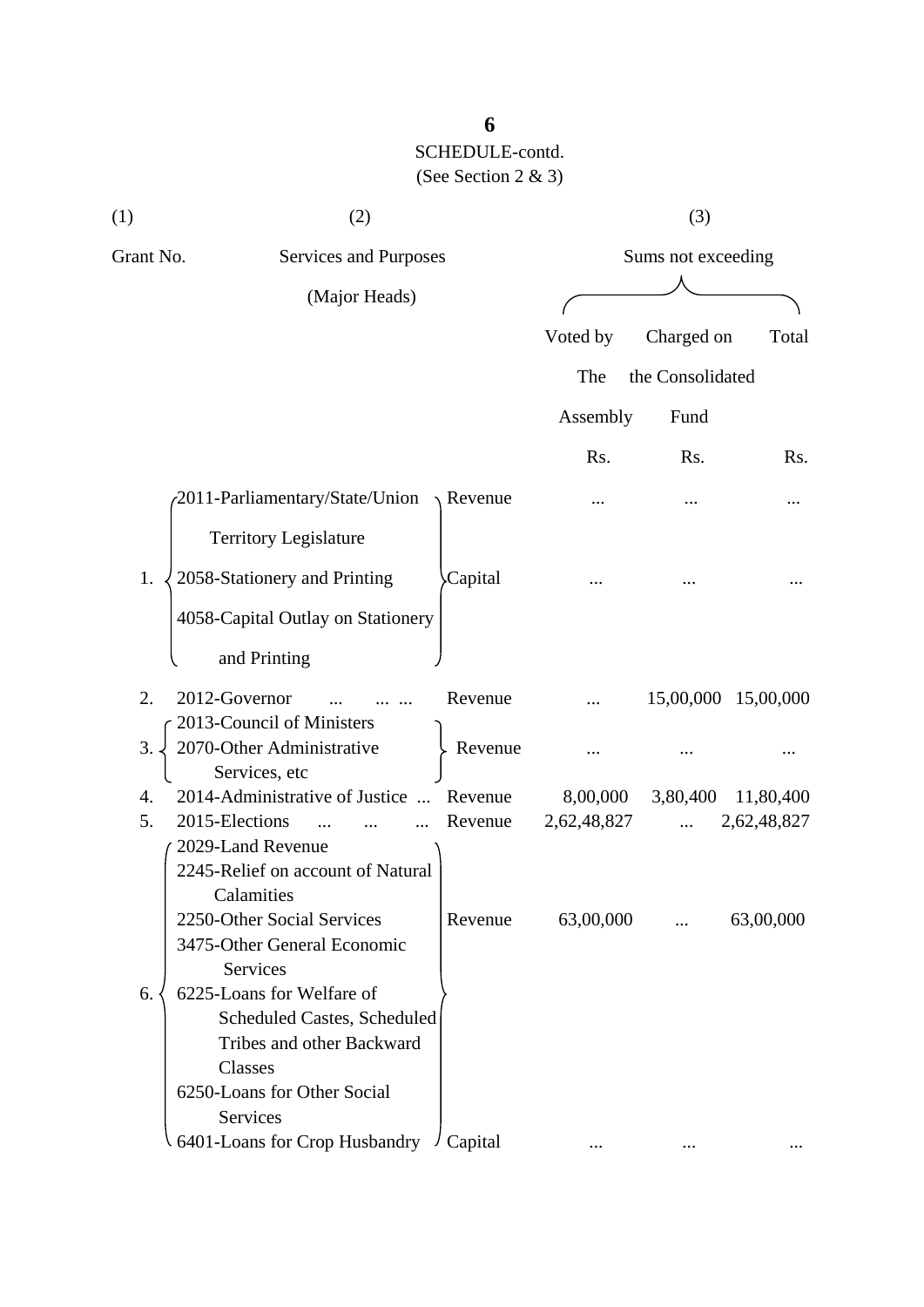| (1)                 | (2)                                                                            |         | (3)       |                    |           |
|---------------------|--------------------------------------------------------------------------------|---------|-----------|--------------------|-----------|
| Grant No.           | Services and Purposes                                                          |         |           | Sums not exceeding |           |
|                     | (Major Heads)                                                                  |         |           |                    |           |
|                     |                                                                                |         | Voted by  | Charged on         | Total     |
|                     |                                                                                |         | The       | the Consolidated   |           |
|                     |                                                                                |         | Assembly  | Fund               |           |
|                     |                                                                                |         | Rs.       | Rs.                | Rs.       |
| 7.                  | 2030-Stamps and Registration                                                   | Revenue | 1,60,976  |                    | 1,60,976  |
| 8.<br>2040-Sale Tax | 2039-State Excise                                                              | Revenue | 13,85,000 |                    | 13,85,000 |
| 9.                  | 2045-Other Taxes and Duties on<br><b>Commodities and Services</b>              | Revenue | 2,36,944  |                    | 2,36,944  |
|                     | 2041-Taxes on Vehicles<br>2070-Other Administrative<br>Services, etc           | Revenue | 58,95,026 |                    | 58,95,026 |
| 10.                 | 3055-Road Transport<br>5055-Capital Outlay on -Road                            | Capital |           |                    |           |
|                     | Transport<br>2045-Other Taxes and Duties on<br><b>Commodities and Services</b> |         |           |                    |           |
| 11.                 | 2501-Special Programmes for<br><b>Rural Development</b>                        | Revenue | 16,94,334 |                    | 16,94,334 |
| 2801-Power          | 2810-Non-Conventional Sources<br>of Energy                                     |         |           |                    |           |
|                     | 6801-Loans for Power Projects                                                  | Capital |           |                    |           |
|                     | 12. (2047-Other Fiscal Services                                                | Revenue |           |                    |           |
|                     | 2048-Appropriation for reduction<br>or avoidance of Debt.                      | Revenue |           |                    |           |

2049-Interest Payments Revenue ... ... ... ... ... ... ...  $\begin{matrix} 2051-Public Services Commission Revenue 1,86,800 ... 1,86,800 \end{matrix}$  ... 1,86,800

13. 2251 - Secretariat Social Services Revenue 2,50,000 ... 2,50,000

2052-Secretariat General Services

3451- Secretariat Economic

Services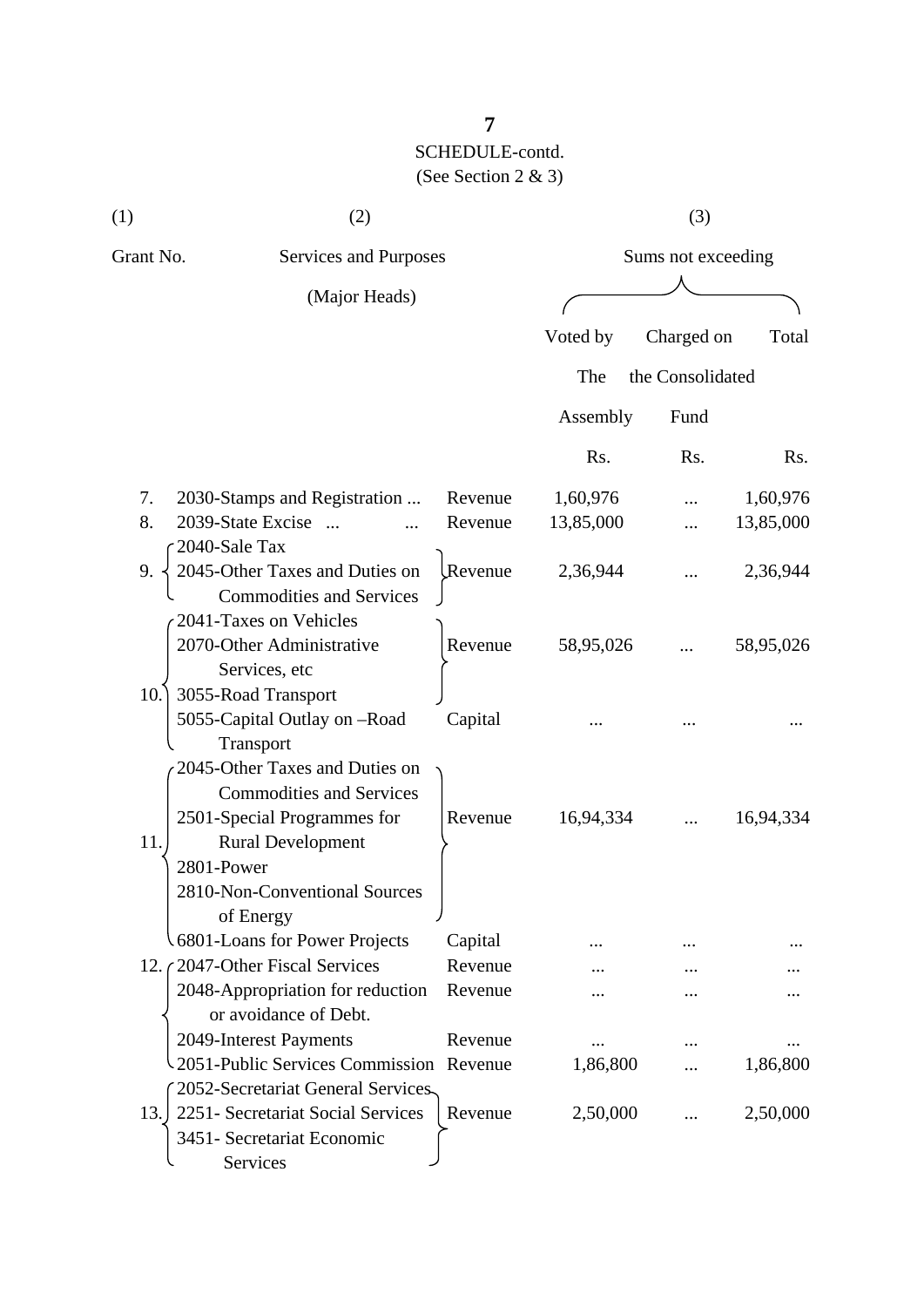| (1)                                | (2)                                             |         |                    | (3)              |                      |
|------------------------------------|-------------------------------------------------|---------|--------------------|------------------|----------------------|
| Grant No.<br>Services and Purposes |                                                 |         | Sums not exceeding |                  |                      |
|                                    | (Major Heads)                                   |         |                    |                  |                      |
|                                    |                                                 |         | Voted by           | Charged on       | Total                |
|                                    |                                                 |         | The                | the Consolidated |                      |
|                                    |                                                 |         | Assembly           | Fund             |                      |
|                                    |                                                 |         | Rs.                | Rs.              | Rs.                  |
| 14.                                | 2053-District Administration                    | Revenue | 17,00,000          |                  | 17,00,000            |
| 15.                                | 2054-Treasury and Accounts<br>Administration    | Revenue | 1,15,000           |                  | 1,15,000             |
|                                    | 2055-Police                                     |         |                    |                  |                      |
|                                    | 2070-Other Administrative<br>Service etc        | Revenue | 2,69,69,000        |                  | 1,86,700 2,71,56,600 |
|                                    | 2216-Housing                                    |         |                    |                  |                      |
|                                    | 16. 4059-Capital Outlay on Public<br>Works      |         |                    |                  |                      |
|                                    | لـ 4216- Capital Outlay on Housing              | Capital |                    |                  |                      |
|                                    | 2056-Jails                                      | Revenue | 12,14,000          |                  | 12,14,000            |
| 17.                                | 4059- Capital Outlay on Public<br>Works         | Capital |                    |                  |                      |
|                                    | 2058-Stationery and Printing                    | Revenue | 10,62,893          |                  | 10,62,893            |
| 18.                                | 4058-Capital Outlay on Stationery               |         |                    |                  |                      |
|                                    | and Printing<br>4216- Capital Outlay on Housing | Capital |                    |                  |                      |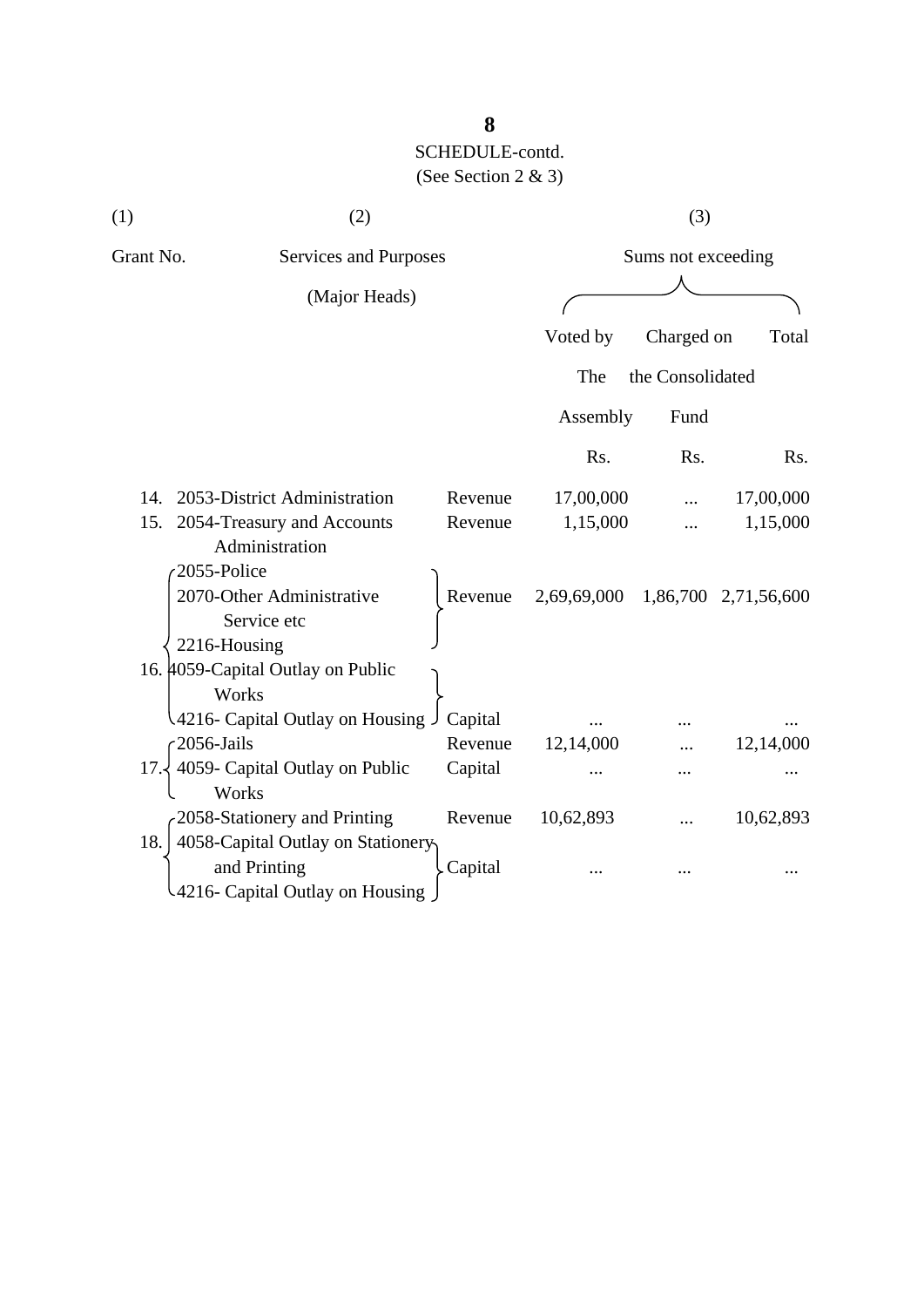| (1)       | (2)                                                                                                                                                                                                                                          |         | (3)       |                    |           |
|-----------|----------------------------------------------------------------------------------------------------------------------------------------------------------------------------------------------------------------------------------------------|---------|-----------|--------------------|-----------|
| Grant No. | Services and Purposes                                                                                                                                                                                                                        |         |           | Sums not exceeding |           |
|           | (Major Heads)                                                                                                                                                                                                                                |         |           |                    |           |
|           |                                                                                                                                                                                                                                              |         | Voted by  | Charged on         | Total     |
|           |                                                                                                                                                                                                                                              |         | The       | the Consolidated   |           |
|           |                                                                                                                                                                                                                                              |         | Assembly  | Fund               |           |
|           |                                                                                                                                                                                                                                              |         | Rs.       | R <sub>s</sub> .   | Rs.       |
| 19.       | 2052-Secretariat General Services<br>2059-Public Works<br>2203-Technical Education<br>2204-Sports and Youth Services<br>2205-Art and Culture<br>2216-Housing<br>4059- Capital Outlay on Public<br>Works<br>4202-Capital Outlay on Education, | Revenue |           |                    |           |
|           | Art and Culture<br>4210-- Capital Outlay on Medical<br>and Public Health<br>4216- Capital Outlay on Housing<br>4403- Capital Outlay on Animal<br>Husbandry<br>4404- Capital Outlay on Dairy<br>Development                                   | Capital | 13,00,000 |                    | 13,00,000 |
|           | 2070- Other Administrative                                                                                                                                                                                                                   | Revenue | 95,78,629 |                    | 95,78,629 |
| 20.       | Services etc<br>4059- Capital Outlay on Public<br>Works                                                                                                                                                                                      | Capital |           |                    |           |

## **9**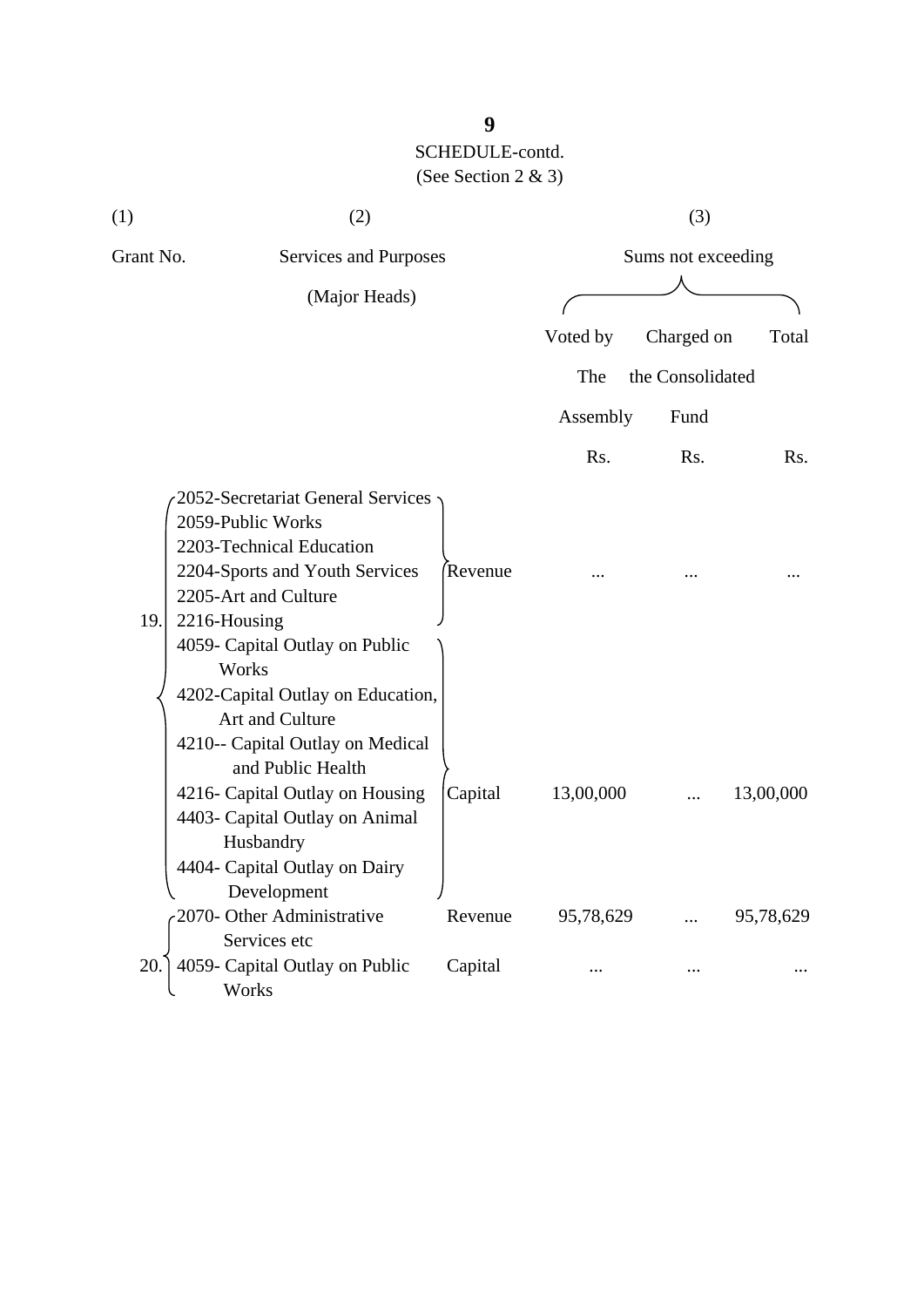| (1)       | (2)                                                                                                                                                                                                                           |          | (3)         |                    |             |
|-----------|-------------------------------------------------------------------------------------------------------------------------------------------------------------------------------------------------------------------------------|----------|-------------|--------------------|-------------|
| Grant No. | Services and Purposes                                                                                                                                                                                                         |          |             | Sums not exceeding |             |
|           | (Major Heads)                                                                                                                                                                                                                 |          |             |                    |             |
|           |                                                                                                                                                                                                                               |          | Voted by    | Charged on         | Total       |
|           |                                                                                                                                                                                                                               |          | The         | the Consolidated   |             |
|           |                                                                                                                                                                                                                               |          |             |                    |             |
|           |                                                                                                                                                                                                                               |          | Assembly    | Fund               |             |
|           |                                                                                                                                                                                                                               |          | Rs.         | Rs.                | Rs.         |
|           | 2075-Miscellaneous General                                                                                                                                                                                                    |          |             |                    |             |
| 21        | Services<br>2202-General Education<br>2203-Technical Education<br>2204-Sports and Youth Services<br>2205-Art and Culture<br>2236-Nutrition<br>3425-Other Scientific Research<br>3454-Census, Surveys and<br><b>Statistics</b> | Revenue  | 3,72,64,964 | $\ddotsc$          | 3,72,64,964 |
|           | 4202- Capital Outlay on Education,<br>Art and Culture<br>4204- Capital Outlay on Education, Capital<br>Sports, Art and Culture<br>6202-Loans for Education,                                                                   |          |             |                    |             |
|           | Art and Culture<br>r 2070-Other Administrative<br>Services etc                                                                                                                                                                | ↑Revenue | 35, 13, 023 |                    | 35, 13, 023 |
| 22.       | $2216$ -Housing<br>23. 2070- Other Administrative<br>Services etc                                                                                                                                                             | Revenue  | 7,00,000    |                    | 7,00,000    |
|           | 24. 2071-Pensions and Other<br><b>Retirement Benefits</b>                                                                                                                                                                     | Revenue  |             |                    |             |
|           | 25. 2075-Miscellaneous General<br>Services                                                                                                                                                                                    | Revenue  |             |                    |             |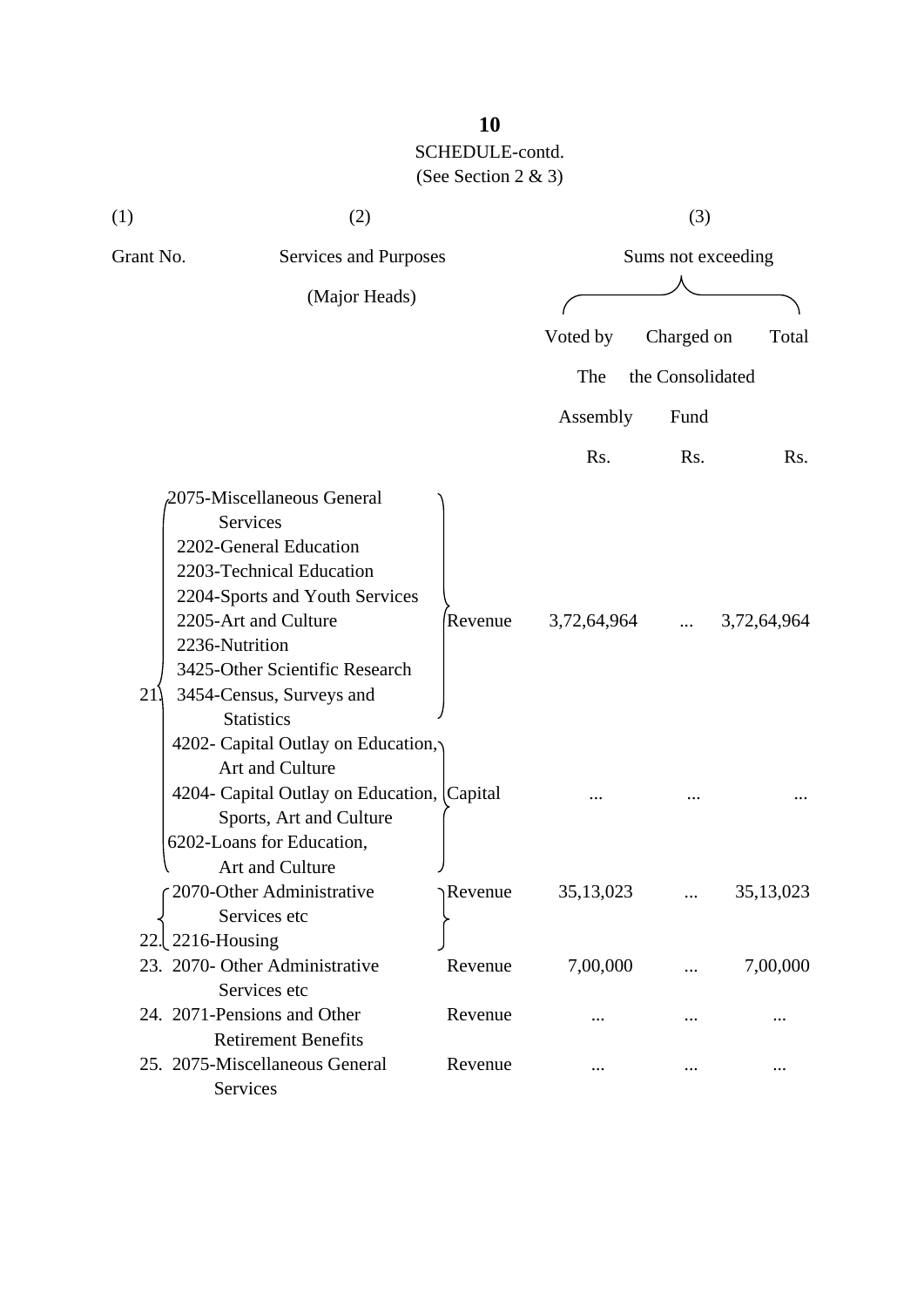| (1)       | (2)                                                |                    | (3)         |                    |                               |
|-----------|----------------------------------------------------|--------------------|-------------|--------------------|-------------------------------|
| Grant No. | Services and Purposes                              |                    |             | Sums not exceeding |                               |
|           | (Major Heads)                                      |                    |             |                    |                               |
|           |                                                    |                    | Voted by    | Charged on         | Total                         |
|           |                                                    |                    | The         | the Consolidated   |                               |
|           |                                                    |                    | Assembly    | Fund               |                               |
|           |                                                    |                    | Rs.         | Rs.                | Rs.                           |
|           | 2210-Medical and Public Health                     |                    |             |                    |                               |
|           | 2211-Family Welfare                                | Revenue            | 16, 12, 206 |                    | 16, 12, 206                   |
| 26.       | 4210-Capital Outlay on Medical                     |                    |             |                    |                               |
|           | and Public Health                                  |                    |             |                    |                               |
|           | 4211- Capital Outlay on Family                     | Capital            | 1,02,70,000 |                    | 1,02,70,000                   |
|           | Welfare                                            |                    |             |                    |                               |
|           | -2215-Water Supply and Sanitation-                 |                    |             |                    |                               |
|           | 2216-Housing                                       | ∫Revenue           |             |                    | 35,00,000 30,00,000 65,00,000 |
| 27<       | 4215- Capital Outlay on Water                      |                    |             |                    |                               |
|           | Supply and Sanitation                              |                    |             |                    |                               |
|           | 4216-Capital Outlay on Housing<br>28. 2216-Housing | Capital<br>Revenue | 70,00,000   |                    | 70,00,000                     |
|           | 4216-Capital Outlay on Housing                     |                    |             |                    |                               |
|           | 6216-Loans for Housing                             | Capital            |             |                    |                               |
|           | $\sqrt{2216}$ -Housing                             |                    |             |                    |                               |
|           | 2217-Urban Development                             | ∫Revenue           |             |                    |                               |
|           | 29. $\sqrt{4216}$ - Capital Outlay on Housing      |                    |             |                    |                               |
|           | 4217- Capital Outlay on Urban                      | Capital            |             |                    |                               |
|           | Development                                        |                    |             |                    |                               |
| 30.       | 2220-Information and Publicity                     | Revenue            |             |                    |                               |
| 31.       | 2230-Labour and Employment                         | Revenue            | 1,10,800    |                    | 1,10,800                      |
|           | 3456-Civil Supplies                                | Revenue            | 25,83,000   |                    | 25,83,000                     |
| 32        | 4408- Capital Outlay on Food                       | Capital            | $\cdots$    |                    |                               |
|           | Storage and Warehousing                            |                    |             |                    |                               |
|           | 2235-Social Security and Welfare                   | Revenue            |             |                    |                               |
| 33.4      | 6235-Loans for Social Security                     | Capital            |             |                    |                               |
|           | and Welfare                                        |                    |             |                    |                               |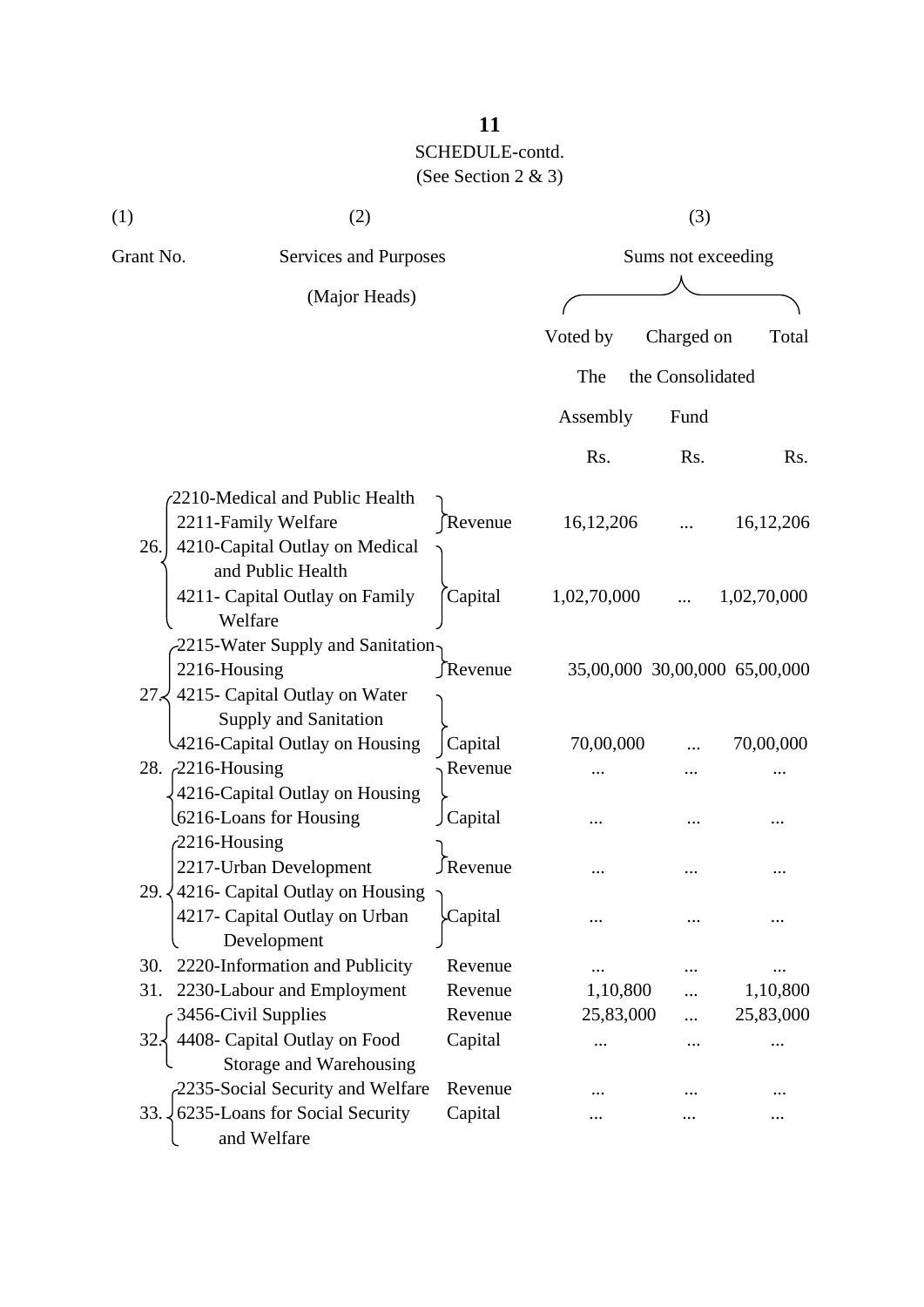| (1)       | (2)                                                                                    |         |           | (3)                |           |
|-----------|----------------------------------------------------------------------------------------|---------|-----------|--------------------|-----------|
| Grant No. | Services and Purposes                                                                  |         |           | Sums not exceeding |           |
|           | (Major Heads)                                                                          |         |           |                    |           |
|           |                                                                                        |         | Voted by  | Charged on         | Total     |
|           |                                                                                        |         | The       | the Consolidated   |           |
|           |                                                                                        |         |           |                    |           |
|           |                                                                                        |         | Assembly  | Fund               |           |
|           |                                                                                        |         | Rs.       | Rs.                | Rs.       |
|           | 2225-Welfare of Scheduled Castes,                                                      |         |           |                    |           |
|           | Scheduled Tribes and other                                                             |         |           |                    |           |
|           | <b>Backward Classes</b>                                                                | Revenue |           |                    |           |
|           | 2235-Social Security and Welfare                                                       |         |           |                    |           |
| 34.       | 2236-Nutrition                                                                         |         |           |                    |           |
|           | 4059-Capital Outlay on Public                                                          |         |           |                    |           |
|           | Works                                                                                  |         |           |                    |           |
|           | 4235- Capital Outlay on Social                                                         | Capital |           |                    |           |
|           | Security and Welfare                                                                   |         |           |                    |           |
|           | 35. 2235-Social Security and Welfare Revenue<br>2075-Miscellaneous General<br>Services |         | 9,07,855  |                    | 9,07,855  |
| 36.       | 2235-Social Security and Welfare                                                       | Revenue | 1,50,000  |                    | 1,50,000  |
| 37.       | 2250-Other Social Services                                                             | Revenue |           |                    |           |
| 38.       | 3451-Secretariat Economic                                                              | Revenue | 10,00,000 |                    | 10,00,000 |
|           | Services                                                                               |         |           |                    |           |
|           | 2425-Co-operation<br>4425-Capital Outlay on                                            | Revenue | 12,9,000  |                    | 12,19,000 |
| 39.       | Co-operation                                                                           |         |           |                    |           |
|           | 4435-Capital Outlay on                                                                 | Capital |           |                    |           |
|           | <b>Agricultural Programmes</b>                                                         |         |           |                    |           |
|           | 6425-Loan for Co-operation                                                             |         |           |                    |           |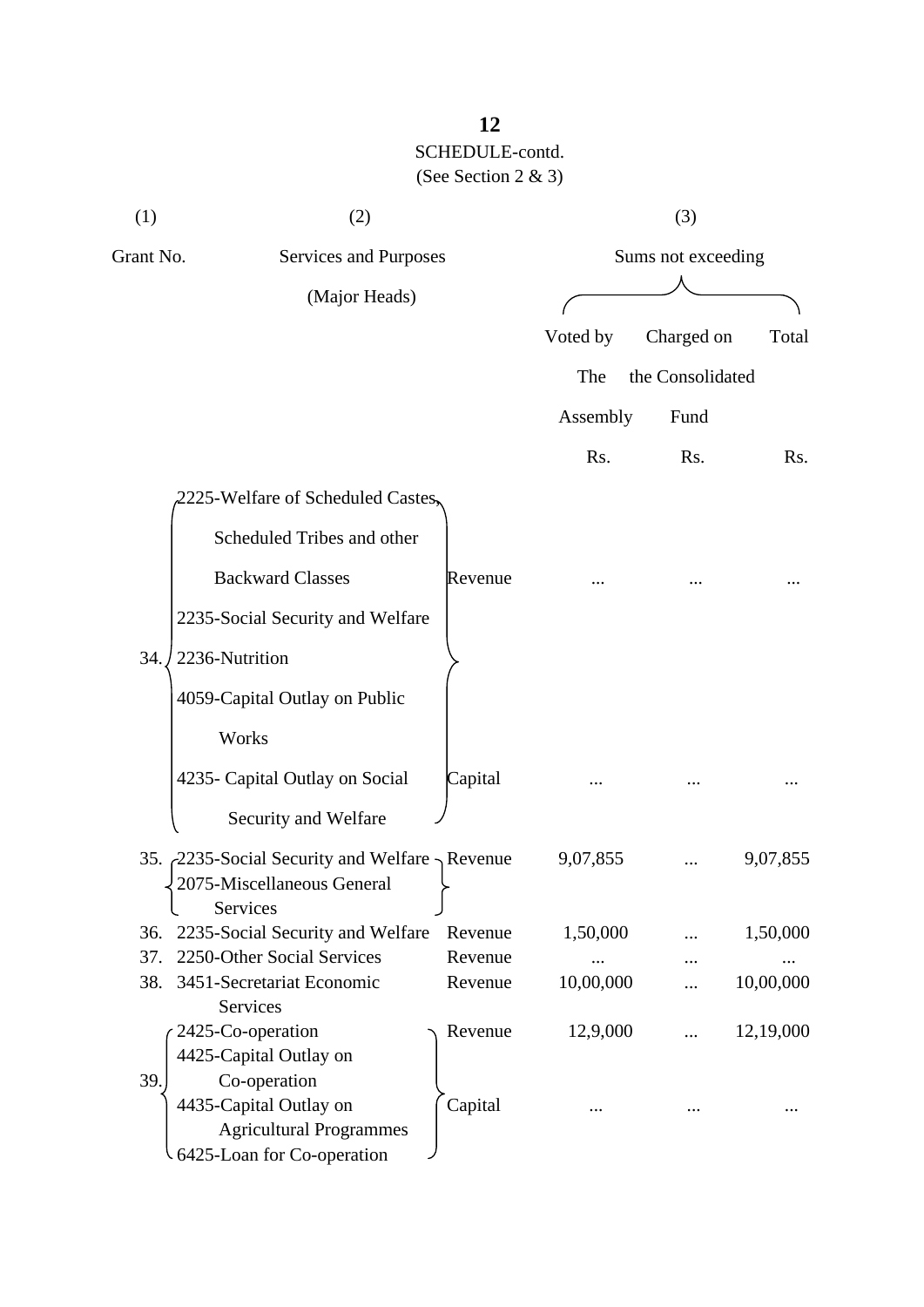| (1)       | (2)                                                                        |         |           | (3)                |           |
|-----------|----------------------------------------------------------------------------|---------|-----------|--------------------|-----------|
| Grant No. | Services and Purposes                                                      |         |           | Sums not exceeding |           |
|           | (Major Heads)                                                              |         |           |                    |           |
|           |                                                                            |         | Voted by  | Charged on         | Total     |
|           |                                                                            |         | The       | the Consolidated   |           |
|           |                                                                            |         | Assembly  | Fund               |           |
|           |                                                                            |         | Rs.       | Rs.                | Rs.       |
| 40.       | 2552-North Eastern Areas<br>(Special Areas Programmes)                     | Revenue |           |                    |           |
|           | 4552-Capital Outlay on North<br><b>Eastern Areas</b>                       | Capital |           |                    |           |
|           | 41. 3454-Census, Surveys and<br><b>Statistics</b>                          | Revenue | 3,05,600  |                    | 3,05,600  |
|           | 42. $\zeta$ 2216-Housing<br>3475-Other General Economic<br><b>Services</b> | Revenue | 76,80,000 |                    | 76,80,000 |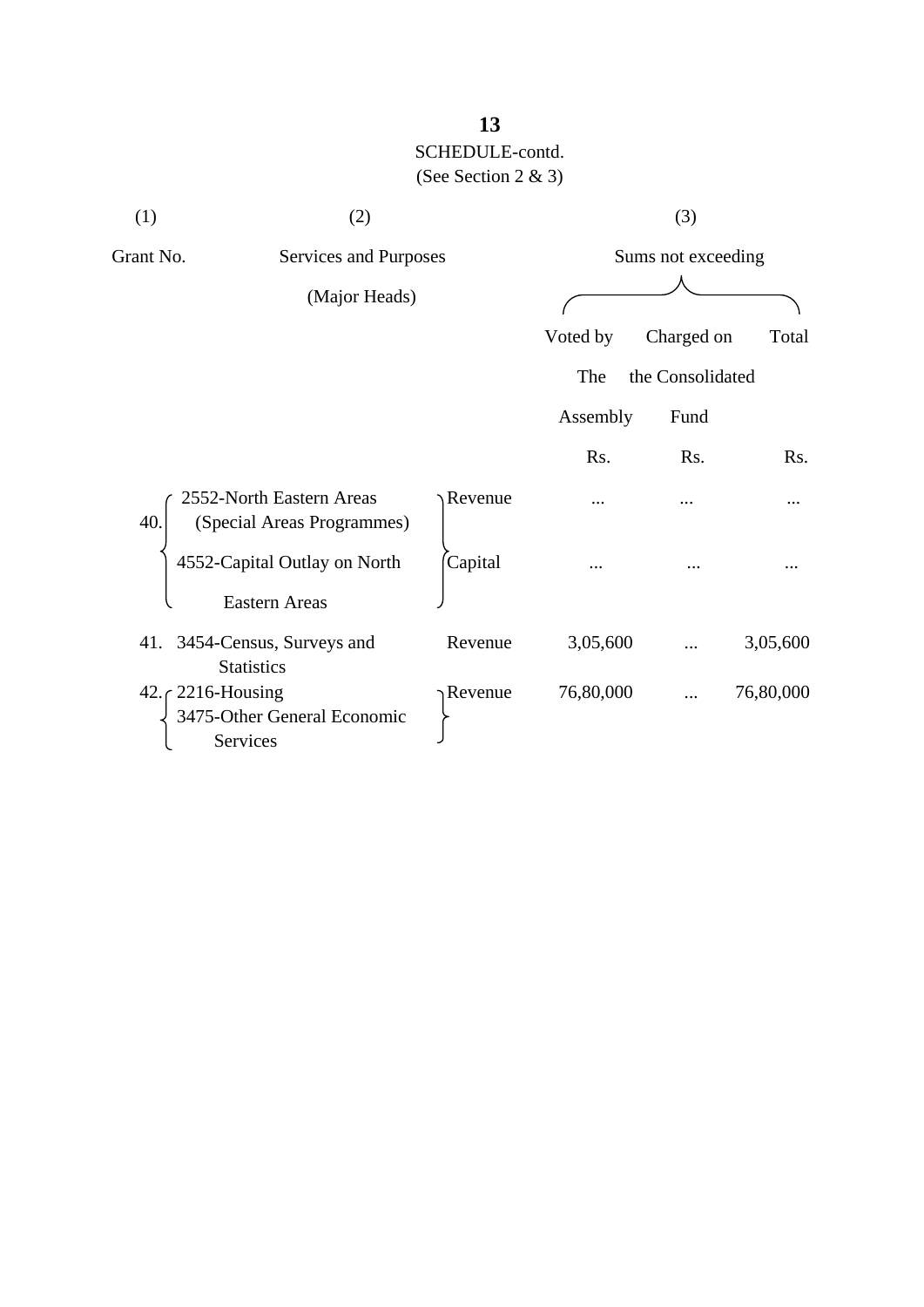| Grant No.<br>Services and Purposes<br>Sums not exceeding<br>(Major Heads)                                                                                                                                                                                                                    | Total |
|----------------------------------------------------------------------------------------------------------------------------------------------------------------------------------------------------------------------------------------------------------------------------------------------|-------|
|                                                                                                                                                                                                                                                                                              |       |
|                                                                                                                                                                                                                                                                                              |       |
| Voted by<br>Charged on                                                                                                                                                                                                                                                                       |       |
| The<br>the Consolidated                                                                                                                                                                                                                                                                      |       |
| Assembly<br>Fund                                                                                                                                                                                                                                                                             |       |
| Rs.<br>Rs.                                                                                                                                                                                                                                                                                   | Rs.   |
| 2216-Housing<br>2401-Crop Husbandry<br>2408-Food Storage and<br>Warehousing<br>2415-Agricultural Research and<br>Revenue<br>Education<br>2435-Other Agricultural<br>Programmes<br>2702-Minor Irrigation<br>4216-Capital Outlay on Housing<br>43.<br>4401-Capital Outlay on Crop<br>Husbandry |       |
| 4416-Investment in Agricultural<br>Capital<br><b>Financial Institutions</b><br>4702-Capital Outlay on Minor<br>Irrigation<br>6401-Loans for Crop Husbandry<br>2701-Medium Irrigation-II-works<br>Under E. And D. Wing P.W.D                                                                  |       |
| <b>Medium Irrigation Projects</b><br>Revenue<br>2711-Flood Control<br>4701-Capital Outlay on medium<br>44.<br>irrigation                                                                                                                                                                     |       |
| 4711-Capital Outlay on Flood<br>Capital<br><b>Control Projects</b>                                                                                                                                                                                                                           |       |

## **14**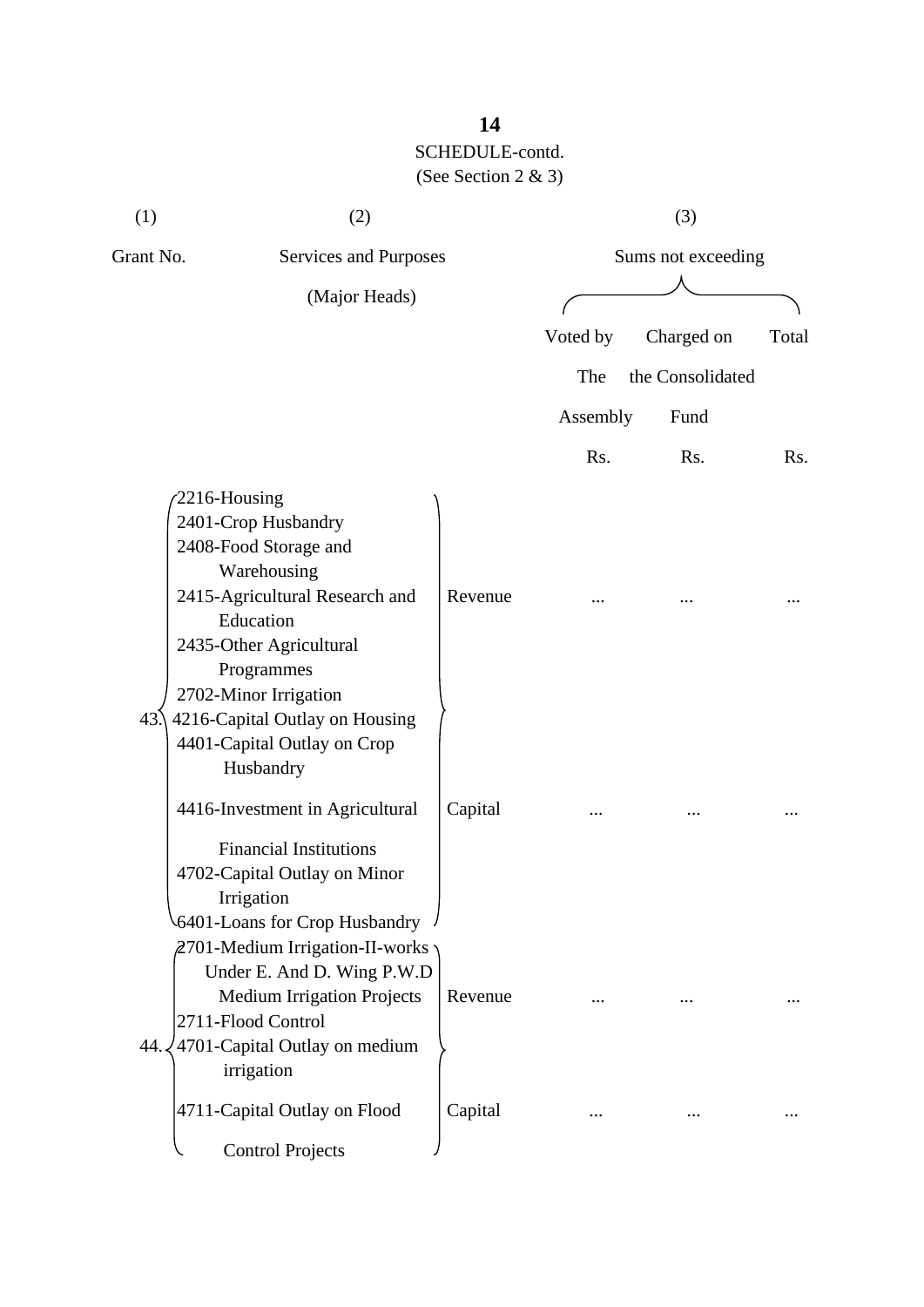| (1)       | (2)                                                                  |         |                    | (3)              |             |
|-----------|----------------------------------------------------------------------|---------|--------------------|------------------|-------------|
| Grant No. | Services and Purposes                                                |         | Sums not exceeding |                  |             |
|           | (Major Heads)                                                        |         |                    |                  |             |
|           |                                                                      |         | Voted by           | Charged on       | Total       |
|           |                                                                      |         | The                | the Consolidated |             |
|           |                                                                      |         |                    |                  |             |
|           |                                                                      |         | Assembly           | Fund             |             |
|           |                                                                      |         | Rs.                | Rs.              | Rs.         |
|           | 2216-Housing                                                         |         |                    |                  |             |
| 45.       | 2402-Soil and Water Conservation Revenue                             |         | 1,51,00,000        |                  | 1,51,00,000 |
|           | 2415-Agricultural Research and<br>Education                          |         |                    |                  |             |
|           |                                                                      |         |                    |                  |             |
|           | 46. 2501-Special programmes for<br><b>Rural Development</b>          | Revenue | 3,17,00,000        |                  | 3,17,00,000 |
|           | $2216$ -Housing                                                      |         |                    |                  |             |
|           | 2403-Animal Husbandry<br>2415-Agricultural Research and<br>Education | Revenue |                    | 68,437           | 68,347      |
| 47.       | 4059-Capital Outlay on Public<br>Works                               |         |                    |                  |             |
|           | 4403- Capital Outlay on Animal                                       | Capital |                    |                  |             |
|           | Husbandry<br>6403-Loans for Animal Husbandry<br>$-2216$ -Housing     |         |                    |                  |             |
| 48.       | 2404-Dairy Development                                               |         |                    |                  |             |
|           | 2415-Agricultural Research and<br>Education                          | Revenue | 1,45,00,000        |                  | 1,45,00,000 |
|           | $-2216$ -Housing                                                     |         |                    |                  |             |
| 49.       | 2405-Fisheries<br>2415-Agricultural Research and<br>Education        | Revenue | 13,82,500          |                  | 13,82,500   |
|           | 4216-Capital Outlay on Housing                                       |         |                    |                  |             |
|           | 4405-Capital Outlay on Fisheries                                     | Capital |                    |                  |             |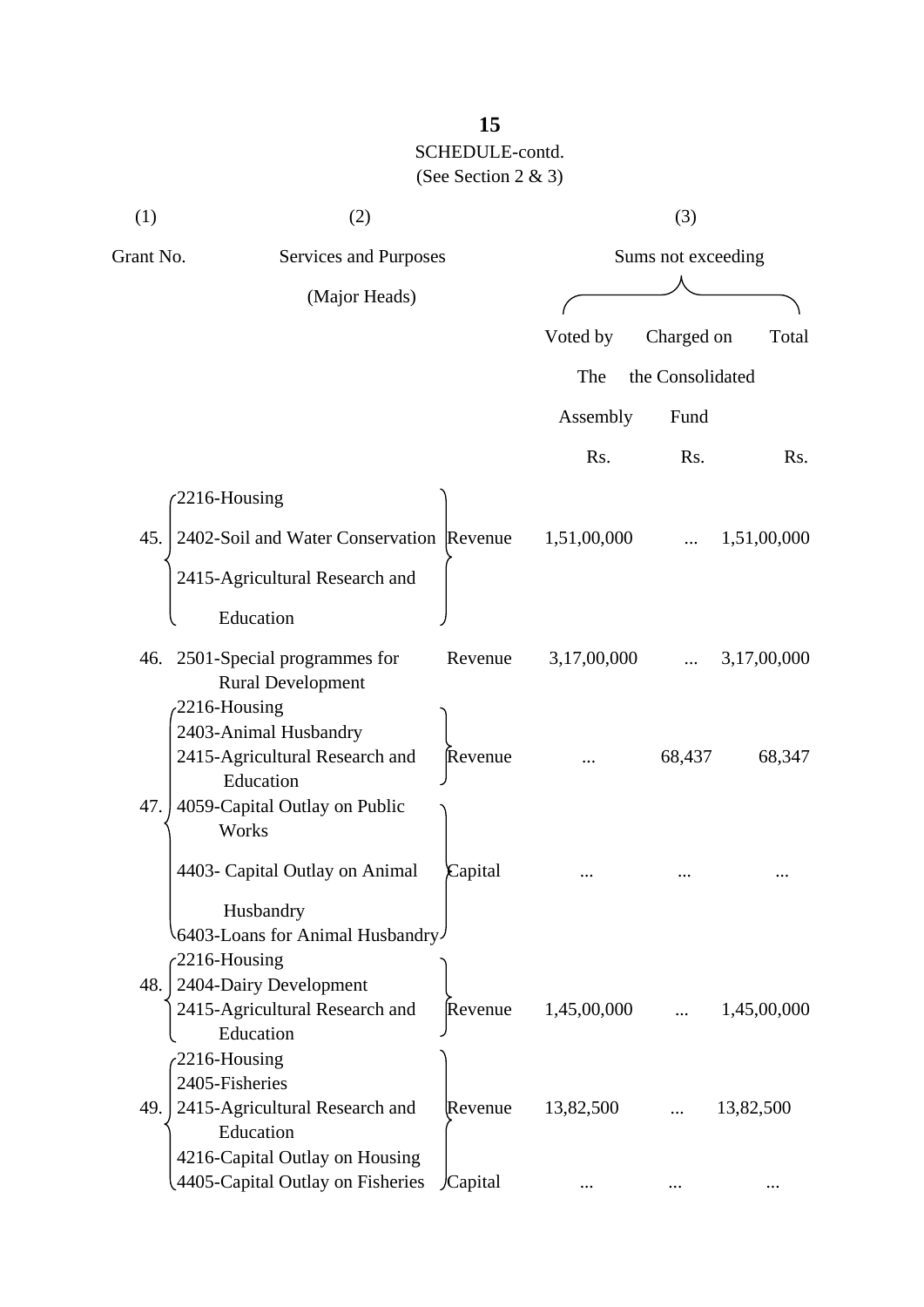| (1)                                       | (2)                                                                                                                                                   |         |                    | (3)              |             |  |
|-------------------------------------------|-------------------------------------------------------------------------------------------------------------------------------------------------------|---------|--------------------|------------------|-------------|--|
| Grant No.                                 | Services and Purposes                                                                                                                                 |         | Sums not exceeding |                  |             |  |
|                                           | (Major Heads)                                                                                                                                         |         |                    |                  |             |  |
|                                           |                                                                                                                                                       |         | Voted by           | Charged on       | Total       |  |
|                                           |                                                                                                                                                       |         | The                | the Consolidated |             |  |
|                                           |                                                                                                                                                       |         | Assembly           | Fund             |             |  |
|                                           |                                                                                                                                                       |         | Rs.                | Rs.              | Rs.         |  |
|                                           | 2406-Forestry and wildlife                                                                                                                            |         |                    |                  |             |  |
|                                           | 2415-Agricultural Research and                                                                                                                        | Revenue |                    | 8,64,415         | 8,64,415    |  |
| 50.                                       | Education<br>4406-Capital Outlay on Forestry<br>and wildlife                                                                                          | Capital |                    |                  |             |  |
| $-2216$ -Housing<br>2236-Nutrition<br>51. | 2401-Crop Husbandry<br>2501-Special programmes for<br><b>Rural Development</b><br>2505-Rural Employment<br>2515-Other Rural development<br>Programmes | Revenue | 4,67,62,000        |                  | 4,67,62,000 |  |
|                                           | 4216-Capital Outlay on Housing<br>4515- Capital Outlay on Rural<br>Employment<br>6515-Loans for Rural development                                     | Capital |                    |                  |             |  |
| 2852-Industries                           | Programmes<br>4854-Capital Outlay on Cement                                                                                                           | Revenue |                    |                  |             |  |
| 52.4                                      | and Non-metallic Minerals<br>6885 - Capital Outlay on Industries<br>Mineral<br>6885-Loans for other Industries<br>and Minerals                        | Capital |                    |                  |             |  |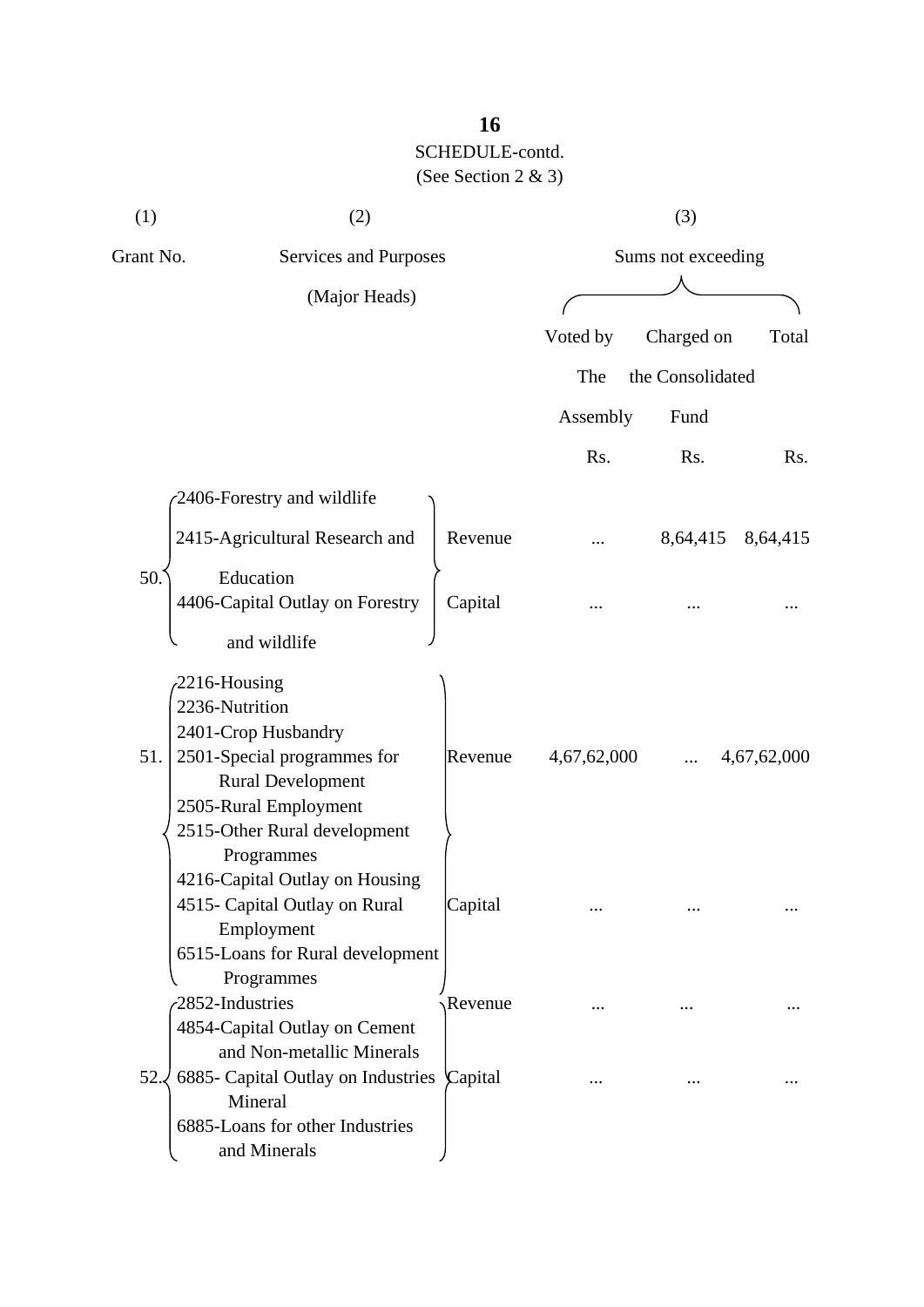| (1)       | (2)                                                            |                   |             | (3)                |             |
|-----------|----------------------------------------------------------------|-------------------|-------------|--------------------|-------------|
| Grant No. | Services and Purposes                                          |                   |             | Sums not exceeding |             |
|           | (Major Heads)                                                  |                   |             |                    |             |
|           |                                                                |                   | Voted by    | Charged on         | Total       |
|           |                                                                |                   | The         | the Consolidated   |             |
|           |                                                                |                   | Assembly    | Fund               |             |
|           |                                                                |                   | Rs.         | Rs.                | Rs.         |
|           | 2216-Housing                                                   |                   |             |                    |             |
|           | 2851-Village and Small Industries                              | Revenue           | 23,09,550   |                    | 23,09,550   |
|           | 4851- Capital Outlay on Village                                |                   |             |                    |             |
| 53.       | and Small Scale Industries                                     |                   |             |                    |             |
|           | 6851-Loans for Village and Small                               | Capital           |             |                    |             |
|           | Industries                                                     |                   |             |                    |             |
|           | 2216-Housing                                                   |                   |             |                    |             |
|           | 2851-Village and Small Industries                              | Revenue           | 4,77,000    |                    | 4,77,000    |
|           | 4216-Capital Outlay on Housing                                 |                   |             |                    |             |
|           | 4851- Capital Outlay on Village                                | Capital           |             |                    |             |
| 54.       | and Small Scale Industries<br>6851-Loans for Village and Small |                   |             |                    |             |
|           | Industries                                                     |                   |             |                    |             |
|           | 2853-Non-Ferrous Mining and                                    | $\lambda$ Revenue | 1,83,00,000 |                    | 1,83,00,000 |
|           | Metallurgical Industries                                       |                   |             |                    |             |
| 55.       | 4216-Capital Outlay on Housing                                 |                   |             |                    |             |
|           | 4853- Capital Outlay on Mining                                 | Capital           |             |                    |             |
|           | and Metallurgical Industries -                                 |                   |             |                    |             |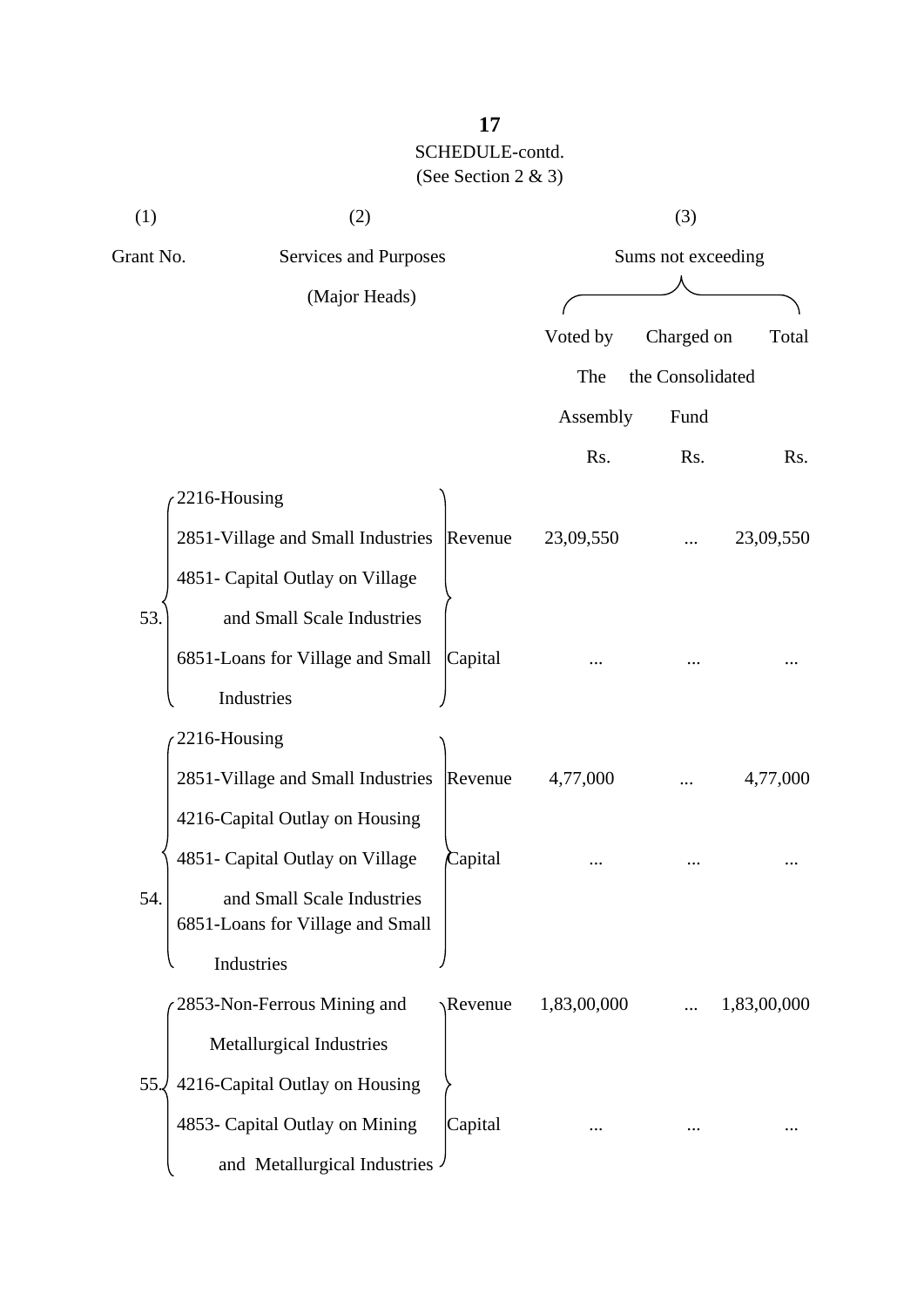| Grant No.<br>Sums not exceeding<br>Services and Purposes<br>(Major Heads)<br>Voted by<br>Charged on<br>Total<br>The<br>the Consolidated<br>Assembly<br>Fund<br>Rs.<br>Rs.<br>Rs.<br>3054-Road and Bridges<br>Revenue<br>56. 5054 - Capital Outlay on Road<br>Capital<br>and Bridges<br>3452-Tourism<br>Revenue<br>29,475<br>29,475<br>4059- Capital Outlay on Public Work<br>5275- Capital Outlay on otherCapital<br><b>Communication Services</b><br>5452-Capital Outlay on Tourism<br>7452-Loans for Tourism<br>57. 3606-Aid Materials and Equipment Revenue<br>58. 5465-Investment in General<br>Capital<br>Financial and Trading Institutions<br>6003-Internal Debt of the State<br>Capital<br>.<br>Government<br>6004-Loans and Advances from<br>Capital<br>the Central Government<br>59.<br>7610-Loans to Government<br>Capital<br>$\ddotsc$<br>Servants etc<br>7615-Miscellanous Loans<br>60.<br>Capital<br><br>61.<br>7810-Inter-State Settlement<br>Capital<br>Capital<br>62.<br>7999-Appropriation to<br><b>Contingency Fund</b><br>Total<br>29,32,99,502<br>61,86,752 29,94,86,254<br>$\cdots$<br>. | (1) | (2) |  |  | (3) |  |
|----------------------------------------------------------------------------------------------------------------------------------------------------------------------------------------------------------------------------------------------------------------------------------------------------------------------------------------------------------------------------------------------------------------------------------------------------------------------------------------------------------------------------------------------------------------------------------------------------------------------------------------------------------------------------------------------------------------------------------------------------------------------------------------------------------------------------------------------------------------------------------------------------------------------------------------------------------------------------------------------------------------------------------------------------------------------------------------------------------------|-----|-----|--|--|-----|--|
|                                                                                                                                                                                                                                                                                                                                                                                                                                                                                                                                                                                                                                                                                                                                                                                                                                                                                                                                                                                                                                                                                                                |     |     |  |  |     |  |
|                                                                                                                                                                                                                                                                                                                                                                                                                                                                                                                                                                                                                                                                                                                                                                                                                                                                                                                                                                                                                                                                                                                |     |     |  |  |     |  |
|                                                                                                                                                                                                                                                                                                                                                                                                                                                                                                                                                                                                                                                                                                                                                                                                                                                                                                                                                                                                                                                                                                                |     |     |  |  |     |  |
|                                                                                                                                                                                                                                                                                                                                                                                                                                                                                                                                                                                                                                                                                                                                                                                                                                                                                                                                                                                                                                                                                                                |     |     |  |  |     |  |
|                                                                                                                                                                                                                                                                                                                                                                                                                                                                                                                                                                                                                                                                                                                                                                                                                                                                                                                                                                                                                                                                                                                |     |     |  |  |     |  |
|                                                                                                                                                                                                                                                                                                                                                                                                                                                                                                                                                                                                                                                                                                                                                                                                                                                                                                                                                                                                                                                                                                                |     |     |  |  |     |  |
|                                                                                                                                                                                                                                                                                                                                                                                                                                                                                                                                                                                                                                                                                                                                                                                                                                                                                                                                                                                                                                                                                                                |     |     |  |  |     |  |
|                                                                                                                                                                                                                                                                                                                                                                                                                                                                                                                                                                                                                                                                                                                                                                                                                                                                                                                                                                                                                                                                                                                |     |     |  |  |     |  |
|                                                                                                                                                                                                                                                                                                                                                                                                                                                                                                                                                                                                                                                                                                                                                                                                                                                                                                                                                                                                                                                                                                                |     |     |  |  |     |  |
|                                                                                                                                                                                                                                                                                                                                                                                                                                                                                                                                                                                                                                                                                                                                                                                                                                                                                                                                                                                                                                                                                                                |     |     |  |  |     |  |
|                                                                                                                                                                                                                                                                                                                                                                                                                                                                                                                                                                                                                                                                                                                                                                                                                                                                                                                                                                                                                                                                                                                |     |     |  |  |     |  |
|                                                                                                                                                                                                                                                                                                                                                                                                                                                                                                                                                                                                                                                                                                                                                                                                                                                                                                                                                                                                                                                                                                                |     |     |  |  |     |  |
|                                                                                                                                                                                                                                                                                                                                                                                                                                                                                                                                                                                                                                                                                                                                                                                                                                                                                                                                                                                                                                                                                                                |     |     |  |  |     |  |
|                                                                                                                                                                                                                                                                                                                                                                                                                                                                                                                                                                                                                                                                                                                                                                                                                                                                                                                                                                                                                                                                                                                |     |     |  |  |     |  |
|                                                                                                                                                                                                                                                                                                                                                                                                                                                                                                                                                                                                                                                                                                                                                                                                                                                                                                                                                                                                                                                                                                                |     |     |  |  |     |  |
|                                                                                                                                                                                                                                                                                                                                                                                                                                                                                                                                                                                                                                                                                                                                                                                                                                                                                                                                                                                                                                                                                                                |     |     |  |  |     |  |
|                                                                                                                                                                                                                                                                                                                                                                                                                                                                                                                                                                                                                                                                                                                                                                                                                                                                                                                                                                                                                                                                                                                |     |     |  |  |     |  |
|                                                                                                                                                                                                                                                                                                                                                                                                                                                                                                                                                                                                                                                                                                                                                                                                                                                                                                                                                                                                                                                                                                                |     |     |  |  |     |  |

## L.M.SANGMA

Under Secretary to the Govt. Of Meghalaya,

Law (B) Department.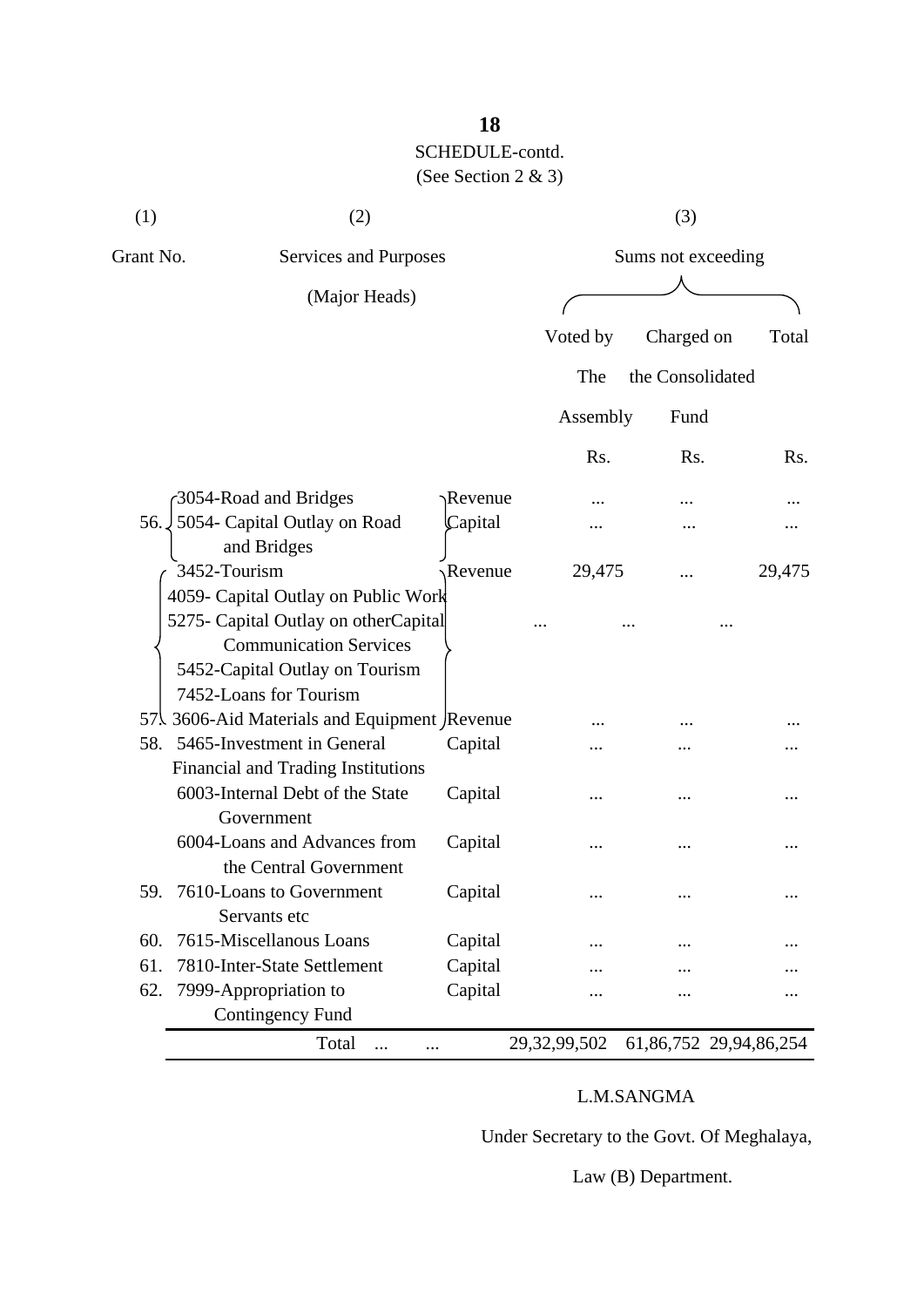#### **The 1st April, 1996**

No. LL(B) 17/96/2- The Meghalaya Appropriation (Vote-on-Account) Act, 1996 is hereby published for general information.

#### **MEGHALAYA ACT 5 OF 1996**

(As passed by the Meghalaya Legislative Assembly)

(Received the assent of the Governor on the  $31<sup>st</sup>$  March, 1996)

(Published in the Gazette of Meghalaya, Extra-ordinary issue, dated 1<sup>st</sup> April, 1996)

THE MEGHALAYA APPROPRIATION (VOTE-ON-ACCOUNT) ACT, 1996

An

Act

#### **To provide for the withdrawal of certain sums from and out of the Consolidated Fund of Meghalaya for the services of a part of financial year 1996-97**

Be it enacted by the Legislature of Meghalaya in the Forty-seventh Year of the Republic of India as follows:-

1. **Short title and commencement**-(1) This Act may be called the Meghalaya Appropriation (Vote-on-Account) Act, 1996

(2) It shall come into force on the first day of April, 1996

- 2. **Withdrawal of Rs.225,52,82,147 from and out of the Consolidated Fund of Meghalaya for the financial year 1996-97**- From and out of the Consolidated Fund of Meghalaya there may be withdrawn sums not exceeding those specified in column (3) of the Schedule amounting in the aggregate to the sum of rupees Two hundred twenty five crores, fifty-two lakhs, eighty two thousand, one hundred forty seven towards defraying the several charges which will come in the course of payment during the period of three months beginning on the first day of April, 1996 in respect of the services specified in column (2) of the Schedule.
- 3. **Appropriation**-The sums authorised to be withdrawn from and out of the Consolidated Fund of Meghalaya by this Act shall be appropriated for the services and purpose expressed in the Schedule in relation to the financial year 1996-97.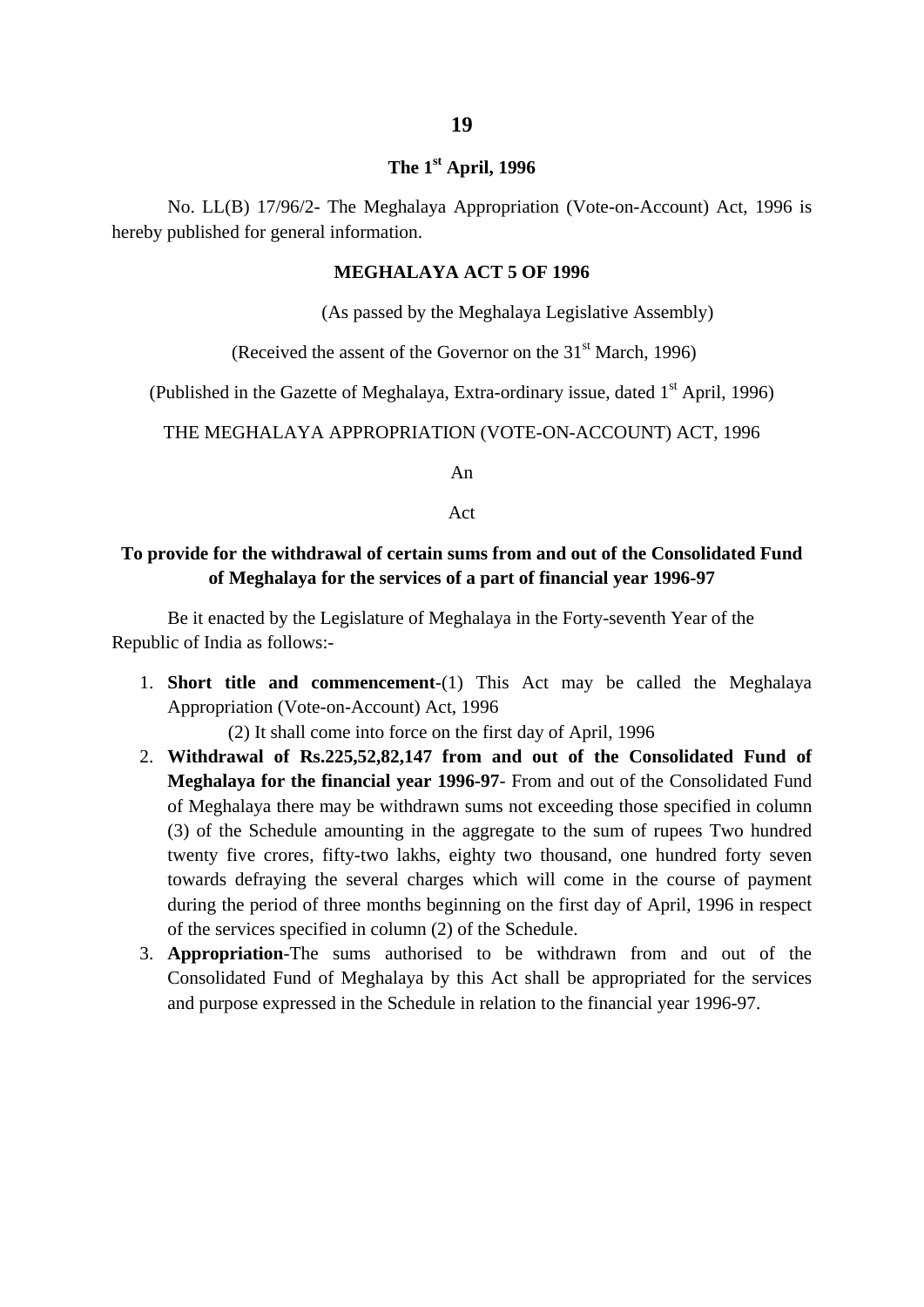| (1)       | (2)                                          |         | (3)                |                  |                    |  |
|-----------|----------------------------------------------|---------|--------------------|------------------|--------------------|--|
| Grant No. | Services and Purposes                        |         | Sums not exceeding |                  |                    |  |
|           | (Major Heads)                                |         |                    |                  |                    |  |
|           |                                              |         | Voted by           | Charged on       | Total              |  |
|           |                                              |         | The                | the Consolidated |                    |  |
|           |                                              |         | Assembly           | Fund             |                    |  |
|           |                                              |         | Rs.                | Rs.              | Rs.                |  |
|           | 2011-Parliamentary/State/Union               | Revenue | 67,51,000          |                  | 2,38,750 69,89,750 |  |
|           | <b>Territory Legislature</b>                 |         |                    |                  |                    |  |
| 1.        | 2058-Stationery and Printing                 |         |                    |                  |                    |  |
|           | 4058-Capital Outlay on                       | Revenue | 50,000             |                  | 50,000             |  |
|           | <b>Stationery and Printing</b>               |         |                    |                  |                    |  |
| 2.        | 2012-Governor                                | Revenue | 6,250              | 24,66,258        | 24,72,500          |  |
| 3.        | 2013-Council of Ministers                    |         |                    |                  |                    |  |
|           | 2070-Other Administrative<br>Services etc    | Revenue | 38, 37, 500        |                  | 38, 37, 500        |  |
| 4.        | 2014-Administrative of Justice               | Revenue | 29,36,000          |                  | 8,14,000 37,50,000 |  |
| 5.        | 2015-Elections                               | Revenue | 43,75,000          |                  | 43,75,000          |  |
|           | 2029-Land Revenue                            |         |                    |                  |                    |  |
|           | 2245-Relief on Account of Natural            |         |                    |                  |                    |  |
|           | Calamities                                   |         |                    |                  |                    |  |
|           | 2250-Other Social Services                   | Revenue | 1,53,86,250        |                  | ,53,86,250         |  |
| 6.        | 3475-Other General Economic                  |         |                    |                  |                    |  |
|           | Services                                     |         |                    |                  |                    |  |
|           | 6225-Loans for Welfare of Schedule           |         |                    |                  |                    |  |
|           | Castes, Schedule tribes and                  |         |                    |                  |                    |  |
|           | other Backward Classes                       |         |                    |                  |                    |  |
|           | 6250-Loans for other Social Services Capital |         | 2,500              |                  | 2,500              |  |
|           | 6401-Loans for Crop Husbandry                |         |                    |                  |                    |  |
| 7.        | 2030-Stamps and Registration                 | Revenue | 5,50,000           |                  | 5,50,000           |  |
| 8.        | 2039-State Excise                            | Revenue | 26,15,000          |                  | 36,15,000          |  |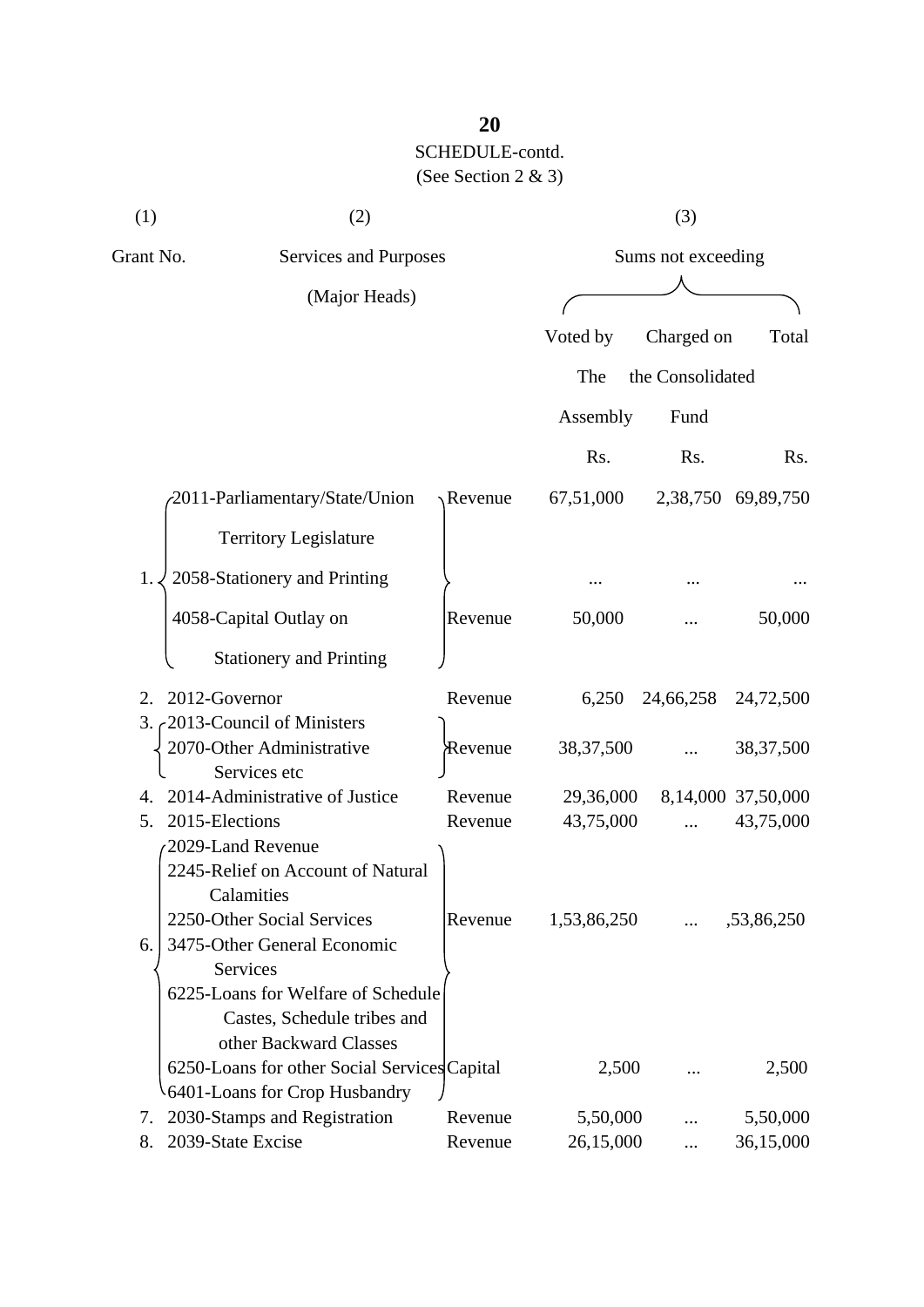| (1)             | (2)                                                       |         |             | (3)                |             |  |
|-----------------|-----------------------------------------------------------|---------|-------------|--------------------|-------------|--|
| Grant No.       | Services and Purposes                                     |         |             | Sums not exceeding |             |  |
|                 | (Major Heads)                                             |         |             |                    |             |  |
|                 |                                                           |         | Voted by    | Charged on         | Total       |  |
|                 |                                                           |         | The         | the Consolidated   |             |  |
|                 |                                                           |         | Assembly    | Fund               |             |  |
|                 |                                                           |         | Rs.         | Rs.                | Rs.         |  |
|                 | 9. $\angle$ 2040-Sales Tax                                |         |             |                    |             |  |
|                 | 2045-Other Taxes and Duties as                            | Revenue | 36,60,000   |                    | 36,60,000   |  |
|                 | <b>Commodities and Services</b><br>2041-Taxes on Vehicles |         |             |                    |             |  |
|                 | 2070-Other Administrative                                 | Revenue | 95,38,750   |                    | 95, 38, 750 |  |
|                 | Services etc                                              |         |             |                    |             |  |
|                 | 10.3055-Road Transport                                    |         |             |                    |             |  |
|                 | 5053-Capital Outlay on Civil                              |         |             |                    |             |  |
|                 | Aviation                                                  |         |             |                    |             |  |
|                 | 5055- Capital Outlay on Road<br>Transport                 | Capital | 82,93,750   |                    | 82,93,750   |  |
|                 | 2045-Other Taxes and Duties as                            |         |             |                    |             |  |
|                 | <b>Commodities and Services</b>                           |         |             |                    |             |  |
|                 | 2501-Special Programmes for                               | Revenue | 2,66,92,500 |                    | 2,66,92,500 |  |
| 11.             | <b>Rural Development</b>                                  |         |             |                    |             |  |
|                 | 2801-Power                                                |         |             |                    |             |  |
|                 | 2810-Non-Conventional Sources                             |         |             |                    |             |  |
|                 | of Energy                                                 |         |             |                    |             |  |
|                 | 6801-Loans for Power Projects                             | Capital | 1,75,00,000 |                    | 1,75,00,000 |  |
|                 | 12. 2047-Other Fiscal Services                            | Revenue | 1,42,500    |                    | 1,42,500    |  |
| 13 <sub>t</sub> | 2052-Secretariat General Services                         |         |             |                    |             |  |
|                 | 2251- Secretariat Social Services                         | Revenue | 3,35,80,000 |                    | 3,35,80,000 |  |
|                 | 3451- Secretariat Economic                                |         |             |                    |             |  |
|                 | Services                                                  |         |             |                    |             |  |
|                 | 5275-Capital Outlay on other                              | Capital |             |                    |             |  |
|                 | <b>Communication Services</b>                             |         |             |                    |             |  |
|                 | 14. 2053-District Administration                          | Revenue | 82,51,500   |                    | 82,51,500   |  |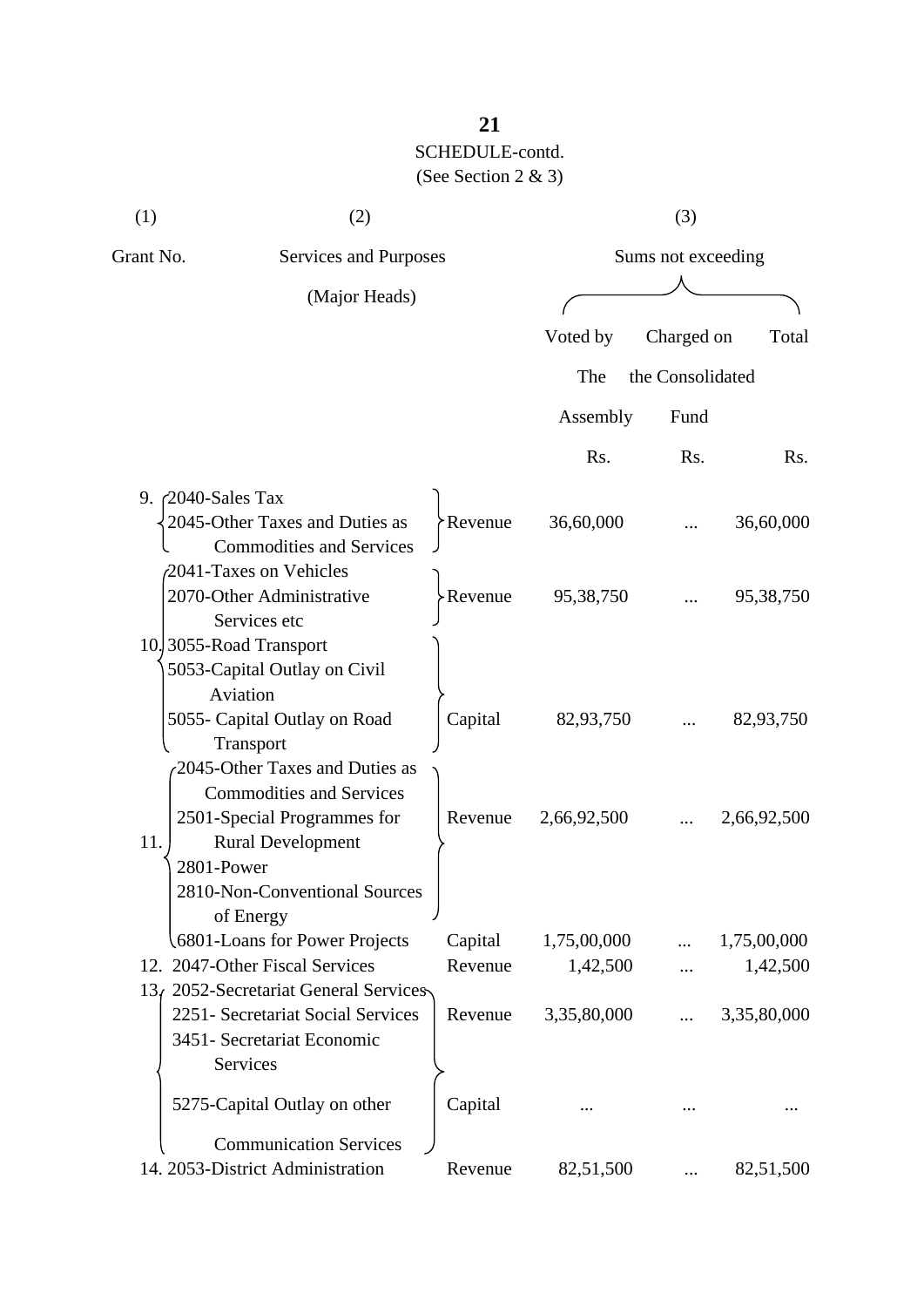| (1)           | (2)                                                    |                |                  | (3)                |                  |
|---------------|--------------------------------------------------------|----------------|------------------|--------------------|------------------|
| Grant No.     | Services and Purposes                                  |                |                  | Sums not exceeding |                  |
|               | (Major Heads)                                          |                |                  |                    |                  |
|               |                                                        |                |                  |                    |                  |
|               |                                                        |                | Voted by         | Charged on         | Total            |
|               |                                                        |                | The              | the Consolidated   |                  |
|               |                                                        |                | Assembly         | Fund               |                  |
|               |                                                        |                | R <sub>s</sub> . | R <sub>s</sub> .   | R <sub>s</sub> . |
|               | 15. 2054-Treasury and Accounts<br>Administration       | Revenue        | 60,00,000        |                    | 60,00,000        |
|               | 2055-Police                                            |                |                  |                    |                  |
|               | 2070-Other Administrative                              | Revenue        | 13,76,07,650     | 37,500             | 13,76,45,150     |
|               | Services etc                                           |                |                  |                    |                  |
| $16. \langle$ | 2216-Housing                                           |                |                  |                    |                  |
|               | 4059-Capital Outlay on Public<br>Works                 |                |                  |                    |                  |
|               | 4216-Capital Outlay on Housing                         | Capital        | 14,58,350        |                    | 14,58,350        |
|               | 2056-Jails                                             | Revenue        | 48, 17, 250      |                    | 48, 17, 250      |
|               | 17. $4059$ -Capital Outlay on Public<br>Works          | Capital        | 20,50,000        |                    | 20,50,000        |
| 18.           | 2058-Stationery and Printing<br>4058-Capital Outlay on | Revenue        | 82,65,500        |                    | 82,65,500        |
|               | <b>Stationery and Printing</b>                         |                |                  |                    |                  |
|               | 4216-Capital Outlay on Housing                         | <b>Capital</b> | 6,87,000         |                    | 6,87,000         |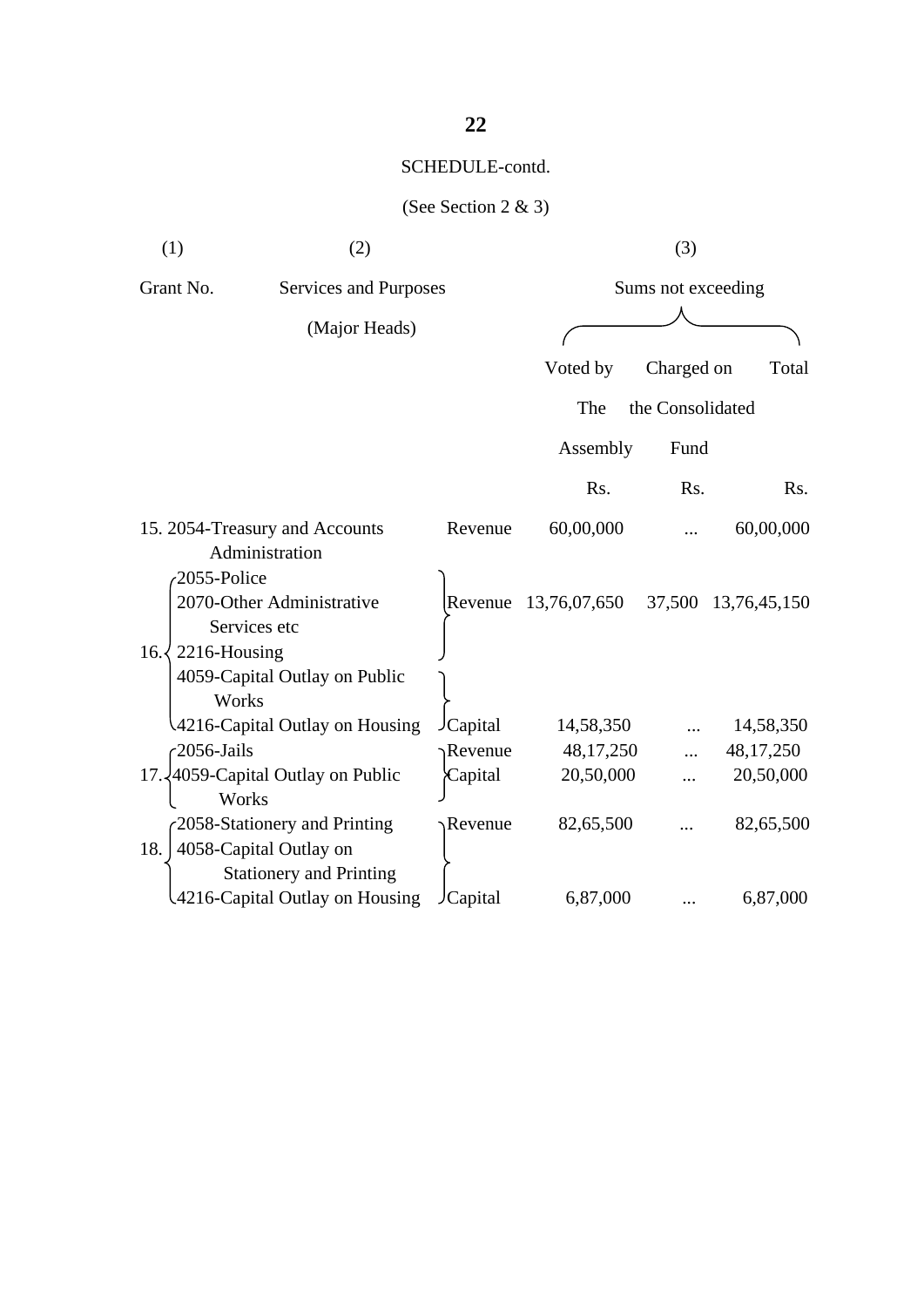|     | (2)<br>(1)                                                                                                                                                                                                                                                                                                                    |         |                | (3)                |                |
|-----|-------------------------------------------------------------------------------------------------------------------------------------------------------------------------------------------------------------------------------------------------------------------------------------------------------------------------------|---------|----------------|--------------------|----------------|
|     | Grant No.<br>Services and Purposes                                                                                                                                                                                                                                                                                            |         |                | Sums not exceeding |                |
|     | (Major Heads)                                                                                                                                                                                                                                                                                                                 |         |                |                    |                |
|     |                                                                                                                                                                                                                                                                                                                               |         |                |                    |                |
|     |                                                                                                                                                                                                                                                                                                                               |         | Voted by       | Charged on         | Total          |
|     |                                                                                                                                                                                                                                                                                                                               |         | The            | the Consolidated   |                |
|     |                                                                                                                                                                                                                                                                                                                               |         | Assembly       | Fund               |                |
|     |                                                                                                                                                                                                                                                                                                                               |         | Rs.            | Rs.                | Rs.            |
| 19. | 2052-Secretariat General Services<br>2059-Public Works<br>2203-Technical Education<br>2204-Sports and Youth Services<br>2205-Art and Culture<br>2216-Housing<br>4059-Capital Outlay on Public<br>Works<br>4202-Capital Outlay on<br><b>Education, Art and Culture</b><br>4210- Capital Outlay on Medical<br>And Public Health | Revenue | 6,37,55,000    |                    | 6,37,55,000    |
|     | 4216-Capital Outlay on Housing<br>4403-Capital Outlay on Animal<br>Husbandry<br>4404-Capital Outlay on Dairy<br>Development                                                                                                                                                                                                   | Capital | 4, 11, 47, 750 |                    | 4, 11, 47, 750 |
|     | 2070-Other Administrative                                                                                                                                                                                                                                                                                                     | Revenue | 1,28,28,000    |                    | 1,28,28,000    |
|     | Services ETC                                                                                                                                                                                                                                                                                                                  |         |                | $\ddotsc$          |                |
| 20. | 4059-Capital Outlay on Public<br>Works                                                                                                                                                                                                                                                                                        | Capital | 25,000         |                    | 25,000         |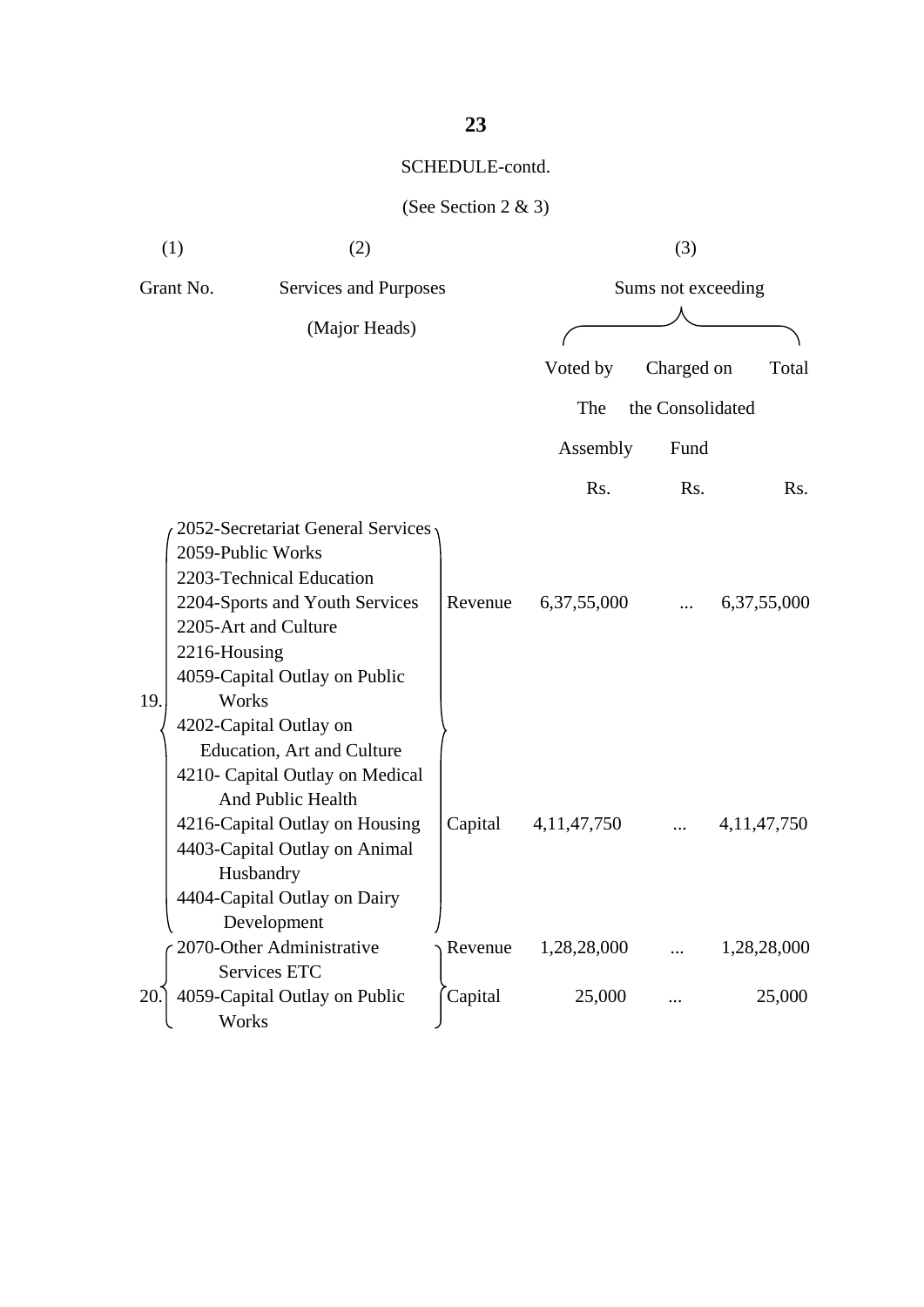| (1)       | (2)                                                                                                                                                                                                                                                                                                                                                                                       |                    |                             | (3)                |                             |
|-----------|-------------------------------------------------------------------------------------------------------------------------------------------------------------------------------------------------------------------------------------------------------------------------------------------------------------------------------------------------------------------------------------------|--------------------|-----------------------------|--------------------|-----------------------------|
| Grant No. | Services and Purposes                                                                                                                                                                                                                                                                                                                                                                     |                    |                             | Sums not exceeding |                             |
|           | (Major Heads)                                                                                                                                                                                                                                                                                                                                                                             |                    |                             |                    |                             |
|           |                                                                                                                                                                                                                                                                                                                                                                                           |                    | Voted by                    | Charged on         | Total                       |
|           |                                                                                                                                                                                                                                                                                                                                                                                           |                    | The                         | the Consolidated   |                             |
|           |                                                                                                                                                                                                                                                                                                                                                                                           |                    |                             |                    |                             |
|           |                                                                                                                                                                                                                                                                                                                                                                                           |                    | Assembly                    | Fund               |                             |
|           | 2075-Miscellaneous General                                                                                                                                                                                                                                                                                                                                                                |                    | Rs.                         | Rs.                | Rs.                         |
| 21.       | Services<br>2202-General Education<br>2203-Technical Education<br>2204-Sports and Youth Services<br>2205-Art and Culture<br>2236-Nutrition<br>3425-Other Scientific Research<br>3454-Census, Survey and<br><b>Statistics</b><br>4202-Capital Outlay on Education, Capital<br>Art and Culture<br>4204-Capital Outlay on Education,<br>Sports, Art and Culture<br>6202-Loans for Education, | Revenue            | 34, 17, 52, 500<br>2,50,000 | $\cdots$           | 34, 17, 52, 500<br>2,50,000 |
|           | Art and Culture<br>22. c2070-Other Administrative<br>Services etc                                                                                                                                                                                                                                                                                                                         | $\neg$ Revenue     | 64,10,000                   |                    | 64,10,000                   |
|           | 2216-Housing<br>23. 2070-Other Administrative<br>Services etc                                                                                                                                                                                                                                                                                                                             | Capital<br>Revenue | 18,82,500                   |                    | 18,82,500                   |
|           | 24. 2071-Pension and other Retirement Revenue                                                                                                                                                                                                                                                                                                                                             |                    | 3,75,00,000                 | $\cdots$           | 3,75,00,000                 |
|           | <b>Benefits</b><br>25. 2075-Miscellaneous General<br>Services                                                                                                                                                                                                                                                                                                                             | Revenue            | 3,77,500                    |                    | 3,77,500                    |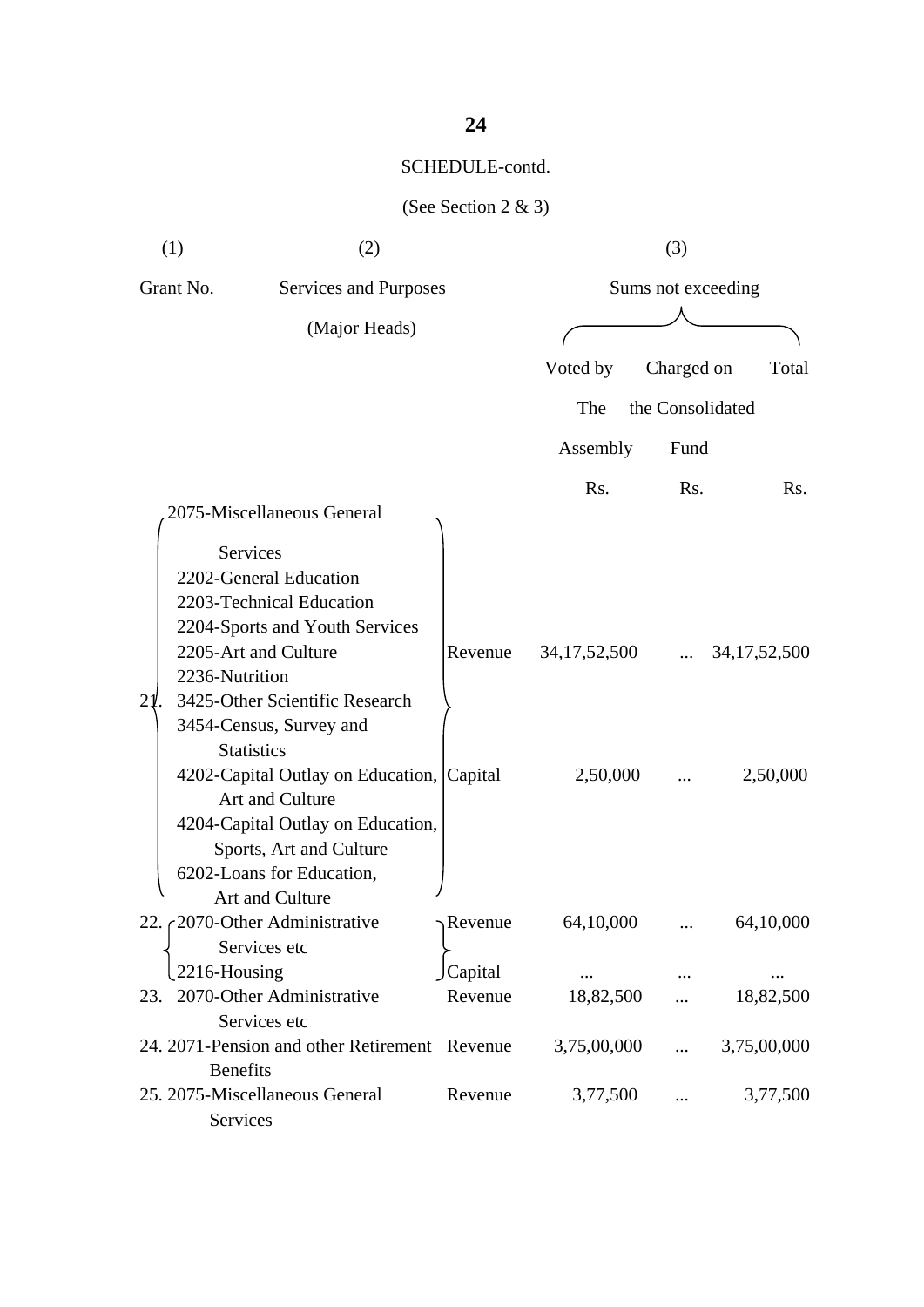| (1)<br>(2)   |                                                                                                              |                | (3)         |                    |             |  |  |
|--------------|--------------------------------------------------------------------------------------------------------------|----------------|-------------|--------------------|-------------|--|--|
| Grant No.    | Services and Purposes                                                                                        |                |             | Sums not exceeding |             |  |  |
|              | (Major Heads)                                                                                                |                |             |                    |             |  |  |
|              |                                                                                                              |                | Voted by    | Charged on         | Total       |  |  |
|              |                                                                                                              |                | The         | the Consolidated   |             |  |  |
|              |                                                                                                              |                | Assembly    | Fund               |             |  |  |
|              |                                                                                                              |                | Rs.         | Rs.                | Rs.         |  |  |
| 26.          | 2210-Medical and Public Health<br>2211-Family Welfare<br>4210-Capital Outlay on Medical<br>and Public Health | Revenue        | 9,99,50,625 |                    | 9,99,50,625 |  |  |
|              | 4211-Capital Outlay on Family<br>Welfare                                                                     | Capital        | 1,93,12,00  |                    | 1,93,12,00  |  |  |
| 2216-Housing | 2215-Water Supply and<br>Sanitation                                                                          | Revenue        | 5,12,86,000 |                    | 5,12,86,000 |  |  |
| 27.          | 4215-Capital Outlay on Water<br>Supply and Sanitation                                                        |                |             |                    |             |  |  |
|              | 4216-Capital Outlay on Housing                                                                               | /Capital       | 8,66,50,000 |                    | 8,66,50,000 |  |  |
| 2216-Housing |                                                                                                              | Revenue        | 63,97,500   |                    | 63,97,500   |  |  |
| 28.1         | 4216-Capital Outlay on Housing                                                                               |                |             |                    |             |  |  |
|              | 6216-Loans for Housing                                                                                       | Capital        | 40,37,500   |                    | 40,37,500   |  |  |
| 2216-Housing |                                                                                                              |                |             |                    |             |  |  |
|              | 2217-Urban Development                                                                                       | Revenue        | 2,59,92,500 |                    | 2,59,92,500 |  |  |
|              | 29. $\frac{1}{2}$ 4216-Capital Outlay on Housing<br>4217-Capital Outlay on Urban                             | Capital        | 49,62,500   |                    | 49,62,500   |  |  |
|              | Development<br>30. 2220-Information and Publicity                                                            | Revenue        | 49,27,500   |                    | 49,27,500   |  |  |
|              | 31. 2230-Labour and Employment                                                                               | Revenue        | 80,87,500   |                    | 80,87,500   |  |  |
|              | 3456-Civil Supplies                                                                                          |                |             |                    |             |  |  |
|              | 32. [4408-Capital Outlay on Food                                                                             | Revenue        | 44,25,000   |                    | 44,25,000   |  |  |
|              | Storage and Warehousing                                                                                      | <b>Capital</b> |             |                    |             |  |  |
|              | 2235-Social Security and Welfare                                                                             | Revenue        |             |                    |             |  |  |
| 33.          | 6235-Loans for Social Security                                                                               | Capital        | 2,50,000    |                    | 2,50,000    |  |  |
|              | and Welfare                                                                                                  |                |             |                    |             |  |  |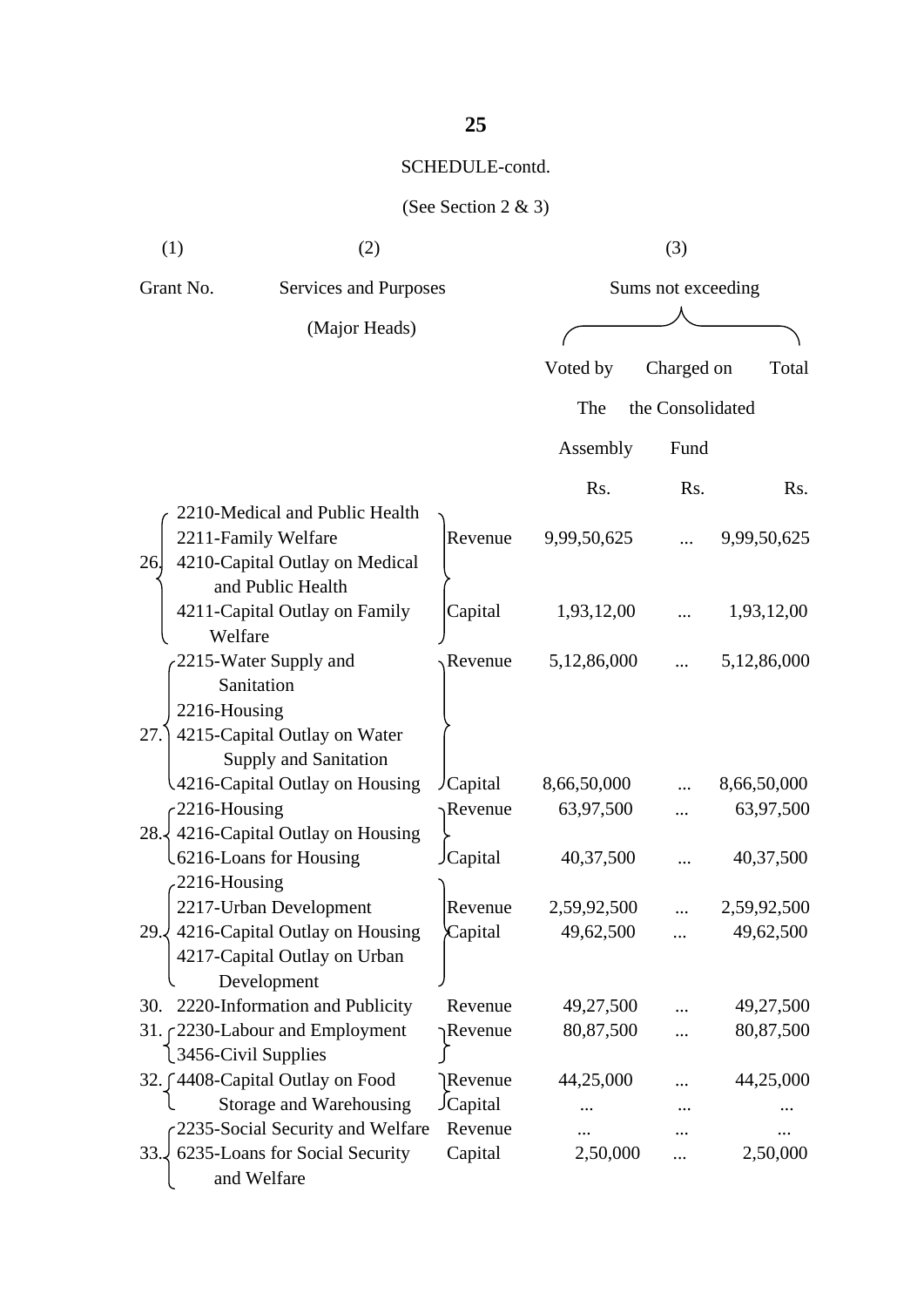|     | (1)<br>(2)                           |         |                | (3)                |                |
|-----|--------------------------------------|---------|----------------|--------------------|----------------|
|     | Grant No.<br>Services and Purposes   |         |                | Sums not exceeding |                |
|     | (Major Heads)                        |         |                |                    |                |
|     |                                      |         | Voted by       | Charged on         | Total          |
|     |                                      |         | The            | the Consolidated   |                |
|     |                                      |         |                |                    |                |
|     |                                      |         | Assembly       | Fund               |                |
|     |                                      |         | Rs.            | Rs.                | Rs.            |
|     | 2225-Welfare of Scheduled Castes,    |         |                |                    |                |
|     | Scheduled Tribes and Other           |         |                |                    |                |
|     | <b>Backward Classes</b>              |         |                |                    |                |
|     | 2235-Social Security and Welfare     | Revenue | 4, 17, 37, 500 |                    | 4, 17, 37, 500 |
|     | 2236-Nutrition                       |         |                |                    |                |
| 34. | 4059-Capital Outlay on Public        |         |                |                    |                |
|     | Works                                |         |                |                    |                |
|     | 4235-Capital Outlay on Social        | Capital | 5,00,000       |                    | 5,00,000       |
|     | Security and Welfare                 |         |                |                    |                |
|     | 6225-Loans for Welfare of            |         |                |                    |                |
|     | Scheduled Castes,                    |         |                |                    |                |
|     | Scheduled Tribes and Other           |         |                |                    |                |
|     | <b>Backward Classes</b>              |         |                |                    |                |
|     | 35. 2535-Social Security and Welfare | Revenue | 2,60,000       |                    | 2,60,000       |
|     | 36. (2075-Miscellaneous General      |         |                |                    |                |
|     | Services                             | Revenue | 4,92,000       |                    | 4,92,000       |
|     | 2235-Social Security and Welfare     |         |                |                    |                |
| 37. | 2250-Other Social Services           | Revenue | 10,000         |                    | 10,000         |
| 38. | 3451-Secretariat Economic            | Revenue | 61,87,500      |                    | 61,87,500      |
|     | Services                             |         |                |                    |                |
|     | 2425-Co-operation                    | Revenue | 92,57,500      |                    | 92,57,500      |
|     | 4425-Capital Outlay on               |         |                |                    |                |
| 39. | Co-operation                         |         |                |                    |                |
|     | 4435-Capital Outlay on other         |         |                |                    |                |
|     | <b>Agricultural Programmes</b>       | Capital | 63,06,250      |                    | 63,06,250      |
|     | 6425-Loans for Co-operation          |         |                |                    |                |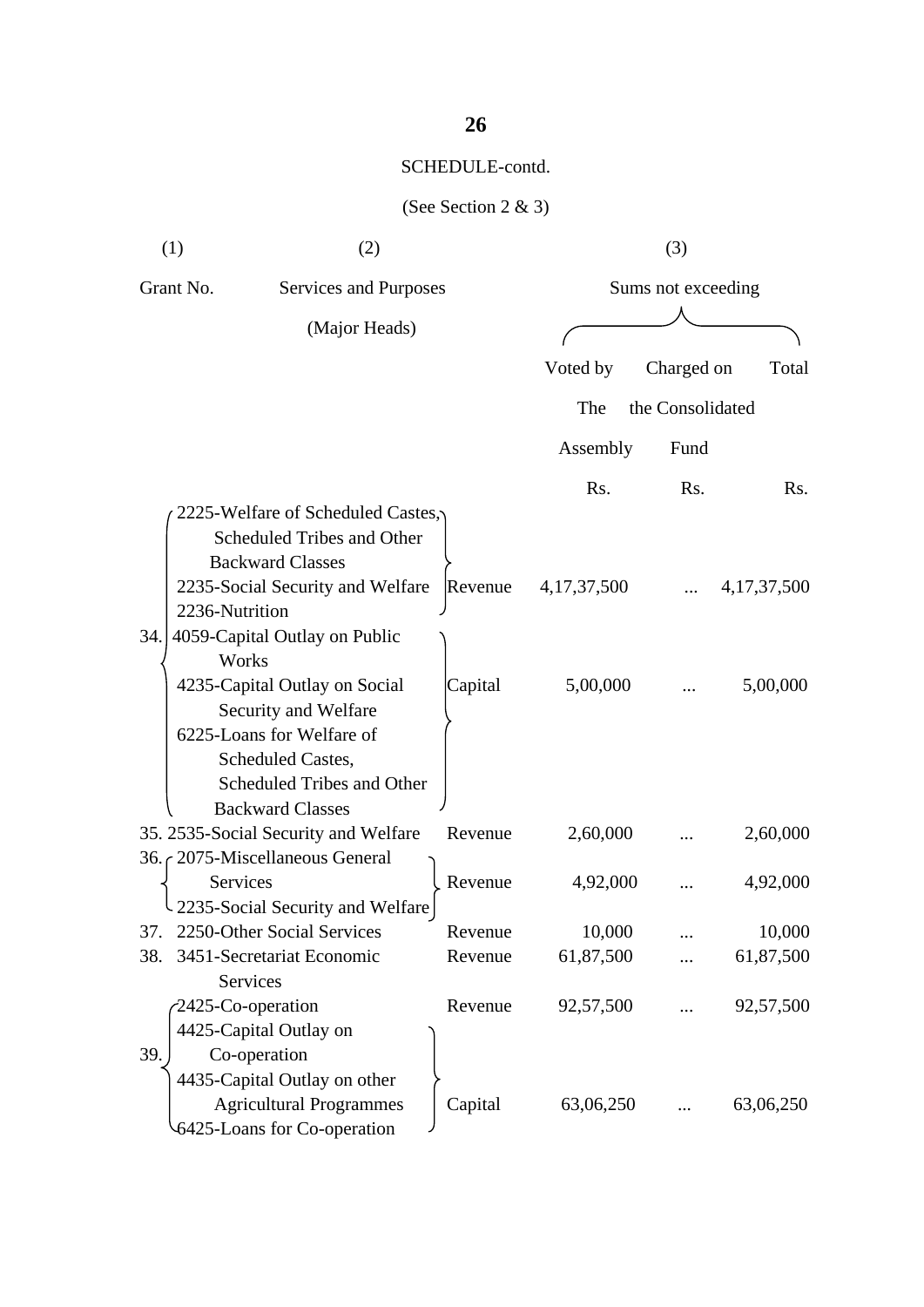| (1)  | (2)                                                         |         |                     | (3)                |             |
|------|-------------------------------------------------------------|---------|---------------------|--------------------|-------------|
|      | Grant No.<br>Services and Purposes                          |         |                     | Sums not exceeding |             |
|      | (Major Heads)                                               |         |                     |                    |             |
|      |                                                             |         | Voted by            | Charged on         | Total       |
|      |                                                             |         | The                 | the Consolidated   |             |
|      |                                                             |         | Assembly            | Fund               |             |
|      |                                                             |         | Rs.                 | R <sub>s</sub> .   | Rs.         |
|      | 2552-North Eastern Areas                                    | Revenue | 9,42,000            |                    | 9,42,000    |
|      | (Special Areas Programmes                                   |         |                     |                    |             |
|      | 40. 14552-Capital Outlay on North                           |         | Capital 2,27,65,000 |                    | 2,27,65,000 |
|      | Eastern Areas                                               |         |                     |                    |             |
|      | 41. 3454-Census, Surveys and                                | Revenue | 39,12,500           |                    | 39,12,500   |
|      | <b>Statistics</b>                                           |         |                     |                    |             |
|      | $2216$ -Housing                                             |         | Revenue $16,10,250$ |                    |             |
|      | $42.\sqrt{3475}$ -Other General Economic<br><b>Services</b> |         |                     |                    | 16, 10, 250 |
|      | $/2216$ -Housing                                            |         |                     |                    |             |
|      | 2401-Crop Husbandry                                         |         |                     |                    |             |
|      | 2408-Food Storage and                                       | Revenue | 9, 19, 48, 500      |                    | 9,16,84,500 |
|      | Warehousing                                                 |         |                     |                    |             |
|      | 2415-Agricultural Research                                  |         |                     |                    |             |
|      | and Education                                               |         |                     |                    |             |
|      | 2435-Other Agricultural                                     |         |                     |                    |             |
|      | Programmes                                                  |         |                     |                    |             |
| 43.1 | 2702-Minor Irrigation                                       |         |                     |                    |             |
|      | 4216-Capital Outlay on Housing                              |         |                     |                    |             |
|      | 4401-Capital Outlay on Crop                                 |         |                     |                    |             |
|      | Husbandry                                                   |         |                     |                    |             |
|      | 4416-Investments in Agricultural                            | Capital | 1,89,50,000         | $\cdots$           | 1,39,50,000 |
|      | <b>Financial Institution</b>                                |         |                     |                    |             |
|      | 4702-Capital Outlay on Minor                                |         |                     |                    |             |
|      | Irrigation                                                  |         |                     |                    |             |
|      | 6401-Capital Outlay on Crop                                 |         |                     |                    |             |
|      | Husbandry                                                   |         |                     |                    |             |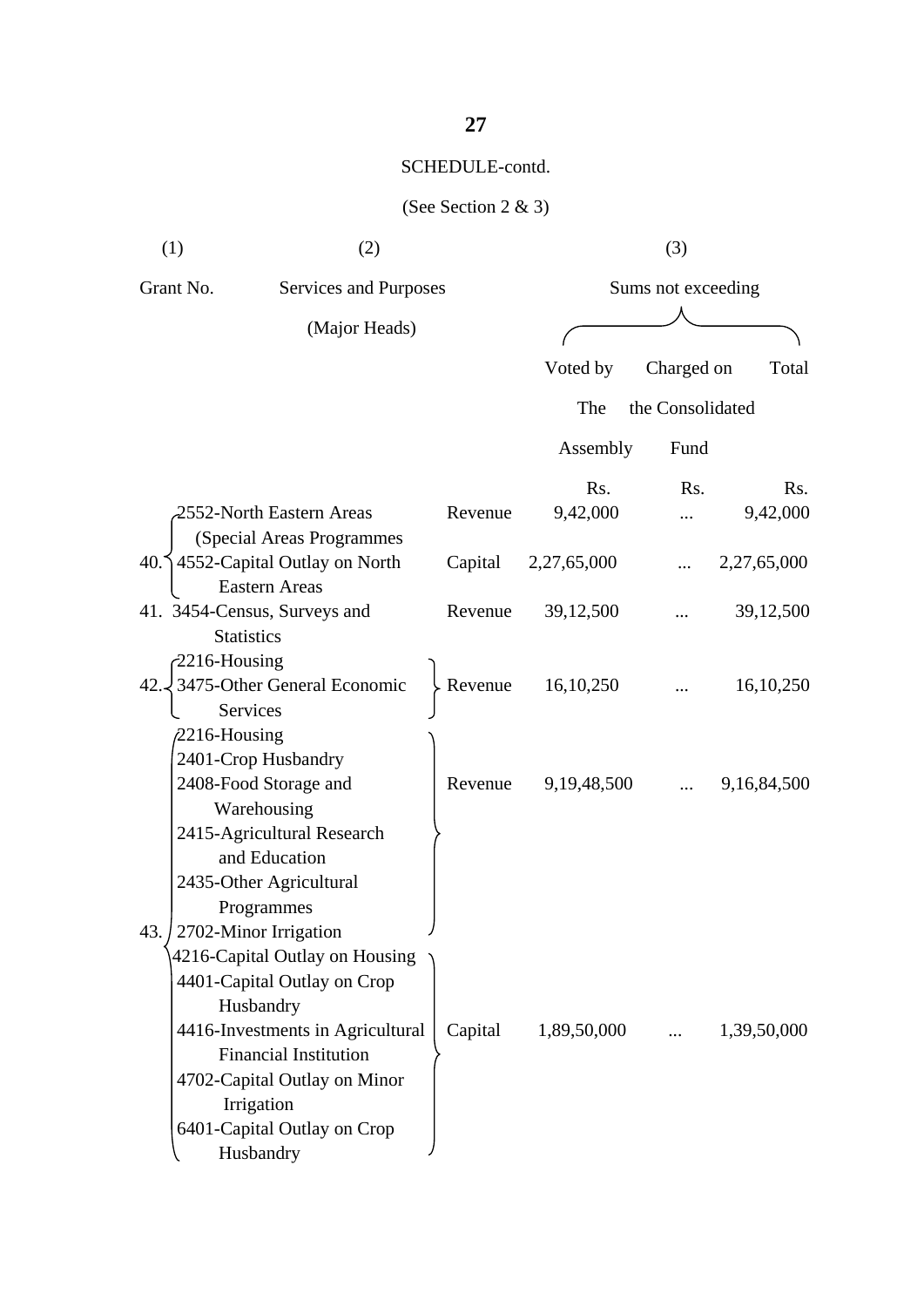| (1)          | (2)                                      |                   |             | (3)                |             |
|--------------|------------------------------------------|-------------------|-------------|--------------------|-------------|
| Grant No.    | Services and Purposes                    |                   |             | Sums not exceeding |             |
|              | (Major Heads)                            |                   |             |                    |             |
|              |                                          |                   | Voted by    | Charged on         | Total       |
|              |                                          |                   |             |                    |             |
|              |                                          |                   | The         | the Consolidated   |             |
|              |                                          |                   | Assembly    | Fund               |             |
|              |                                          |                   | Rs.         | Rs.                | Rs.         |
|              | 2701-Medium Irrigation-II-Works          |                   |             |                    |             |
|              | under Embankment and                     |                   |             |                    |             |
|              | Drainage Wing P.W.D                      |                   |             |                    |             |
|              | <b>Medium Irrigation Projects</b>        | $\bigcup$ Revenue | 12, 18, 750 |                    | 12, 18, 750 |
| 44           | 2711-Flood Control                       |                   |             |                    |             |
|              | 4701-Capital Outlay on Medium            |                   |             |                    |             |
|              | Irrigation                               |                   |             |                    |             |
|              | 4711-Capital Outlay on Flood             | Capital           | 1,81,43,750 |                    | 1,81,43,750 |
|              | <b>Control Projects</b>                  |                   |             |                    |             |
| 2216-Housing |                                          |                   |             |                    |             |
| 45.          | 2402-Soil and Water Conservation Revenue |                   | 5,05,00,000 |                    | 5,05,00,000 |
|              | 2415-Agricultural Research and           |                   |             |                    |             |
|              | Education                                |                   |             |                    |             |
|              | 46. 2501-Special Programmes for          | Revenue           | 1,85,32,500 |                    | 1,85,32,500 |
|              | <b>Rural Development</b>                 |                   |             |                    |             |
| 2216-Housing |                                          |                   |             |                    |             |
|              | 2235-Social Security and Welfare         |                   |             |                    |             |
|              | 2403-Animal Husbandry                    | Revenue           | 3,50,73,000 |                    | 3,50,73,000 |
|              | 2415-Agricultural Research and           |                   |             |                    |             |
|              | Education                                |                   |             |                    |             |
|              | 47. 4059-Capital Outlay on Public Work   |                   |             |                    |             |
|              | 4403- Capital Outlay on Animal           |                   |             |                    |             |
|              | Husbandry                                |                   |             |                    |             |
|              | 6225-Loans for Welfare of                | Capital           | 91,500      | $\cdots$           | 91,500      |
|              | Scheduled Castes, Scheduled              |                   |             |                    |             |
|              | <b>Tribes and Other Backward</b>         |                   |             |                    |             |
| Classes      |                                          |                   |             |                    |             |
|              | 6403-Loans for Animal Husbandry          |                   |             |                    |             |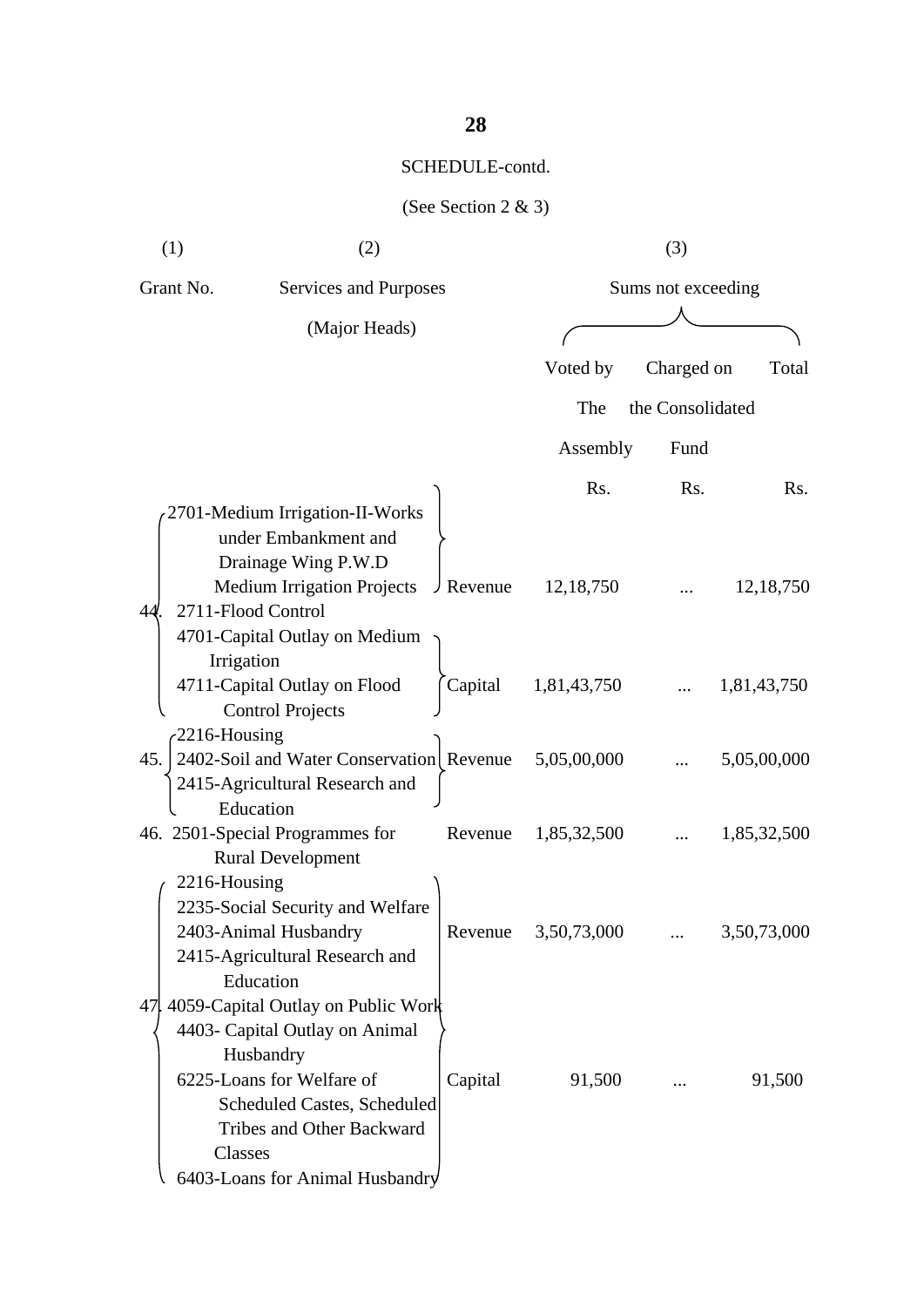| (1)<br>(2)                         |                                                  |         | (3)                |                  |             |  |
|------------------------------------|--------------------------------------------------|---------|--------------------|------------------|-------------|--|
| Grant No.<br>Services and Purposes |                                                  |         | Sums not exceeding |                  |             |  |
| (Major Heads)                      |                                                  |         |                    |                  |             |  |
|                                    |                                                  |         | Voted by           | Charged on       | Total       |  |
|                                    |                                                  |         |                    |                  |             |  |
|                                    |                                                  |         | The                | the Consolidated |             |  |
|                                    |                                                  |         | Assembly           | Fund             |             |  |
|                                    |                                                  |         | Rs.                | Rs.              | Rs.         |  |
| 48.                                | $2216$ -Housing<br>2404-Dairy Development        | Revenue | 61,98,500          |                  | 61,98,500   |  |
|                                    | 2415-Agricultural Research and                   |         |                    |                  |             |  |
|                                    | Education                                        |         |                    |                  |             |  |
|                                    | $-2216$ -Housing                                 |         |                    |                  |             |  |
|                                    | 2405-Fisheries                                   |         |                    |                  |             |  |
| 49.                                | 2415-Agricultural Research and                   | Revenue | 74,92,000          |                  | 74,92,000   |  |
|                                    | Education                                        |         |                    |                  |             |  |
|                                    | 4216-Capital Outlay on Housing                   | Capital | 3,50,000           |                  | 3,50,000    |  |
|                                    | 4405-Capital Outlay on Fisheries                 |         |                    |                  |             |  |
|                                    | 2406-Forestry and Wild Life                      |         |                    |                  |             |  |
| 50.                                | 2415- Agricultural Research and                  | Revenue | 6,02,90,000        |                  | 6,02,90,000 |  |
|                                    | Education                                        |         |                    |                  |             |  |
|                                    | 4406-Capital Outlay on Forestry<br>and Wild Life | Capital |                    |                  |             |  |
|                                    |                                                  |         |                    |                  |             |  |
|                                    | $2216$ -Housing<br>2236-Nutrition                |         |                    |                  |             |  |
|                                    | 2401-Crop Husbandry                              |         |                    |                  |             |  |
|                                    | 2501-Special Programmes for                      | Revenue | 6,47,17,500        |                  | 6,47,17,500 |  |
|                                    | <b>Rural Development</b>                         |         |                    |                  |             |  |
|                                    | 2505-Rural Development                           |         |                    |                  |             |  |
| 51.                                | 2515-Other Rural Development                     |         |                    |                  |             |  |
|                                    | Programmes                                       |         |                    |                  |             |  |
|                                    | 4216-Capital Outlay on Housing                   |         |                    |                  |             |  |
|                                    | 4515-Capital Outlay on Rural                     | Capital | 41,75,000          |                  | 41,75,000   |  |
|                                    | Development                                      |         |                    |                  |             |  |
|                                    | 6515-Loans for other Rural                       |         |                    |                  |             |  |
|                                    | <b>Development Programmes</b>                    |         |                    |                  |             |  |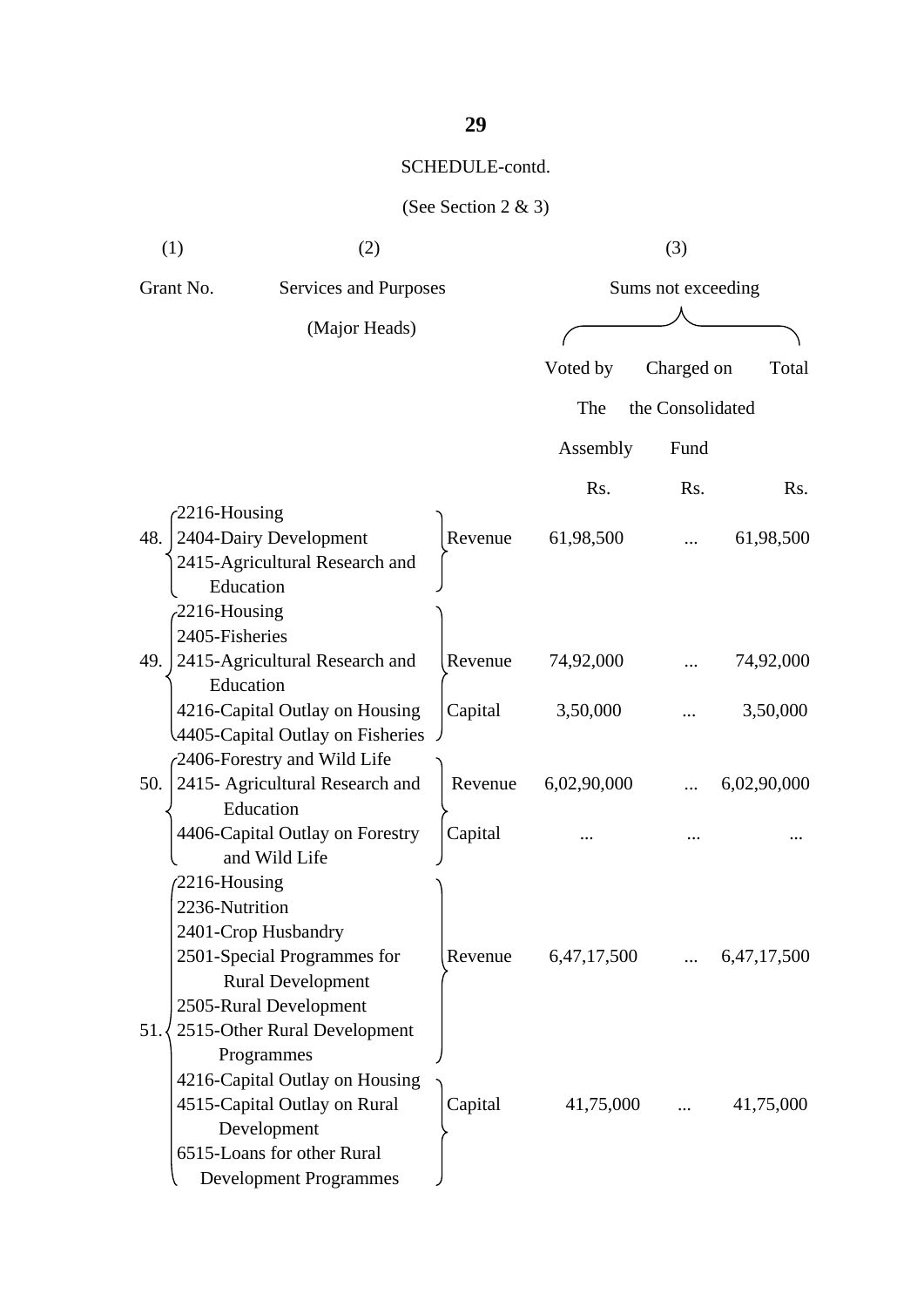| (1) | (2)                                                                                                                         |         |                    | (3)              |             |
|-----|-----------------------------------------------------------------------------------------------------------------------------|---------|--------------------|------------------|-------------|
|     | Grant No.<br><b>Services and Purposes</b>                                                                                   |         | Sums not exceeding |                  |             |
|     | (Major Heads)                                                                                                               |         |                    |                  |             |
|     |                                                                                                                             |         | Voted by           | Charged on       | Total       |
|     |                                                                                                                             |         | The                | the Consolidated |             |
|     |                                                                                                                             |         | Assembly           | Fund             |             |
|     |                                                                                                                             |         | Rs.                | Rs.              | Rs.         |
|     | 2852-Industries<br>4854-Capital Outlay on Cement<br>and Non-metallic Minerals                                               | Revenue | 76,97,500          |                  | 76,97,500   |
| 52. | 4885-Other Capital Outlay on<br><b>Industries and Minerals</b><br>6885-Loans for other Industries<br>and Minerals           | Capital | 1,21,25,000        |                  | 1,21,25,000 |
|     | 2216-Housing<br>2851-Village and Small Industries                                                                           | Revenue | 1,13,67,500        |                  | 1,13,67,500 |
| 53. | 4851-Capital Outlay on Village<br>and Small Industries<br>6851-Loans for Village and Small<br>Industries                    | Capital |                    |                  |             |
|     | $2216$ -Housing                                                                                                             |         |                    |                  |             |
|     | 2851-Village and Small Industries Revenue                                                                                   |         | 2,88,86,500        |                  | 2,88,86,500 |
|     | 54. 4216-Capital Outlay on Housing<br>4851-Capital Outlay on Village<br>and Small Industries                                |         | Capital 60,25,000  |                  | 60,25,000   |
|     | 6851-Loans for Village and Small<br>Industries<br>2853-Non Ferrous Mining and                                               | Revenue | 96,17,500          |                  | 96,17,500   |
| 55. | Metallurgical Industries<br>4216-Capital Outlay on Housing<br>4853-Capital Outlay on Mining<br>and Metallurgical Industries | Capital |                    |                  |             |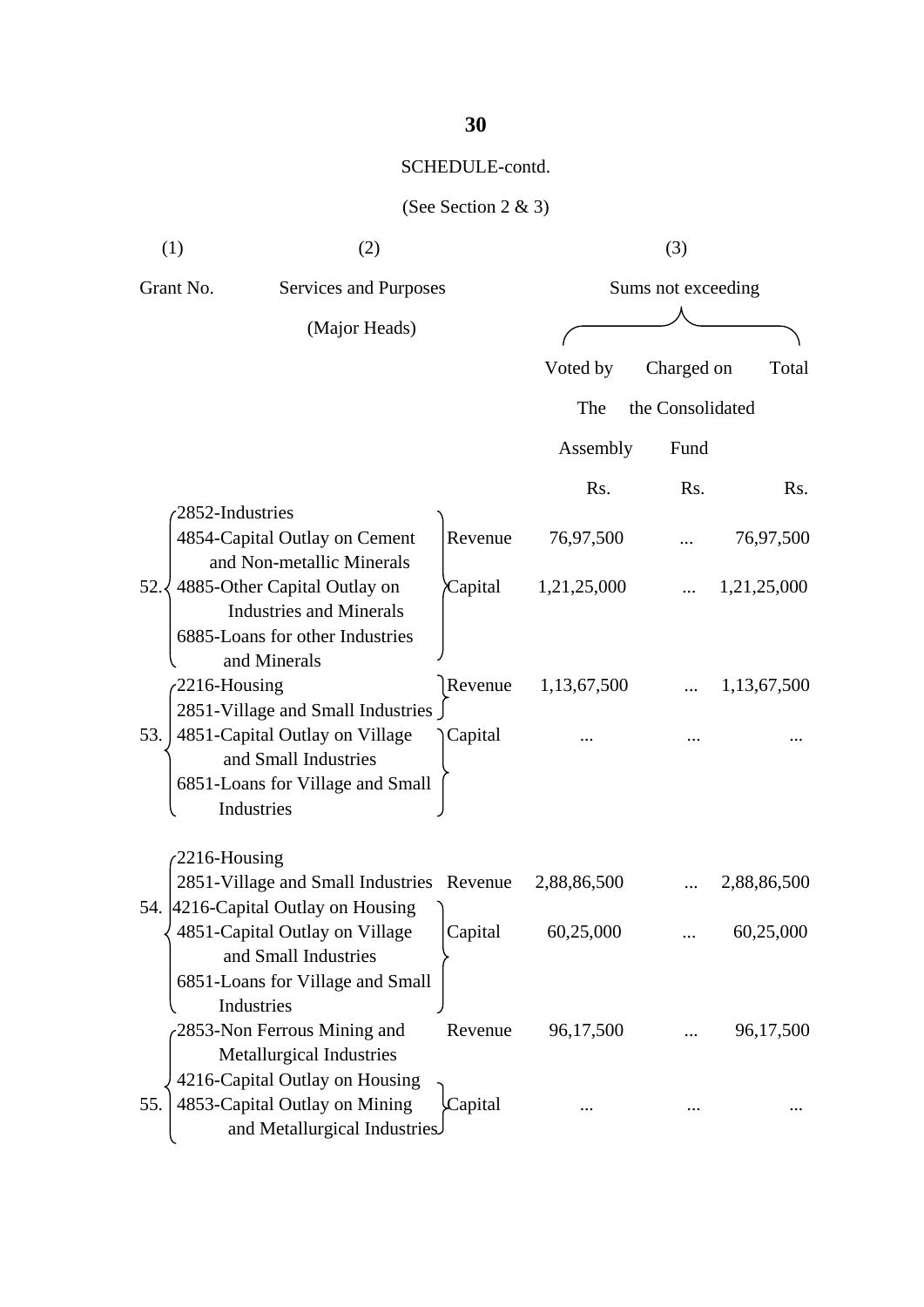| (1)                       | (2)                                          |         | (3)                |                  |              |
|---------------------------|----------------------------------------------|---------|--------------------|------------------|--------------|
| Grant No.                 | Services and Purposes                        |         | Sums not exceeding |                  |              |
|                           | (Major Heads)                                |         |                    |                  |              |
|                           |                                              |         |                    |                  |              |
|                           |                                              |         | Voted by           | Charged on       | Total        |
|                           |                                              |         | The                | the Consolidated |              |
|                           |                                              |         | Assembly           | Fund             |              |
|                           |                                              |         | Rs.                | Rs.              | Rs.          |
|                           | 3054-Roads and Bridges                       | Revenue | 6,87,37,500        |                  | 6,87,37,500  |
|                           | 56. 5054-Capital Outlay on Roads             | Capital | 16,47,50,000       | $\dddotsc$       | 16,47,50,000 |
|                           | and Bridges                                  |         |                    |                  |              |
| 3452-Tourism              |                                              | Revenue | 47,52,500          |                  | 47,52,500    |
|                           | 4059-Capital Outlay on Public                |         |                    |                  |              |
| Works                     |                                              |         |                    |                  |              |
|                           | 57. $\sqrt{5275}$ -Capital Outlay on other   | Capital | 64,50,000          |                  | 64,50,000    |
|                           | <b>Communication Services</b>                |         |                    |                  |              |
|                           | 5452-Capital Outlay on Tourism               |         |                    |                  |              |
|                           | 7452-Loans for Tourism                       |         |                    |                  |              |
|                           | 58. 3606-Aid Materials and Equipment Revenue |         |                    |                  |              |
|                           | 59. 5465-Investment in General               | Capital |                    |                  |              |
|                           | <b>Financial and Training</b>                |         |                    |                  |              |
|                           | Institutions                                 |         |                    |                  |              |
|                           | 60. 7610-Loans to Government                 | Capital | 2,25,00,000        |                  | 2,25,00,000  |
|                           | Servants etc                                 |         |                    |                  |              |
|                           | 61.7615-Miscellaneous Loans                  | Capital |                    |                  |              |
|                           | 62. 7810-Inter State Settlement              | Capital |                    |                  |              |
| 63. 7999-Appropriation to |                                              | Capital |                    |                  |              |
|                           | <b>Contingency Fund</b>                      |         |                    |                  |              |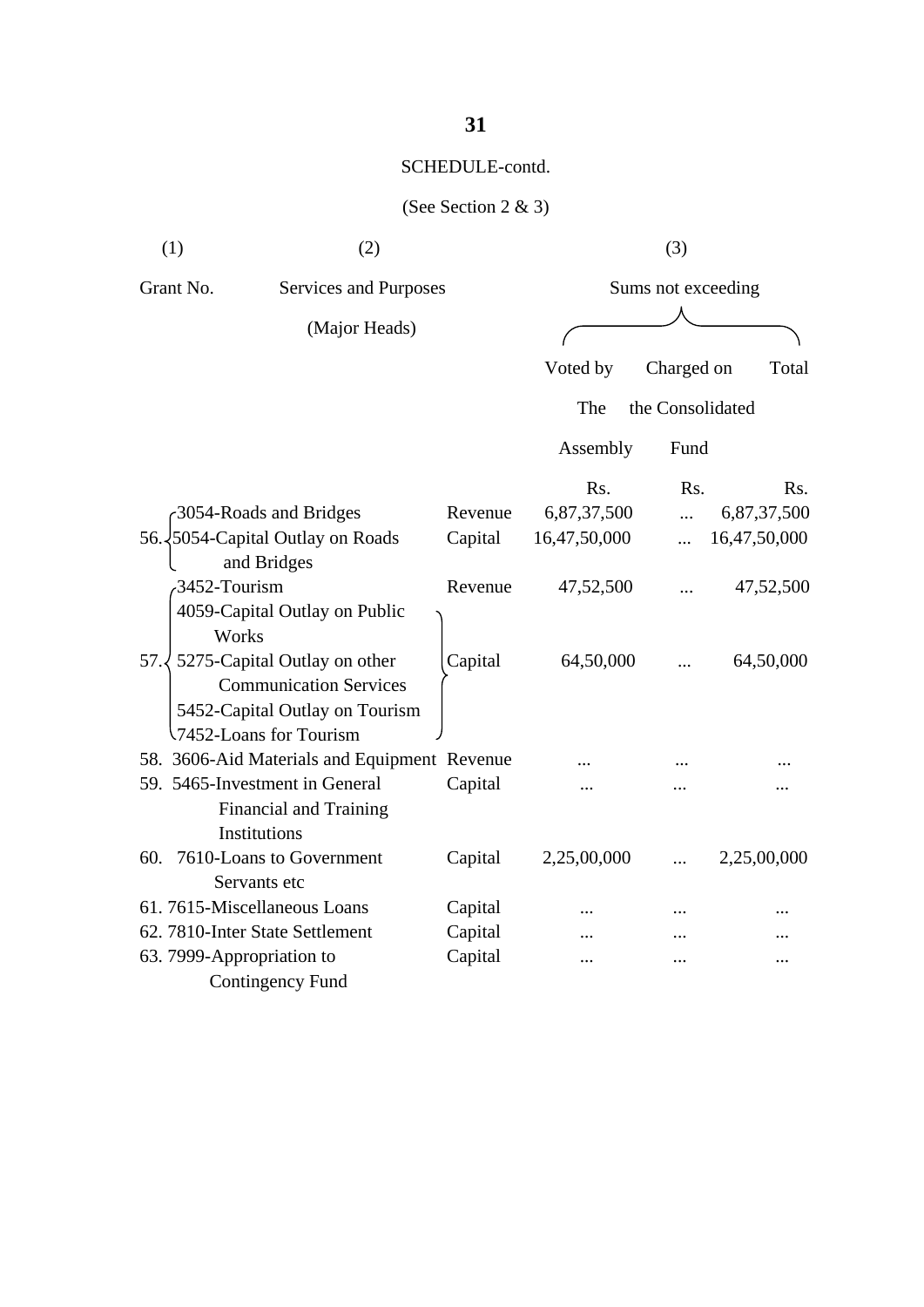#### (See Section 2 & 3)

| (1)       | (2)                              |         | (3)                |                  |                                                   |
|-----------|----------------------------------|---------|--------------------|------------------|---------------------------------------------------|
| Grant No. | Services and Purposes            |         | Sums not exceeding |                  |                                                   |
|           | (Major Heads)                    |         |                    |                  |                                                   |
|           |                                  |         | Voted by           | Charged on       | Total                                             |
|           |                                  |         | The                | the Consolidated |                                                   |
|           |                                  |         | Assembly           | Fund             |                                                   |
|           |                                  |         | Rs.                | Rs.              | Rs.                                               |
|           | 2049-Interest Payment            | Revenue |                    |                  | 4,99,46,775 14,99,46,775                          |
|           | 6003-Internal Debt of the State  | Capital |                    |                  | $\ldots$ 12,53,78,850 12,53,78,850                |
|           | Government                       |         |                    |                  |                                                   |
|           | 6004-Loans and Advances from     | Capital |                    |                  | 3,95,83,897 83,95,83,97                           |
|           | the Central Government           |         |                    |                  |                                                   |
|           | 2408-Appropriation for Reduction | Revenue |                    |                  |                                                   |
|           | or Avoidance of Debt             |         |                    |                  |                                                   |
|           | 2051-Public Services Commission  | Revenue | .                  | 10,37,500        | 10,37,500                                         |
|           | Total                            |         |                    |                  | 193, 57, 78, 625 31, 95, 03, 522 225, 52, 82, 147 |

L.M.SANGMA

Under Secretary to the Govt. Of Meghalaya,

Law (B) Department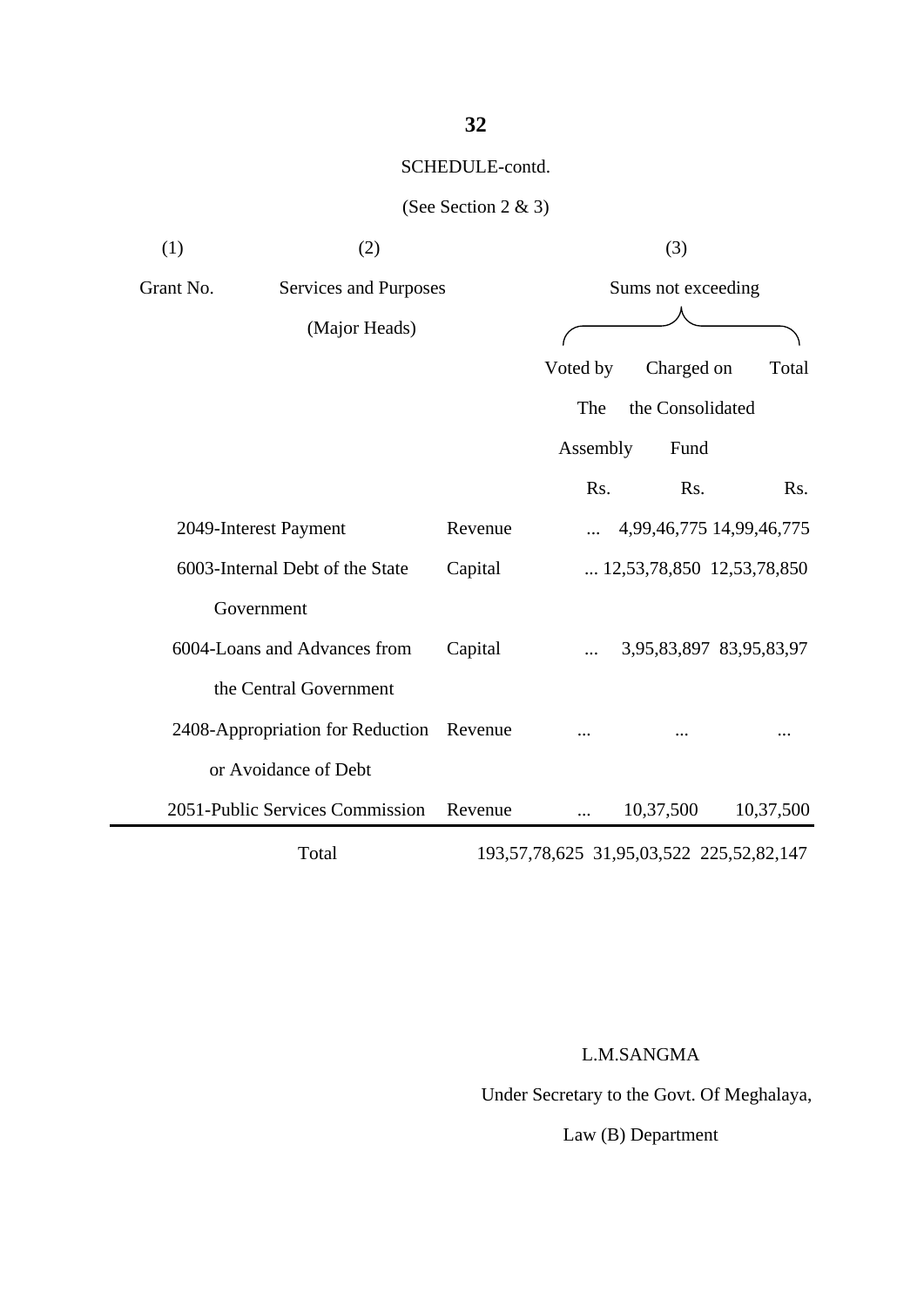## **The 18th April, 1996**

No. LL(B) 17/96/25- The Meghalaya Appropriation (No.II) Act, 1996 is hereby published for general information.

#### **MEGHALAYA ACT 6 OF 1996**

(As passed by the Meghalaya Legislative Assembly)

(Received the assent of the Governor on the  $17<sup>th</sup>$  April, 1996)

(Published in the Gazette of Meghalaya, Extra-ordinary issue, dated 18<sup>th</sup> April, 1996)

#### THE MEGHALAYA APPROPRIATION (No.II) ACT, 1996

An

Act

#### **To authorise payment and appropriation of certain sums from and out of the Consolidated Fund of Meghalaya for the services of the financial year ending on the thirty first day of March,97**

Be it enacted by the Legislature of Meghalaya in the Forty-seventh Year of the Republic of India as follows:-

1 **Short title and commencement**-(1) This Act may be called the Meghalaya Appropriation (No.II) Act, 1996

(2) It shall come into force on the first day of April, 1996

- 2 **Withdrawal of Rs.902,11,28,590 from and out of the Consolidated Fund of Meghalaya for the financial year 1996-97**- From and out of the Consolidated Fund of Meghalaya there may be paid and applied sums not exceeding those specified in column (3) of the Schedule amounting in the aggregate inclusive of the sum specified in column (3) of the Schedule to the Meghalaya Appropriation (Vote-on-Acccount) Act, 1996 to the sum of rupees Nine hundred two crores, eleven lakhs, twenty eight thousand, five hundred ninety towards defraying the several charges which will come in the course of payment during the financial year ending on the thirty first day of March 1997 in respect of the services specified in column (2) of the Schedule.
- 3 **Appropriation**-The sums authorised to be withdrawn from and out of the Consolidated Fund of Meghalaya by this Act, shall be appropriated for the services and purpose expressed in the Schedule in relation to the said year.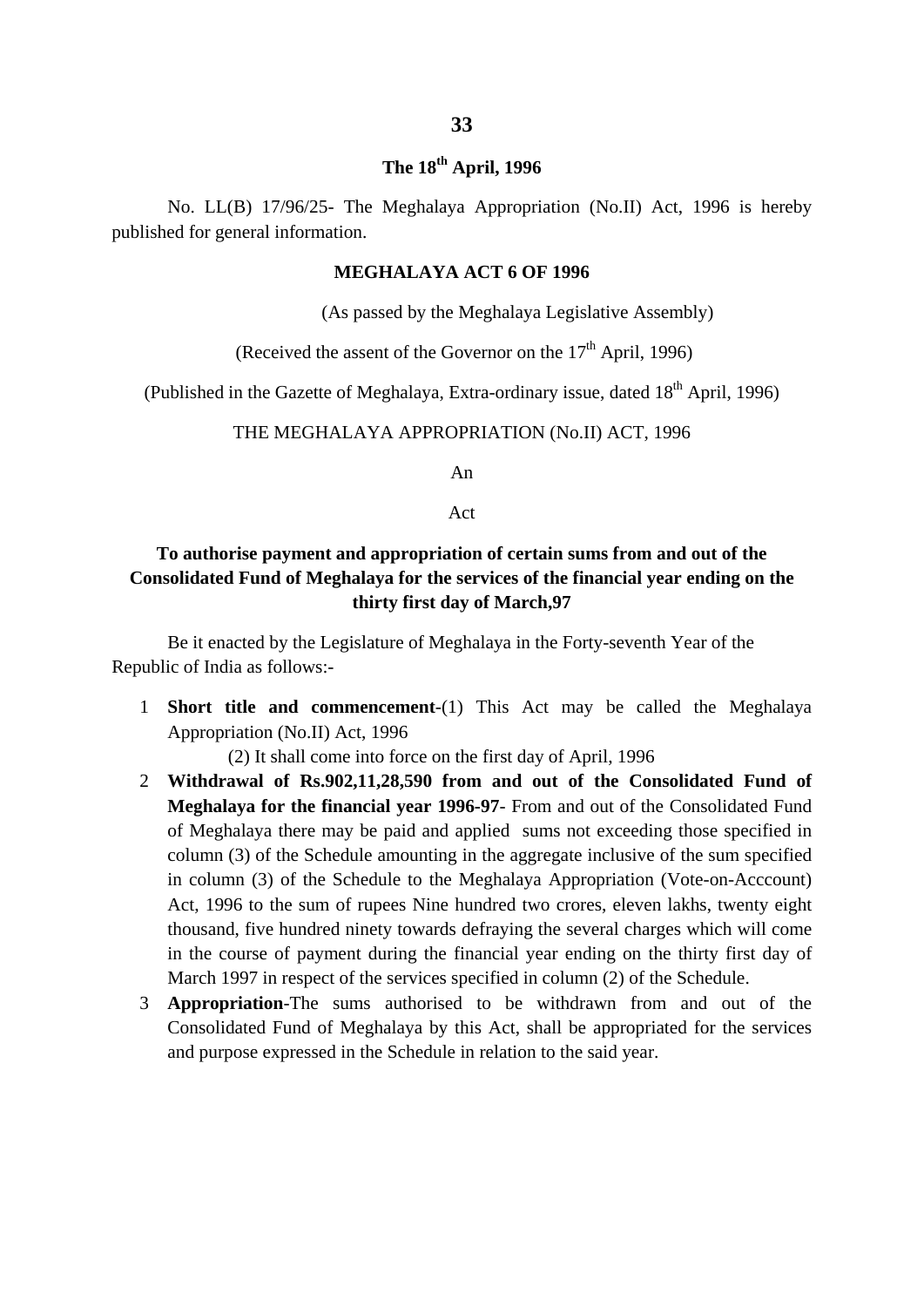| (1)                          | (2)                                                                                   |              | (3)                               |                  |                      |
|------------------------------|---------------------------------------------------------------------------------------|--------------|-----------------------------------|------------------|----------------------|
| Grant No.                    | Services and Purposes                                                                 |              | Sums not exceeding                |                  |                      |
|                              | (Major Heads)                                                                         |              |                                   |                  |                      |
|                              |                                                                                       |              | Voted by                          | Charged on       | Total                |
|                              |                                                                                       |              |                                   |                  |                      |
|                              |                                                                                       |              | The                               | the Consolidated |                      |
|                              |                                                                                       |              | Assembly                          | Fund             |                      |
|                              |                                                                                       |              | Rs.                               | Rs.              | Rs.                  |
|                              | 2011-Parliamentary/State/ Union                                                       | $\Re$ evenue | 2,76,04,000                       |                  | 9,55,000 2,79,59,000 |
| 1.                           | <b>Territory Legislature</b><br>2058-Stationery and Printing                          |              |                                   |                  |                      |
|                              | 4058-Capital Outlay on                                                                | Capital      | 2,00,000                          |                  | 2,00,000             |
|                              | <b>Stationery and Printing</b>                                                        |              |                                   |                  |                      |
| 2012-Governor<br>$2_{\cdot}$ |                                                                                       | Revenue      | 25,000                            |                  | 98,65,000 98,90,000  |
| 3.                           | 2013-Council of Ministers                                                             |              |                                   |                  |                      |
|                              | 2070-Other Administrative<br>Services etc                                             | Revenue      | 1,53,50,000                       |                  | 1,53,50,000          |
| 4.                           | 2014-Administrative of Justice                                                        | Revenue      | 1,17,44,000 32,56,000 1,50,00,000 |                  |                      |
| 2015-Elections<br>5.         |                                                                                       | Revenue      | 1,75,00,000                       | $\dddotsc$       | 1,75,00,000          |
| 2029-Land Revenue            | 2245-Relief on Accounts on<br><b>Natural Calamities</b><br>2250-Other Social Services | Revenue      | 5,35,45,000                       |                  | 5,35,45,000          |
|                              | 3475-Other General Economic                                                           |              |                                   |                  |                      |
| Services<br>6.<br>Classes    | 6225-Loans for Welfare of<br>Schedule Castes, Schedule<br>Tribes and Other Backward   |              |                                   |                  |                      |
|                              | 6250-Loans for Social Services<br>6401-Loans for Crop Husbandry.                      | Capital      | 10,000                            |                  | 10,000               |
| 7.                           | 2030-Stamps and Registration                                                          | Revenue      | 22,00,000                         |                  | 22,00,000            |
| 2039-State Excise<br>8.      |                                                                                       | Revenue      | 1,44,60,000                       |                  | 1,44,60,000          |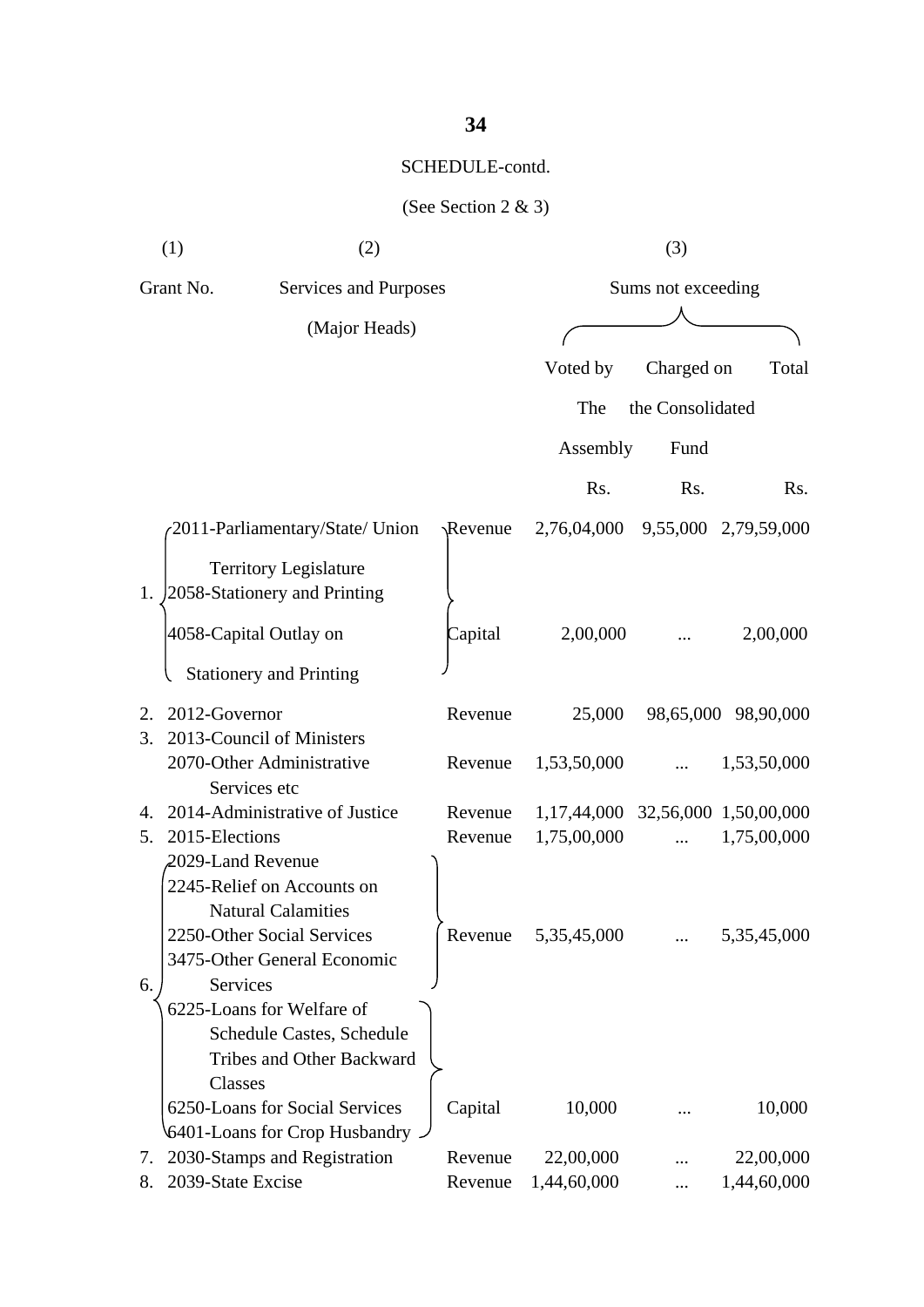# **35**

#### SCHEDULE-contd.

| (1)                    | (2)                                                                                                                                          |                      |                  |                    | (3)              |                           |
|------------------------|----------------------------------------------------------------------------------------------------------------------------------------------|----------------------|------------------|--------------------|------------------|---------------------------|
| Grant No.              | Services and Purposes                                                                                                                        |                      |                  | Sums not exceeding |                  |                           |
|                        | (Major Heads)                                                                                                                                |                      |                  |                    |                  |                           |
|                        |                                                                                                                                              |                      | Voted by         |                    | Charged on       | Total                     |
|                        |                                                                                                                                              |                      | The              |                    | the Consolidated |                           |
|                        |                                                                                                                                              |                      | Assembly         |                    | Fund             |                           |
|                        |                                                                                                                                              |                      |                  |                    |                  |                           |
| 2040-Sale Tax          |                                                                                                                                              |                      | R <sub>s</sub> . |                    | Rs.              | Rs.                       |
|                        | 9. $\{2045\text{-}Other Taxes and Duties on$<br><b>Commodities and Services</b>                                                              | Revenue <sup>}</sup> | 1,45,40,000      |                    |                  | 1,45,40,000               |
| 10.3055-Road Transport | 2041-Taxes on Vehicles<br>2070-Other Administrative<br>Services etc<br>5053-Capital Outlay on Civil<br>Aviation                              | Revenue              | 3,81,55,000      |                    |                  | 3,81,55,000               |
|                        | 5055-Capital Outlay on Road<br>Transport<br>2045-Other Taxes and Duties on                                                                   | Capital              | 3,31,75,000      |                    |                  | 3, 31, 75, 000            |
| 2801-Power             | <b>Commodities and Services</b><br>11. 2591-Special Programmes for<br><b>Rural Development</b><br>2810-Non-Conventional Sources<br>of Energy | Revenue              | 10,67,70,000     |                    |                  | 10,67,70,000              |
|                        | 6801-Loans for Power Projects                                                                                                                | Capital              | 7,00,00,000      |                    |                  | 7,00,00,000               |
|                        | 12./2047-Other Fiscal Services                                                                                                               | Revenue              | 5,70,000         |                    |                  | 5,70,000                  |
|                        | 2048-Appropriation for Reduction<br>or Avoidance of Debt                                                                                     | Revenue              |                  |                    |                  |                           |
|                        | 2049-Interest Payment                                                                                                                        | Revenue              |                  |                    |                  | 59,97,87,100 59,97,87,100 |
|                        | 2051-Public Services Commission                                                                                                              | Revenue              |                  |                    | 41,50,000        | 41,50,000                 |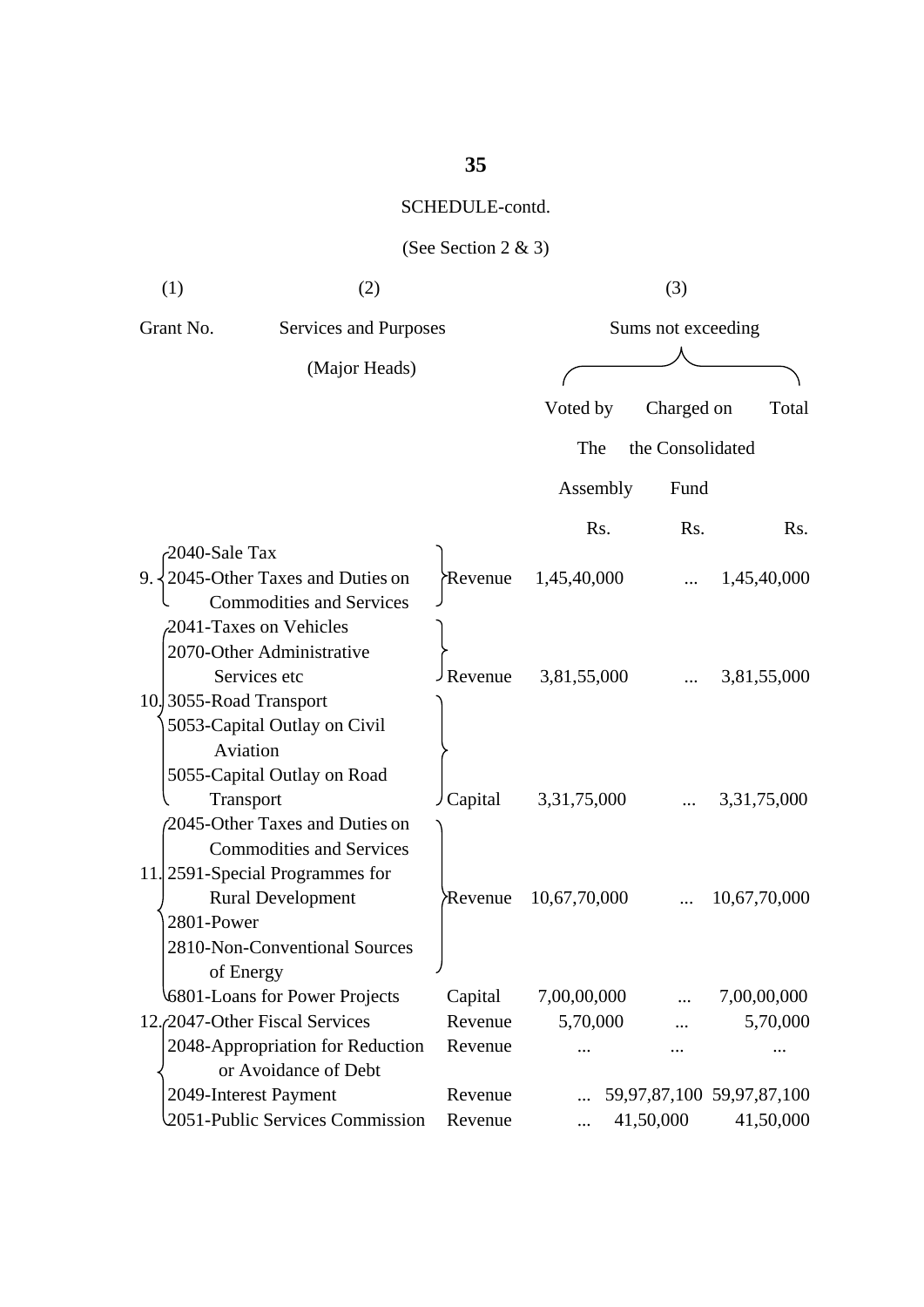# **36**

#### SCHEDULE-contd.

| (1)                                | (2)                                            |         |                                            | (3)              |              |
|------------------------------------|------------------------------------------------|---------|--------------------------------------------|------------------|--------------|
| Grant No.<br>Services and Purposes |                                                |         | Sums not exceeding                         |                  |              |
|                                    | (Major Heads)                                  |         |                                            |                  |              |
|                                    |                                                |         | Voted by                                   | Charged on       | Total        |
|                                    |                                                |         | The                                        | the Consolidated |              |
|                                    |                                                |         |                                            |                  |              |
|                                    |                                                |         | Assembly                                   | Fund             |              |
|                                    |                                                |         | Rs.                                        | Rs.              | Rs.          |
|                                    | 2052-Secretariat General Services              |         |                                            |                  |              |
|                                    | 2251- Secretariat Social Services              | Revenue | 13,43,20,000                               | $\dddotsc$       | 13,43,20,000 |
|                                    | 13 3451 - Secretariat Economic                 |         |                                            |                  |              |
|                                    | Services                                       |         |                                            |                  |              |
|                                    | 5275-Capital Outlay on Other                   | Capital |                                            |                  |              |
|                                    | <b>Communication Services</b>                  |         |                                            |                  |              |
|                                    | 14. 2053-District Administration               | Revenue | 3,30,06,000                                |                  | 3,30,06,000  |
|                                    | 15. 2054-Treasury and Accounts                 | Revenue | 2,40,00,000                                | .                | 2,40,00,000  |
|                                    | Administration                                 |         |                                            |                  |              |
| 2055-Police                        |                                                |         |                                            |                  |              |
|                                    | 2070-Other Administrative                      |         | Revenue 55,04,30,600 1,50,000 55,05,80,600 |                  |              |
|                                    | Services etc                                   |         |                                            |                  |              |
| 16. $\langle 2216$ -Housing        |                                                |         |                                            |                  |              |
|                                    | 4059-Capital Outlay on Public                  |         |                                            |                  |              |
| Works                              |                                                |         |                                            |                  |              |
|                                    | 4216-Capital Outlay on Housing                 | Capital | 58,33,400                                  |                  | 58, 33, 400  |
| $\sqrt{2056}$ -Jails               |                                                | Revenue | 1,92,69,000                                |                  | 1,92,69,000  |
|                                    | 17. $\frac{1}{4059}$ -Capital Outlay on Public | Capital | 82,00,000                                  |                  | 83,00,000    |
| Works                              |                                                |         |                                            |                  |              |
|                                    | 2058-Stationery and Printing                   | Revenue | 3,30,62,000                                |                  | 3,30,62,000  |
| 18.                                | 4058-Capital Outlay on Stationery              |         |                                            |                  |              |
|                                    | and Printing                                   | Capital | 27,48,000                                  |                  | 27,48,000    |
|                                    | 4216-Capital Outlay on Housing                 |         |                                            |                  |              |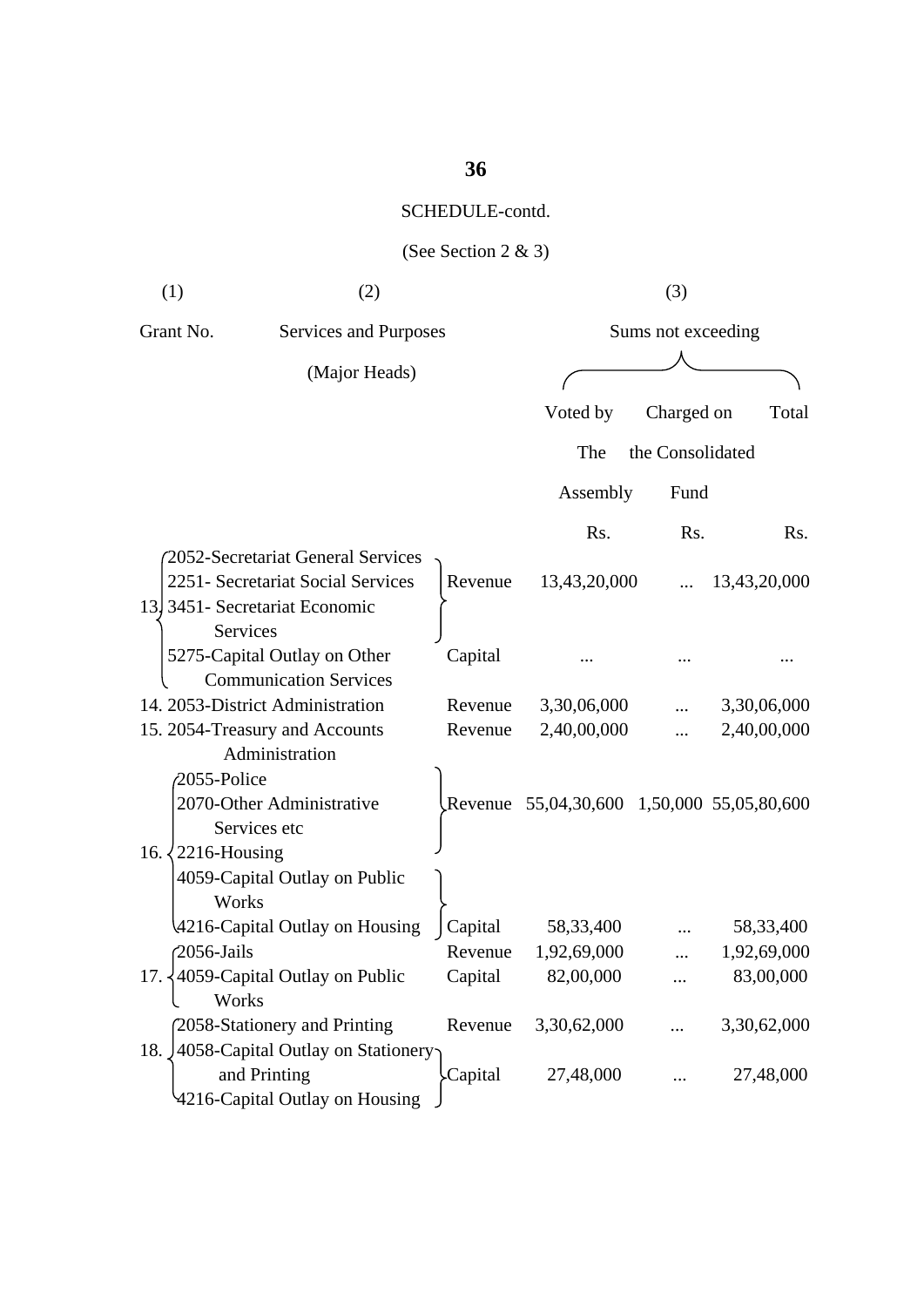| (1) | (2)                                                                                                                                                                                                                                                                                                                         |         |                | (3)                |                |
|-----|-----------------------------------------------------------------------------------------------------------------------------------------------------------------------------------------------------------------------------------------------------------------------------------------------------------------------------|---------|----------------|--------------------|----------------|
|     | Grant No.<br>Services and Purposes                                                                                                                                                                                                                                                                                          |         |                | Sums not exceeding |                |
|     | (Major Heads)                                                                                                                                                                                                                                                                                                               |         |                |                    |                |
|     |                                                                                                                                                                                                                                                                                                                             |         | Voted by       | Charged on         | Total          |
|     |                                                                                                                                                                                                                                                                                                                             |         | The            | the Consolidated   |                |
|     |                                                                                                                                                                                                                                                                                                                             |         | Assembly       | Fund               |                |
|     |                                                                                                                                                                                                                                                                                                                             |         | Rs.            | Rs.                | Rs.            |
| 19. | <b>2052-Secretariat General Services</b><br>2059-Pubil Works<br>2203-Technical Education<br>2204-Sports and Youth Services<br>2205-Art and Culture<br>2216-Housing<br>4059-Capital Outlay on Public<br>Works<br>4202-Capital Outlay on Education,<br>Art and Culture<br>4210-Capital Outlay on Medical<br>and Public Health | Revenue | 25,50,20,000   |                    | 25,50,20,000   |
|     | 4216-Capital Outlay on Housing<br>4403-Capital Outlay on Animal<br>Husbandry<br>4404-Capital Outlay on Dairy<br>Development                                                                                                                                                                                                 | Capital | 16,45,91,000   |                    | 16,45,91,000   |
|     | 2070-Other Administrative                                                                                                                                                                                                                                                                                                   | Revenue | 5, 13, 12, 000 | $\cdots$           | 5, 13, 12, 000 |
|     | Services etc                                                                                                                                                                                                                                                                                                                |         |                |                    |                |
|     | 20. 4059-Capital Outlay on Public<br>Works                                                                                                                                                                                                                                                                                  | Capital | 1,00,000       |                    | 1,00,000       |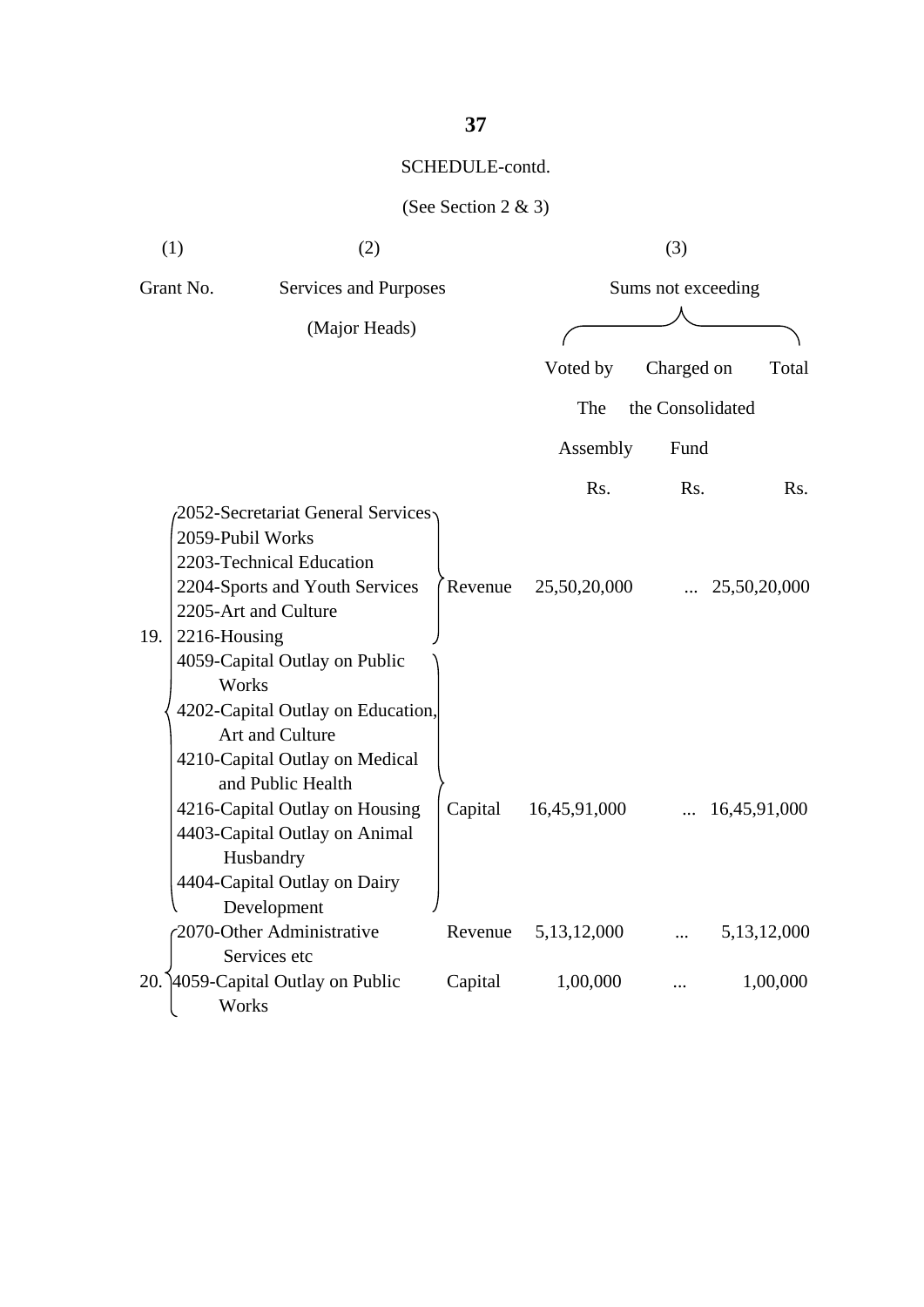|               | (1)<br>(2)                                                                                                                                                                                                                                                                                              |         |                       | (3)              |                        |  |
|---------------|---------------------------------------------------------------------------------------------------------------------------------------------------------------------------------------------------------------------------------------------------------------------------------------------------------|---------|-----------------------|------------------|------------------------|--|
|               | Grant No.<br>Services and Purposes                                                                                                                                                                                                                                                                      |         | Sums not exceeding    |                  |                        |  |
| (Major Heads) |                                                                                                                                                                                                                                                                                                         |         |                       |                  |                        |  |
|               |                                                                                                                                                                                                                                                                                                         |         | Voted by              | Charged on       | Total                  |  |
|               |                                                                                                                                                                                                                                                                                                         |         | The                   | the Consolidated |                        |  |
|               |                                                                                                                                                                                                                                                                                                         |         | Assembly              | Fund             |                        |  |
|               |                                                                                                                                                                                                                                                                                                         |         | Rs.                   | Rs.              | Rs.                    |  |
| 21.           | 2075-Miscellaneous General<br><b>Services</b><br>2202-General Education<br>2203-Technical Education<br>2204-Sports and Youth Services<br>2205-Art and Culture<br>2236-Nutrition<br>3425-Other Scientific Research<br>3454-Census, Surveys and<br><b>Statistics</b><br>4202-Capital Outlay on Education, |         | Revenue 136,70,10,000 |                  | $\ldots$ 136,70,10,000 |  |
|               | Art and Culture<br>4204-Capital Outlay on Education, Capital<br>Sports, Art and Culture<br>6202-Loans for Education,                                                                                                                                                                                    |         | 10,00,000             |                  | 10,00,000              |  |
| 22.           | Art and Culture<br>2070-Other Administrative<br>Services etc                                                                                                                                                                                                                                            | Revenue | 2,56,40,000           |                  | 2,56,40,000            |  |
|               | 2216-Housing<br>23. 2070- Other Administrative<br>Services etc                                                                                                                                                                                                                                          | Revenue | 75,30,000             |                  | 75,30,000              |  |
| 24.           | 2071-Pension and Other<br><b>Retirement Benefits</b>                                                                                                                                                                                                                                                    |         | Revenue 15,00,00,000  |                  | 15,00,00,000           |  |
| 25.           | 2075-Miscellaneous General<br>Services                                                                                                                                                                                                                                                                  | Revenue | 15,10,000             | $\cdots$         | 15,10,000              |  |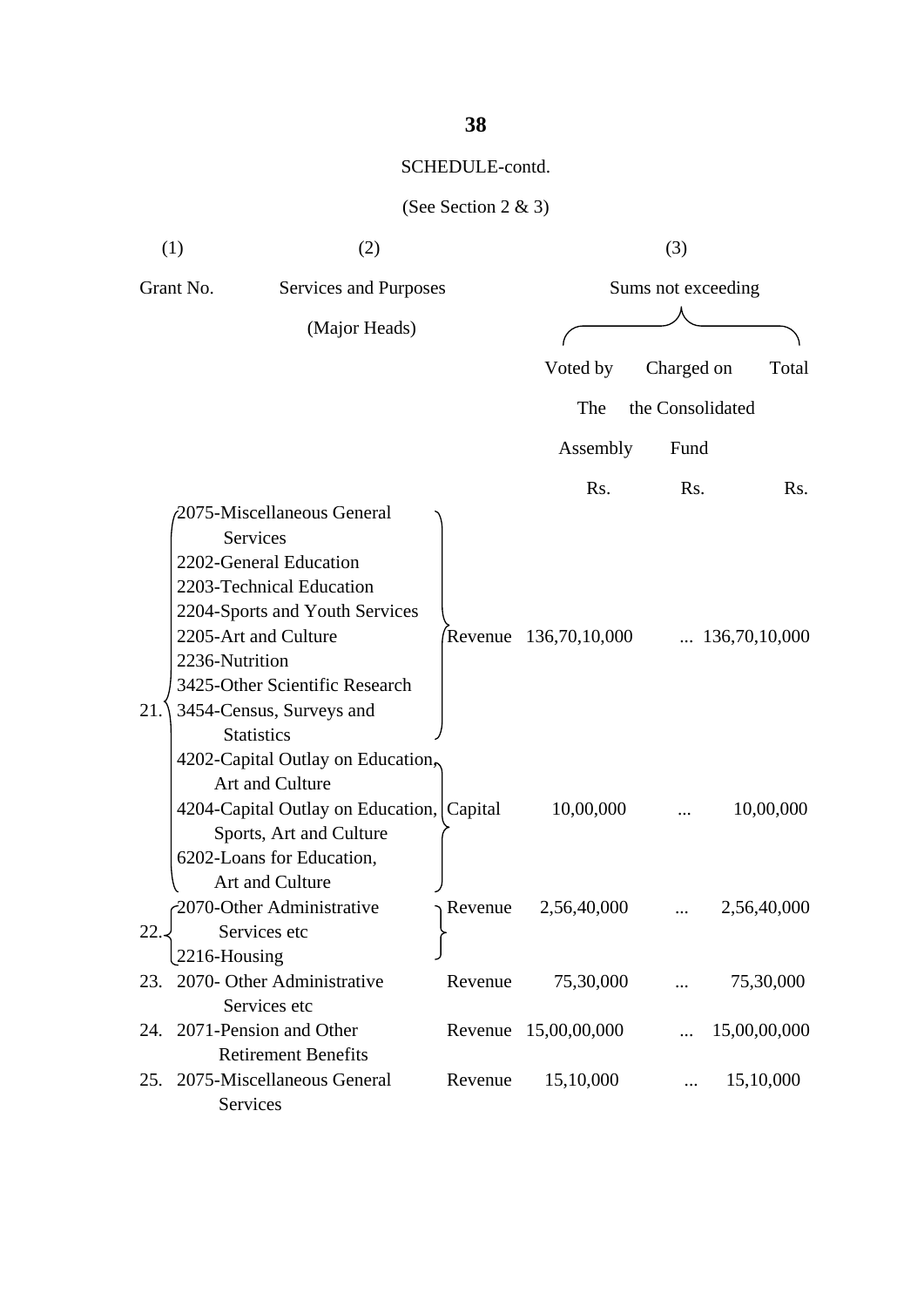| (1)                     | (2)                                                                                                  |                    |                        | (3)                |                       |  |
|-------------------------|------------------------------------------------------------------------------------------------------|--------------------|------------------------|--------------------|-----------------------|--|
| Grant No.               | Services and Purposes                                                                                |                    |                        | Sums not exceeding |                       |  |
|                         | (Major Heads)                                                                                        |                    |                        |                    |                       |  |
|                         |                                                                                                      |                    | Voted by               | Charged on         | Total                 |  |
|                         |                                                                                                      |                    | The                    | the Consolidated   |                       |  |
|                         |                                                                                                      |                    | Assembly               | Fund               |                       |  |
|                         |                                                                                                      |                    | Rs.                    | Rs.                | $\rm Rs$              |  |
|                         | 2210-Medical and public Health<br>2211-Family Welfare                                                |                    | J Revenue 39,98,02,500 |                    | 39,98,02,500          |  |
| 26.                     | 4210-Capital Outlay on Medical<br>and public Health<br>4211-Capital Outlay on Family                 |                    |                        |                    |                       |  |
|                         | Welfare                                                                                              | Capital            | 7,72,48,000            |                    | 7,72,48,000           |  |
| 2216-Housing            | 2215-Water Supply and Sanitation<br>27. 4215-Capital Outlay on Water<br><b>Supply and Sanitation</b> | Revenue            | 20,51,44,000           |                    | 20,51,44,000          |  |
|                         | 4216-Capital Outlay on Housing                                                                       | Capital            | 34,66,00,000           |                    | $\ldots$ 34,66,00,000 |  |
| $-2216$ -Housing        |                                                                                                      | Revenue            | 2,55,90,000            |                    | 2,55,90,000           |  |
| 28.<br>$-2216$ -Housing | 4216-Capital Outlay on Housing<br>6216-Loans for Housing                                             | ∫Capital           | 1,61,50,000            |                    | 1,61,50,000           |  |
|                         | 2217-Urban Development                                                                               | Revenue            | 10,36,10,000           |                    | 10,36,10,000          |  |
| 29.4                    | 4216-Capital Outlay on Housing<br>4217-Capital Outlay on Urban                                       |                    |                        |                    |                       |  |
|                         | Development                                                                                          | Capital            | 1,98,50,000            |                    | 1,98,50,000           |  |
| 30.                     | 2220-Information and Publicity                                                                       | Revenue            | 1,97,10,000            |                    | 1,97,10,000           |  |
| 31.                     | 2230-Labour and Employment                                                                           | Revenue            | 3,23,50,000            | .                  | 3,23,50,000           |  |
| 32. 3456-Civil Supplies | 4408-Capital Outlay on Food<br>Storage and Warehousing<br>2235-Social Security and Welfare           | Capital<br>Revenue |                        |                    |                       |  |
| 33.4                    | 6235-Loans for Social Security                                                                       | Capital            | 10,00,000              |                    | 10,00,000             |  |
|                         | and Welfare                                                                                          |                    |                        |                    |                       |  |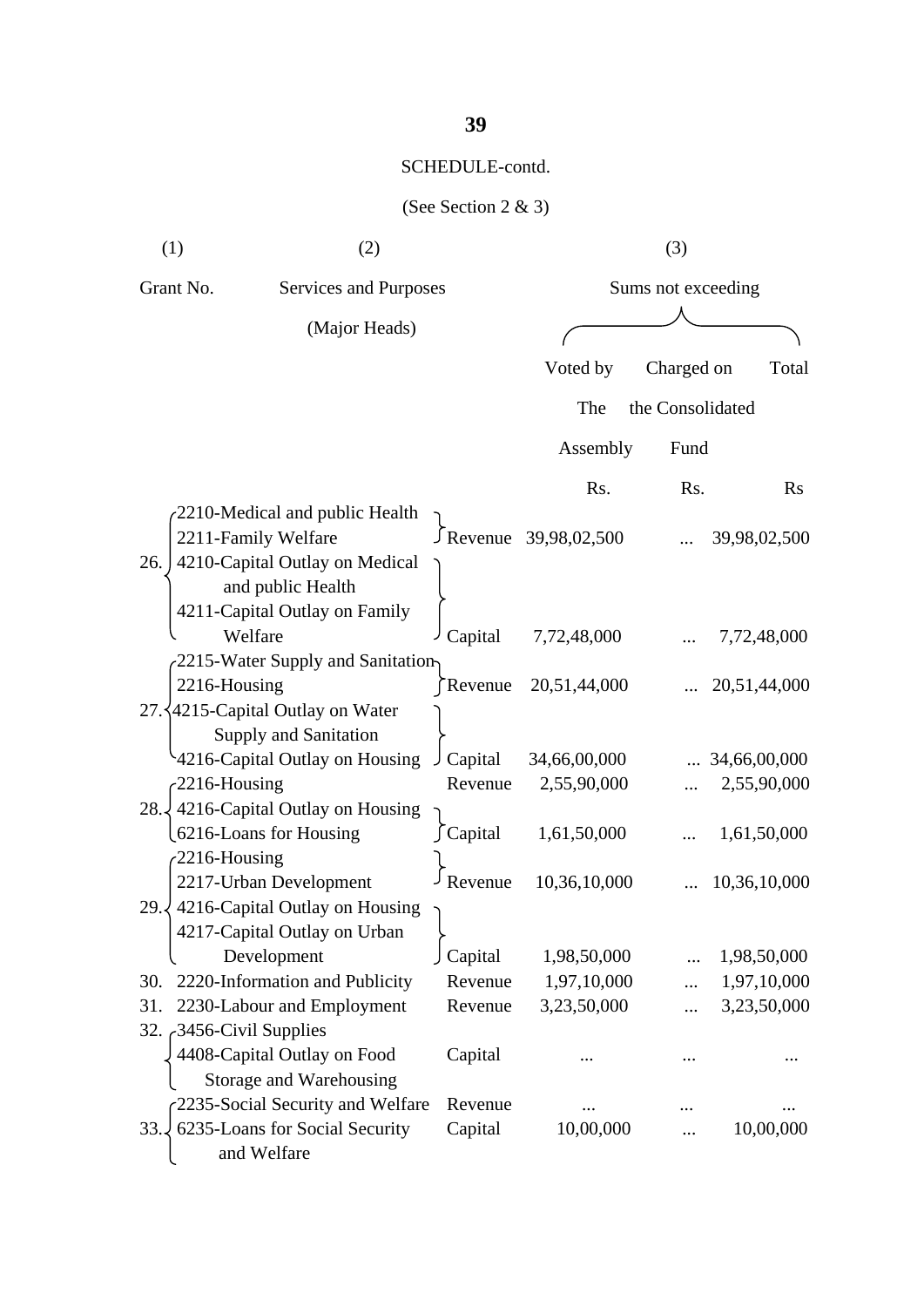|     | (1)<br>(2)                                                                                                                                                                                                                                                                                                                                          |                    |                           | (3)                |                           |
|-----|-----------------------------------------------------------------------------------------------------------------------------------------------------------------------------------------------------------------------------------------------------------------------------------------------------------------------------------------------------|--------------------|---------------------------|--------------------|---------------------------|
|     | Grant No.<br>Services and Purposes                                                                                                                                                                                                                                                                                                                  |                    |                           | Sums not exceeding |                           |
|     | (Major Heads)                                                                                                                                                                                                                                                                                                                                       |                    |                           |                    |                           |
|     |                                                                                                                                                                                                                                                                                                                                                     |                    | Voted by                  | Charged on         | Total                     |
|     |                                                                                                                                                                                                                                                                                                                                                     |                    | The                       | the Consolidated   |                           |
|     |                                                                                                                                                                                                                                                                                                                                                     |                    | Assembly                  | Fund               |                           |
|     |                                                                                                                                                                                                                                                                                                                                                     |                    | Rs.                       | Rs.                | $\rm Rs$                  |
| 34. | 2225-Welafare of Scheduled<br>Castes, Scheduled tribes and<br>Other Backward Classes.<br>2235-Social Security and Welfare<br>2236-Nutrition<br>4059-Capital Outlay on Public<br>Works<br>4235-Capital Outlay on Social<br>Security and Welfare<br>6225-Loans for Welfare of<br>Scheduled Castes, Scheduled<br>Tribes and other Backwards<br>Classes | Revenue<br>Capital | 16,69,50,000<br>20,00,000 |                    | 16,69,50,000<br>20,00,000 |
|     | 35. 2235 Social Security and Welfare                                                                                                                                                                                                                                                                                                                |                    |                           |                    |                           |
|     | 2075-Miscellaneous General<br>Services                                                                                                                                                                                                                                                                                                              | <b>Revenue</b>     | 10,40,000                 |                    | 10,40,000                 |
|     | 36. 2235-Social Security and Welfare Revenue                                                                                                                                                                                                                                                                                                        |                    | 19,70,000                 |                    | 19,70,000                 |
|     | 2250-Other Social Services                                                                                                                                                                                                                                                                                                                          | Revenue            | 40,000                    |                    | 40,000                    |
| 38. | 3451-Secretariat Economic<br>Services                                                                                                                                                                                                                                                                                                               | Revenue            | 2,47,50,000               |                    | 2,47,50,000               |
|     | 2425-Co-operation<br>4425-Capital Outlay on<br>Co-operation                                                                                                                                                                                                                                                                                         | Revenue            | 3,70,30,000               |                    | 3,70,30,000               |
| 39. | 4435-Capital Outlay on other<br><b>Agricultural Programmes</b><br>6425-Loans for Co-operation                                                                                                                                                                                                                                                       | Capital            | 2,52,25,000               |                    | 2,52,25,000               |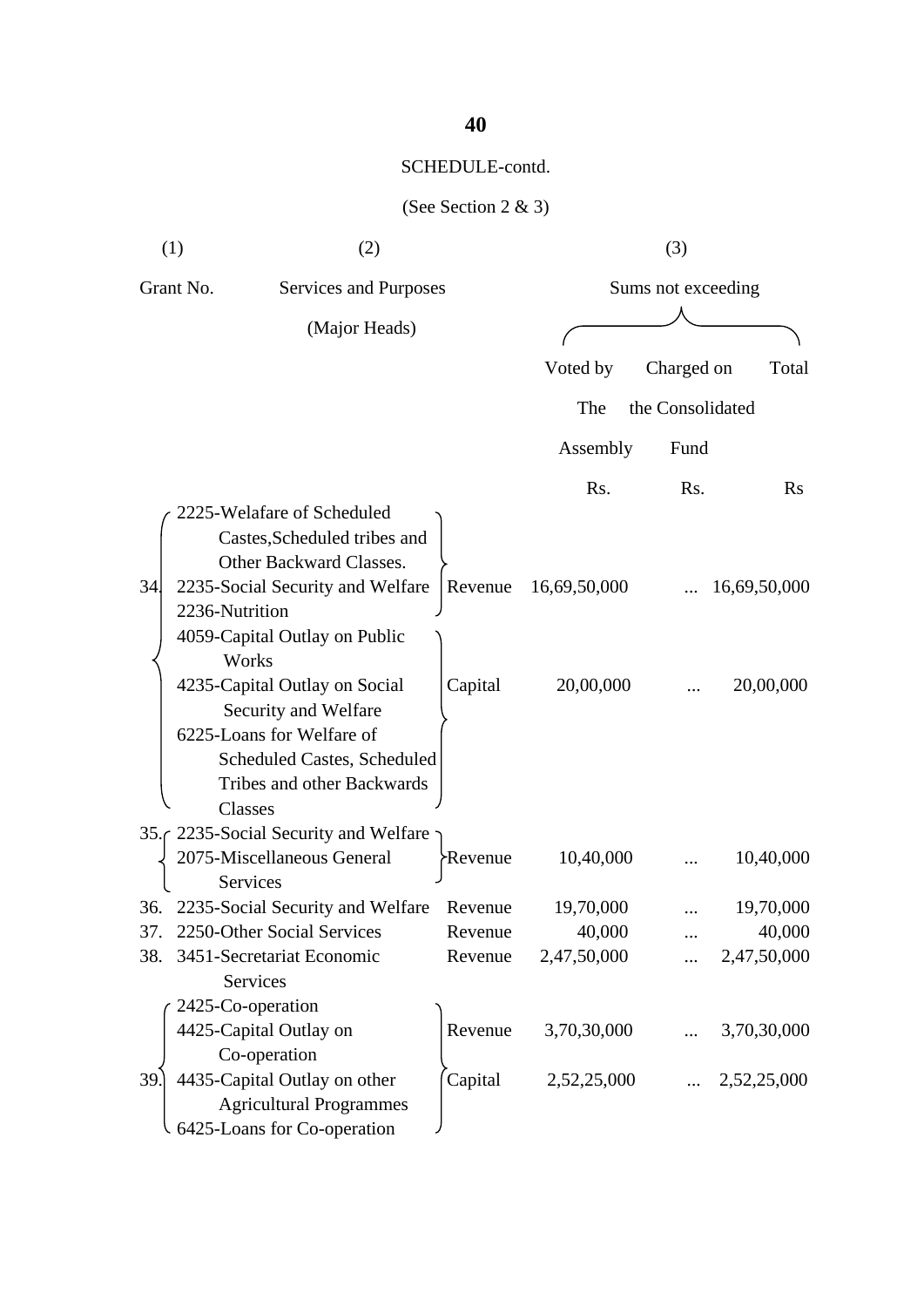| (1)                | (2)                                                                                                                                                                                                                                                                                                                         |         | (3)          |                    |              |  |
|--------------------|-----------------------------------------------------------------------------------------------------------------------------------------------------------------------------------------------------------------------------------------------------------------------------------------------------------------------------|---------|--------------|--------------------|--------------|--|
| Grant No.          | Services and Purposes                                                                                                                                                                                                                                                                                                       |         |              | Sums not exceeding |              |  |
|                    | (Major Heads)                                                                                                                                                                                                                                                                                                               |         |              |                    |              |  |
|                    |                                                                                                                                                                                                                                                                                                                             |         | Voted by     | Charged on         | Total        |  |
|                    |                                                                                                                                                                                                                                                                                                                             |         | The          | the Consolidated   |              |  |
|                    |                                                                                                                                                                                                                                                                                                                             |         | Assembly     | Fund               |              |  |
|                    |                                                                                                                                                                                                                                                                                                                             |         | Rs.          | Rs.                | $\rm Rs$     |  |
|                    | 2552-North Eastern Areas<br>(Special Areas programmes)                                                                                                                                                                                                                                                                      | Revenue | 37,08,000    |                    | 37,08,000    |  |
| 40.1               | 4552-Capital Outlay on North<br><b>Eastern Areas</b>                                                                                                                                                                                                                                                                        | Capital | 9,10,60,000  |                    | 9,10,60,000  |  |
| 41.                | 3451-Census, Surveys and<br><b>Statistics</b>                                                                                                                                                                                                                                                                               | Revenue | 1,56,50,000  |                    | 1,56,50,000  |  |
| 2216-Housing<br>42 | 3475-Other General Economic<br>Services                                                                                                                                                                                                                                                                                     | Revenue | 64,41,000    |                    | 64,41,000    |  |
| 2216-Housing       | 2401-Crop Husbandry<br>2408-Food Storage and<br>Warehousing<br>2415-Agricultural Research                                                                                                                                                                                                                                   | Revenue | 36,79,33,000 |                    | 36,79,33,000 |  |
| 43.                | and Education<br>2435-Other Agricultural<br>Programmes<br>2702-Minor Irrigation<br>4216-Capital Outlay on Housing<br>4401-Capital Outlay on Crop<br>Husbandry<br>4416-Investments in Agricultural<br><b>Financial Institution</b><br>4702-Capital Outlay on Minor<br>Irrigation<br>6401-Capital Outlay on Crop<br>Husbandry | Capital | 5,58,00,000  | $\cdots$           | 5,58,00,000  |  |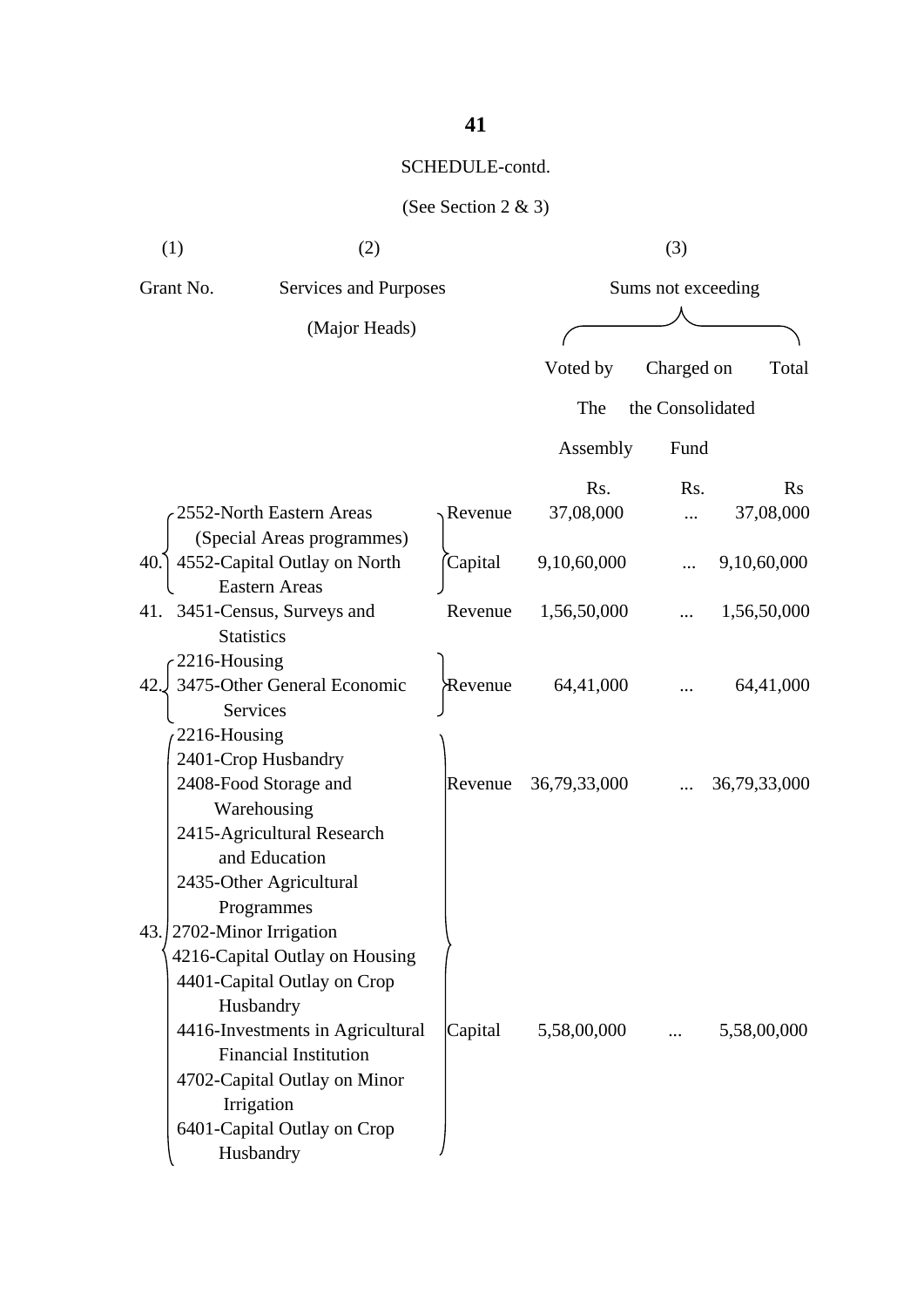| (1)                                | (2)                                                                                                                                                                        |                    |              | (3)              |              |
|------------------------------------|----------------------------------------------------------------------------------------------------------------------------------------------------------------------------|--------------------|--------------|------------------|--------------|
| Grant No.<br>Services and Purposes |                                                                                                                                                                            | Sums not exceeding |              |                  |              |
|                                    | (Major Heads)                                                                                                                                                              |                    |              |                  |              |
|                                    |                                                                                                                                                                            |                    | Voted by     | Charged on       | Total        |
|                                    |                                                                                                                                                                            |                    | The          | the Consolidated |              |
|                                    |                                                                                                                                                                            |                    | Assembly     | Fund             |              |
|                                    |                                                                                                                                                                            |                    | Rs.          | Rs.              | Rs           |
| 44                                 | 2701-Medium Irrigation-II-Works<br>under Embankment and<br>Drainage Wing P.W.D<br><b>Medium Irrigation Projects</b><br>2711-Flood Control<br>4701-Capital Outlay on Medium | Revenue            | 48,75,000    |                  | 48,75,000    |
|                                    | Irrigation<br>4711-Capital Outlay on Flood<br><b>Control Projects</b>                                                                                                      | Capital            | 7,25,75,000  |                  | 7,25,75,000  |
| 45                                 | 2216-Housing<br>2402-Soil and Water Conservation Revenue<br>2415-Agricultural Research and<br>Education                                                                    |                    | 20,20,00,000 |                  | 20,20,00,000 |
| 46                                 | 6401-Special Programmes for<br><b>Rural Development</b>                                                                                                                    | Revenue            | 7,41,30,000  |                  | 7,41,30,000  |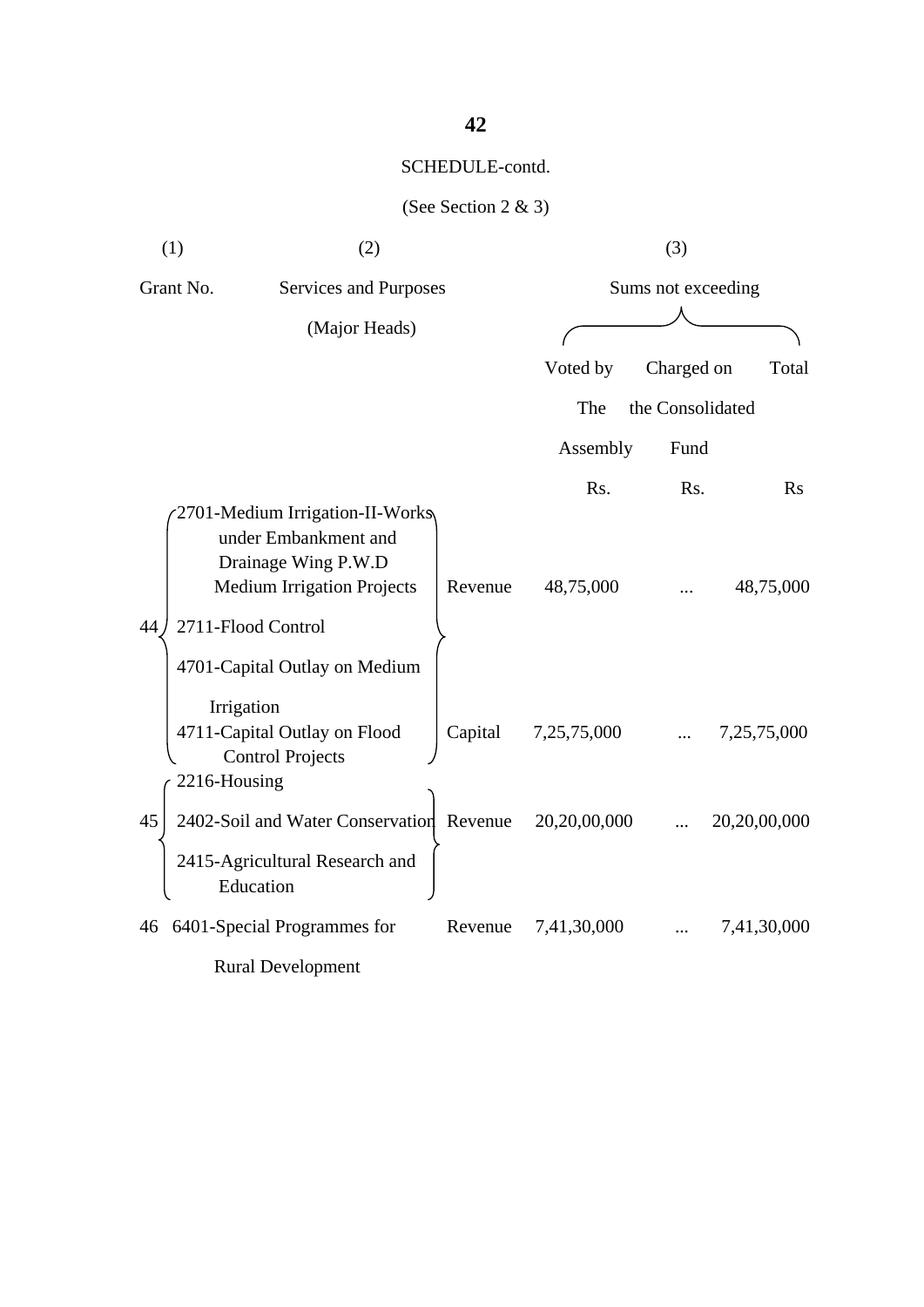# **43**

#### SCHEDULE-contd.

|     | (1)<br>(2)                                         |                                                                                                                                                                   |         | (3)                |                  |              |  |
|-----|----------------------------------------------------|-------------------------------------------------------------------------------------------------------------------------------------------------------------------|---------|--------------------|------------------|--------------|--|
|     | Grant No.<br>Services and Purposes                 |                                                                                                                                                                   |         | Sums not exceeding |                  |              |  |
|     |                                                    | (Major Heads)                                                                                                                                                     |         |                    |                  |              |  |
|     |                                                    |                                                                                                                                                                   |         | Voted by           | Charged on       | Total        |  |
|     |                                                    |                                                                                                                                                                   |         | The                | the Consolidated |              |  |
|     |                                                    |                                                                                                                                                                   |         | Assembly           | Fund             |              |  |
|     |                                                    |                                                                                                                                                                   |         | Rs.                | Rs.              | Rs           |  |
|     | 2216-Housing<br>2403-Animal Husbandry<br>Education | 2235-Social Security and Welfare<br>2415-Agricultural Research and                                                                                                | Revenue | 14,02,92,000       |                  | 14,02,92,000 |  |
| 47  | Husbandry<br>2216-Housing                          | 4059-Capital Outlay on Public Work<br>4403- Capital Outlay on Animal<br>6225-Loans for Welfare of S.CS,<br>S.TS and Other B.CS<br>6403-Loans for Animal Husbandry | Capital | 3,66,000           |                  | 3,66,000     |  |
| 48. | 2404-Dairy Development<br>Education                | 2415-Agricultural Research and                                                                                                                                    | Revenue | 2,47,94,000        |                  | 2,47,94,000  |  |
| 49. | 2216-Housing<br>2405Fishries<br>and Education      | 2415-Agricultural Research                                                                                                                                        | Revenue | 2,99,70,000        |                  | 2,99,70,000  |  |
|     |                                                    | 4216-Capital Outlay on Housing<br>4405-Capital Outlay on Fisheries $\frac{1}{2}$                                                                                  | Capital | 14,00,000          |                  | 4,00,000     |  |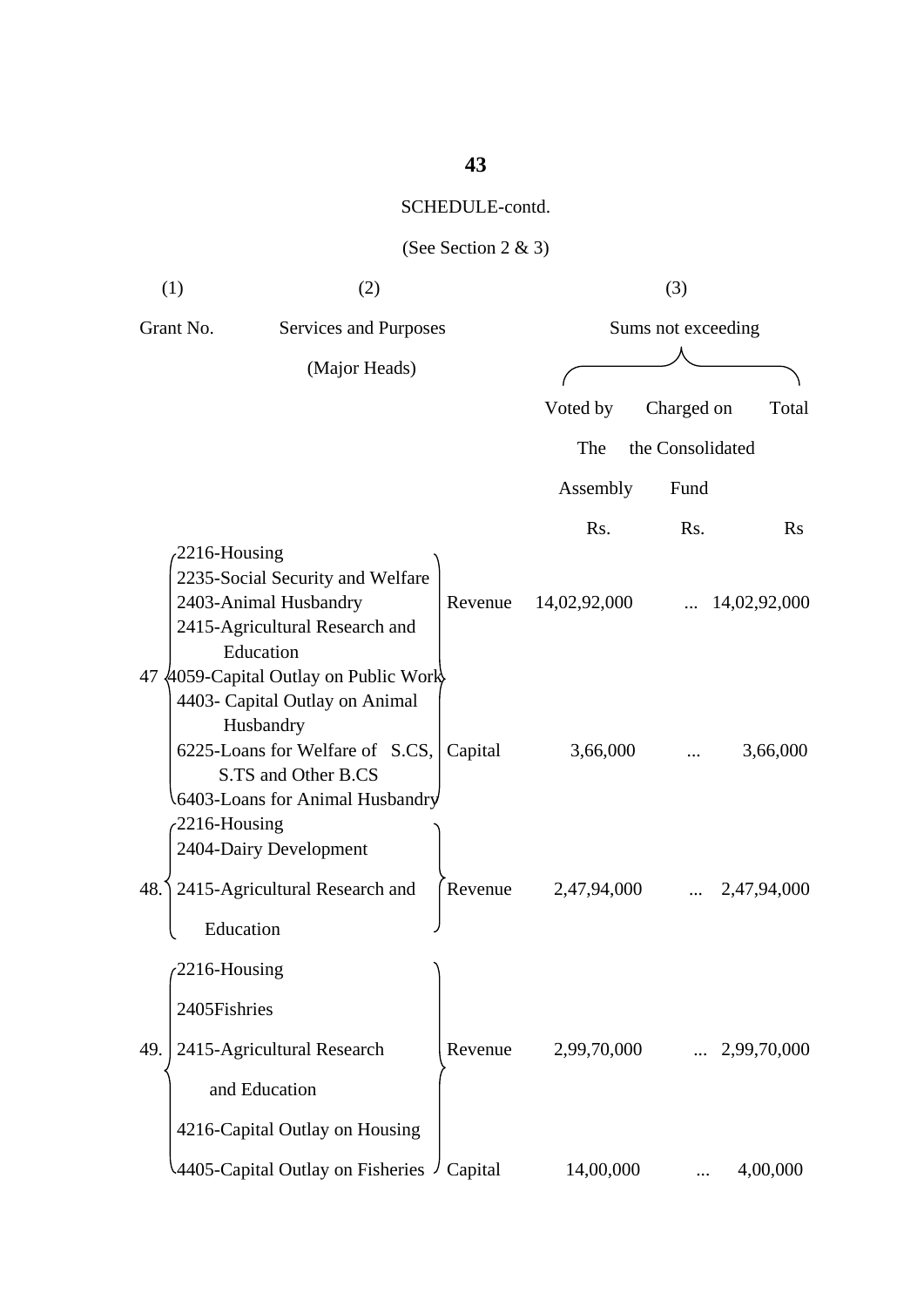|     | (1)<br>(2)                                  |  |         | (3)                |                  |              |  |
|-----|---------------------------------------------|--|---------|--------------------|------------------|--------------|--|
|     | Grant No.<br>Services and Purposes          |  |         | Sums not exceeding |                  |              |  |
|     | (Major Heads)                               |  |         |                    |                  |              |  |
|     |                                             |  |         | Voted by           | Charged on       | Total        |  |
|     |                                             |  |         | The                | the Consolidated |              |  |
|     |                                             |  |         | Assembly           | Fund             |              |  |
|     |                                             |  |         | Rs.                | Rs.              | <b>Rs</b>    |  |
|     | 50. 2406-Forestry and Wild Life             |  |         |                    |                  |              |  |
|     | 2415-Agricultural Research                  |  | Revenue | 24,11,60,000       |                  | 24,11,60,000 |  |
|     | and Education                               |  |         |                    |                  |              |  |
|     | 4406-Capital Outlay on Forestry             |  | Capital |                    |                  |              |  |
|     | and Wild Life                               |  |         |                    |                  |              |  |
|     | 2216-Housing                                |  |         |                    |                  |              |  |
|     | 2236-Nutrition                              |  |         |                    |                  |              |  |
|     | 2401-Crop Husbandry                         |  |         |                    |                  |              |  |
|     | 2501-Special Programmes for                 |  | Revenue | 25,88,70,000       |                  | 25,88,70,000 |  |
|     | Rural development                           |  |         |                    |                  |              |  |
| 51. | 2505-Rural Employment                       |  |         |                    |                  |              |  |
|     | 2515-Other Rural Employment                 |  |         |                    |                  |              |  |
|     | Programmes                                  |  |         |                    |                  |              |  |
|     | 4216-Capital Outlay on Housing              |  |         |                    |                  |              |  |
|     | 4515-Capital Outlay on Rural<br>Development |  | Capital | 1,67,00,000        |                  | 1,67,00,000  |  |
|     | 6515-Loans for Rural Employment             |  |         |                    |                  |              |  |
|     |                                             |  |         |                    |                  |              |  |
|     | Programmes                                  |  |         |                    |                  |              |  |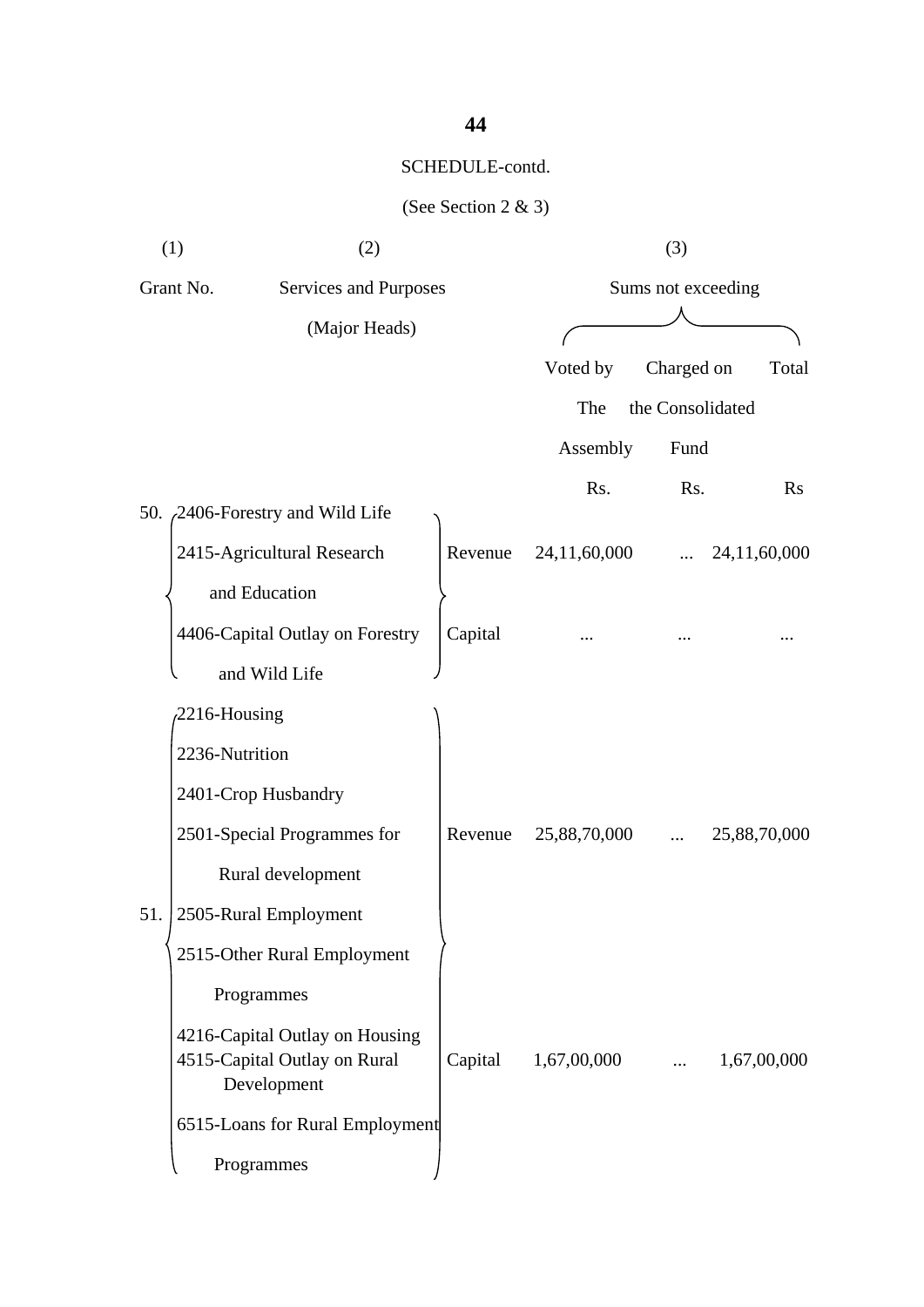| (1)                           | (2)                                                                                                                                                |         | (3)                |                  |              |  |
|-------------------------------|----------------------------------------------------------------------------------------------------------------------------------------------------|---------|--------------------|------------------|--------------|--|
| Grant No.                     | Services and Purposes                                                                                                                              |         | Sums not exceeding |                  |              |  |
|                               | (Major Heads)                                                                                                                                      |         |                    |                  |              |  |
|                               |                                                                                                                                                    |         | Voted by           | Charged on       | Total        |  |
|                               |                                                                                                                                                    |         | The                | the Consolidated |              |  |
|                               |                                                                                                                                                    |         | Assembly           | Fund             |              |  |
|                               |                                                                                                                                                    |         | Rs.                | Rs.              | <b>Rs</b>    |  |
| 2852-Industries               |                                                                                                                                                    | Revenue | 3,07,90,000        |                  | 3,07,90,000  |  |
| 52.J                          | 4854-Capital Outlay on cement<br>and non-metallic Minerals<br>4885-Capital Outlay on Industries<br>and Minerals<br>6885-Loans for other Industries | Capital | 4,85,00,000        |                  | 4,85,00,000  |  |
| $2216$ -Housing               | and Minerals<br>2851-Village and Small Industries<br>53. 4851-Capital Outlay on Village<br>and Small Scale Industries                              | Revenue | 4,54,70,000        |                  | 4,54,70,000  |  |
|                               | 6851-Loans for Village and Small                                                                                                                   | Capital |                    |                  |              |  |
| Industries<br>$2216$ -Housing | 2851-Village and Small Industries                                                                                                                  | Revenue | 11,55,45,000       |                  | 11,55,45,000 |  |
|                               | 4216-Capital Outlay on Housing                                                                                                                     |         |                    |                  |              |  |
| Industries                    | 54. 4851 - Capital Outlay on Village<br>and Small Scale Industries<br>6851-Loans for Village and Small                                             | Capital | 2,41,00,000        |                  | 2,41,00,000  |  |
|                               | 2853-Non-Ferrous Mining and<br><b>Metallurgical Industries</b><br>55. 4216-Capital Outlay on Housing                                               | Revenue | 3,84,70,000        |                  | 3,84,70,000  |  |
|                               | 4853-Capital Outlay on Mining and Capital                                                                                                          |         |                    |                  |              |  |
|                               | Metallurgical Industries                                                                                                                           |         |                    |                  |              |  |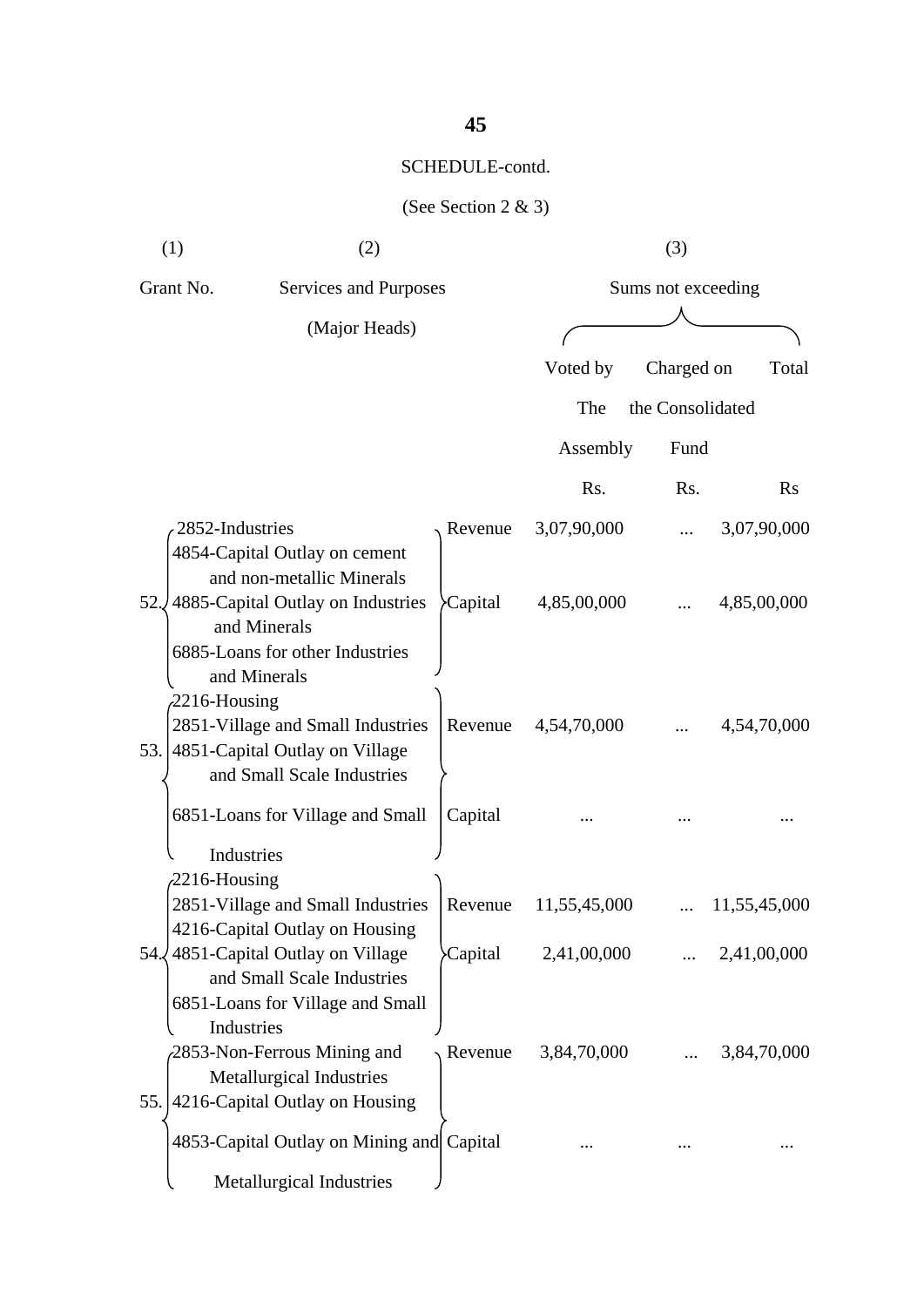| (1)       | (2)                                                                                                                                   |         |              | (3)                |                 |
|-----------|---------------------------------------------------------------------------------------------------------------------------------------|---------|--------------|--------------------|-----------------|
| Grant No. | Services and Purposes<br>(Major Heads)                                                                                                |         |              | Sums not exceeding |                 |
|           |                                                                                                                                       |         |              |                    |                 |
|           |                                                                                                                                       |         | Voted by     | Charged on         | Total           |
|           |                                                                                                                                       |         | The          | the Consolidated   |                 |
|           |                                                                                                                                       |         | Assembly     | Fund               |                 |
|           |                                                                                                                                       |         | Rs.          | Rs.                | Rs              |
|           | 3054-Roads and Bridges                                                                                                                | Revenue | 27,49,50,000 |                    | 27,49,50,000    |
|           | 565 5054-Capital Outlay on Roads<br>and Bridges                                                                                       | Capital | 65,90,00,000 |                    | 65,90,00,000    |
|           | 3452-Tourism<br>4059-Capital Outlay on Public<br>Works                                                                                | Revenue | 1,90,10,000  |                    | 1,90,10,000     |
|           | $57\sqrt{5275}$ -Capital Outlay on Other<br><b>Communication Services</b><br>5452-Capital Outlay on Tourism<br>7452-Loans for Tourism | Capital | 2,58,00,000  |                    | 2,58,00,000     |
|           | 58. 3606-Aid Material and Equipment                                                                                                   | Capital |              |                    |                 |
|           | 59. 5465-Investment in General<br><b>Financial and Trading</b><br><b>Institutions</b>                                                 | Capital |              |                    |                 |
|           | 6003-Internal Debt of the State                                                                                                       | Capital |              | 50, 15, 15, 400    | 50, 15, 15, 400 |
|           | Government                                                                                                                            |         |              |                    |                 |
|           | 6004-Loans and Advances from                                                                                                          | Capital |              | 15,83,35,590       | 15,83,35,590    |
|           | the Central Government                                                                                                                |         |              |                    |                 |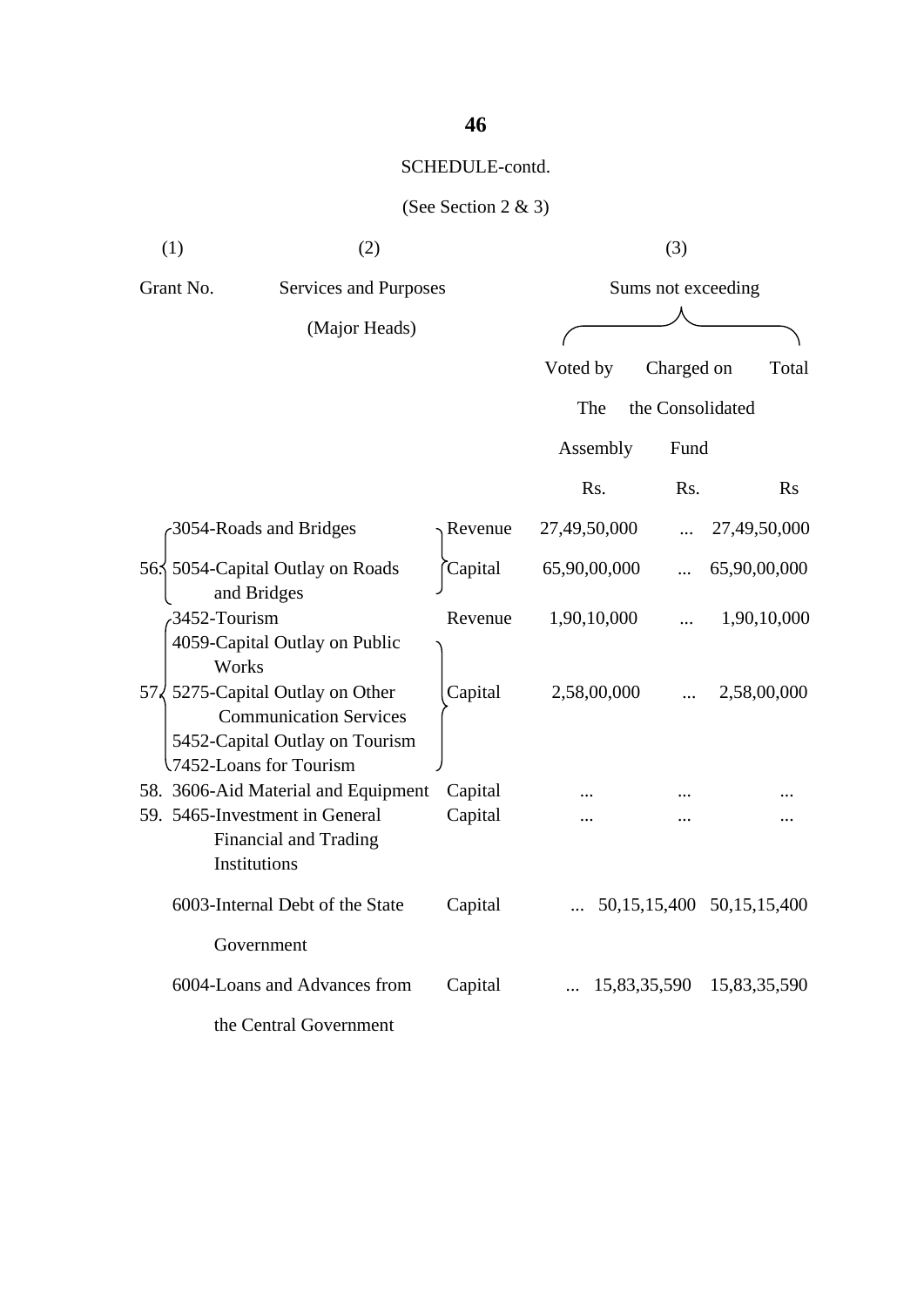### (See Section 2 & 3)

| (1)       | (2)                                         |         |                               | (3)                |             |
|-----------|---------------------------------------------|---------|-------------------------------|--------------------|-------------|
| Grant No. | Services and Purposes                       |         |                               | Sums not exceeding |             |
|           | (Major Heads)                               |         |                               |                    |             |
|           |                                             |         | Voted by                      | Charged on         | Total       |
|           |                                             |         | The                           | the Consolidated   |             |
|           |                                             |         | Assembly                      | Fund               |             |
|           |                                             |         | Rs.                           | R <sub>s</sub> .   | Rs          |
|           | 60.7610-Loans to Government<br>Servants etc | Capital | 9,00,00,000                   |                    | 9,00,00,000 |
|           | 61.7615-Miscellaneous Loans                 | Capital |                               |                    |             |
|           | 62. 7810-Inter-State Settlement             | Capital | $\ddotsc$                     |                    |             |
|           | 63. 7999-Appropriation to                   | Capital |                               | $\cdots$           | $\cdots$    |
|           | Contingency Fund                            |         |                               |                    |             |
|           |                                             |         | $-0.0$ $-0.0$ $-0.00$ $-0.00$ |                    |             |

Total ... ... 774,31,14,500 127,80,14,090 902,11,28,590

#### L.M.SANGMA

Under Secretary to the Govt. Of Meghalaya,

Law (B) Department

### **47**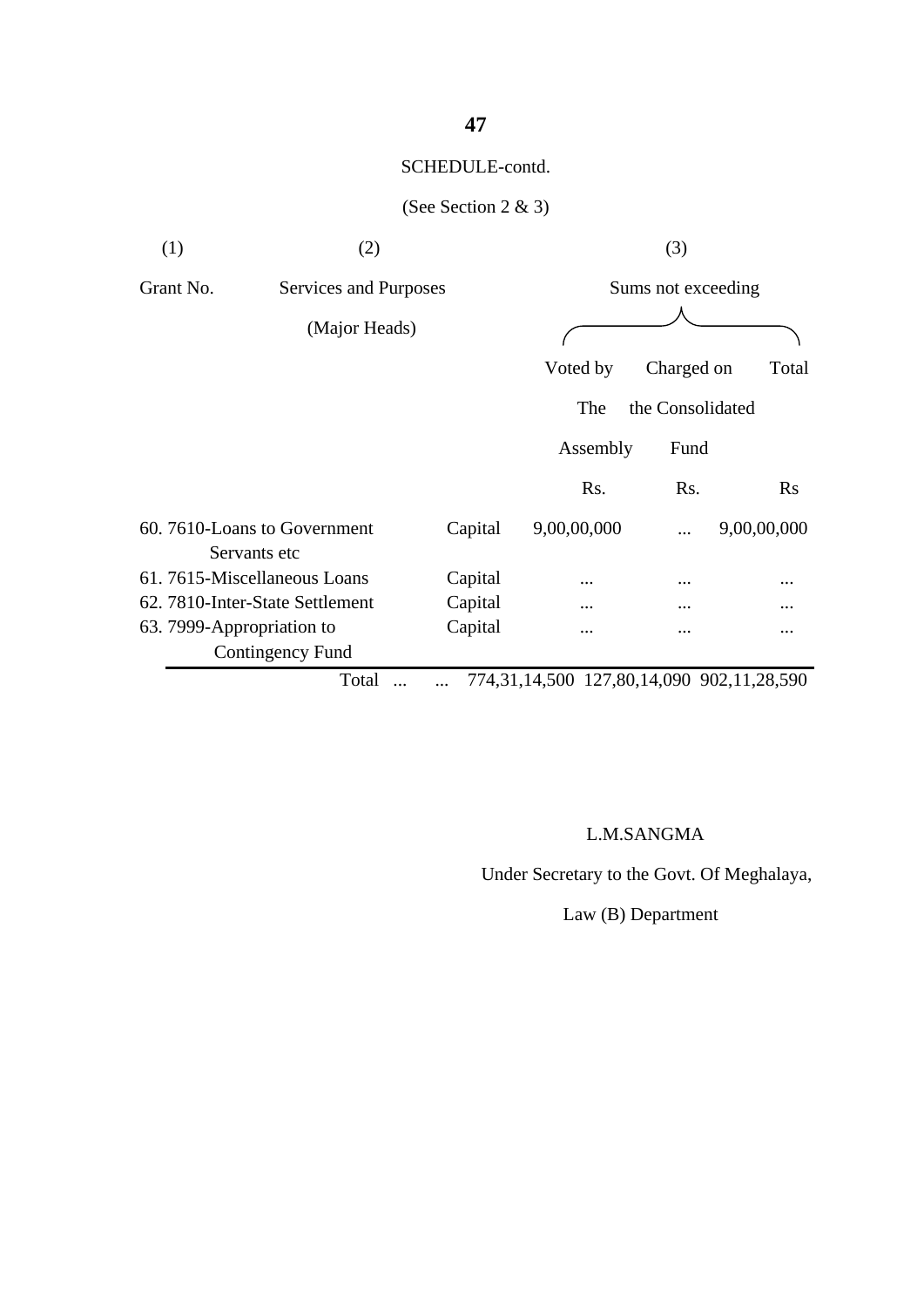#### **The 2nd November, 1996**

No. LL(B) 17/96/42- The Meghalaya Appropriation (No.III) Act, 1996 is hereby published for general information.

#### **MEGHALAYA ACT 7 OF 1996**

(As passed by the Meghalaya Legislative Assembly)

(Received the assent of the Governor on the  $1<sup>st</sup>$  November, 1996)

(Published in the Gazette of Meghalaya, Extra-ordinary issue, dated  $2<sup>nd</sup>$  November, 1996)

#### THE MEGHALAYA APPROPRIATION (No.III) ACT, 1996

An

Act

#### **To authorise payment and appropriation of certain sums from and out of the Consolidated Fund of Meghalaya for the services of the financial year 1996-,97**

Be it enacted by the Legislature of Meghalaya in the Forty-sixth Year of the Republic of India as follows:-

1. **Short title**-(1) This Act may be called the Meghalaya Appropriation (No.III) Act, 1996

(2) It shall come into force on the first day of April, 1996

- 2. **Withdrawal of Rs.3,55,61,495 from and out of the Consolidated Fund of Meghalaya**- From and out of the Consolidated Fund of Meghalaya there may be paid and applied sums not exceeding those specified in column (3) of the Schedule amounting in the aggregate to the sum of rupees three crores, fifty five lakhs, sixty one thousand, four hundred ninety five towards defraying the several charges which will come in the course of payment during the financial year 1996-97 in respect of the services specified in column (2) of the Schedule.
- 3. **Appropriation**-The sums authorised to be withdrawn from and out of the Consolidated Fund of Meghalaya by this Act, shall be appropriated for the services and purpose expressed in the Schedule in relation to the said year.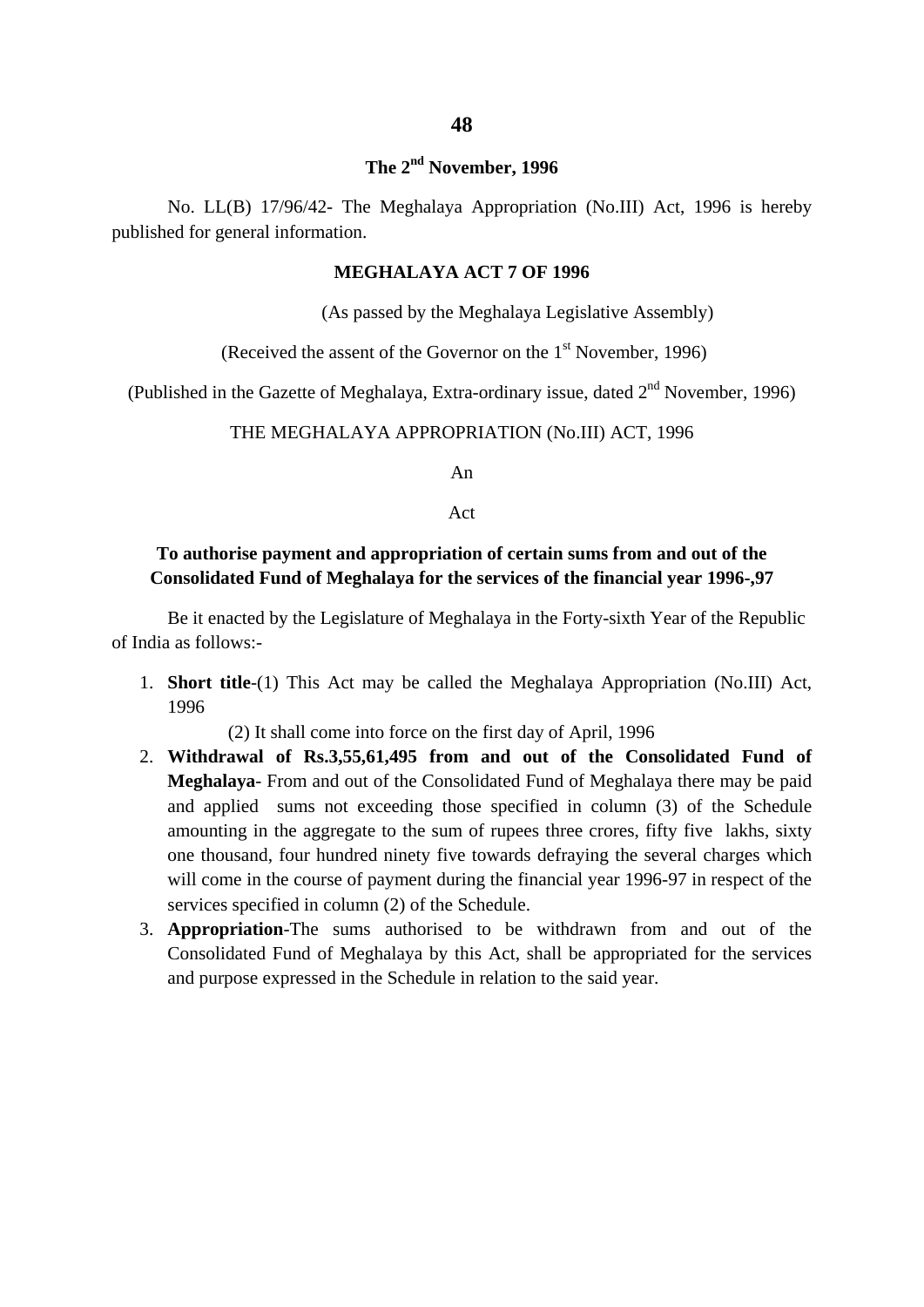| (1)                       | (2)                                                                                               |         |             | (3)                |             |
|---------------------------|---------------------------------------------------------------------------------------------------|---------|-------------|--------------------|-------------|
| Grant No.                 | Services and Purposes                                                                             |         |             | Sums not exceeding |             |
|                           | (Major Heads)                                                                                     |         |             |                    |             |
|                           |                                                                                                   |         | Voted by    | Charged on         | Total       |
|                           |                                                                                                   |         | The         | the Consolidated   |             |
|                           |                                                                                                   |         | Assembly    | Fund               |             |
|                           |                                                                                                   |         | Rs.         | Rs.                | $\rm Rs$    |
|                           |                                                                                                   |         |             |                    |             |
|                           | 2011-Parliamentary/State/ Union                                                                   | Revenue |             | 2,50,000           | 2,50,000    |
| 1.                        | <b>Territory Legislature</b><br>2058-Stationery and Printing                                      |         |             |                    |             |
|                           | 4058-Capital Outlay on                                                                            | Capital |             |                    |             |
|                           | <b>Stationery and Printing</b>                                                                    |         |             |                    |             |
| 2012-Governor<br>2.       |                                                                                                   | Revenue |             | 3,00,000           | 3,00,000    |
| 3.                        | 2013-Council of Ministers<br>2070-Other Administrative<br>Services etc                            | Revenue |             |                    |             |
| 4.                        | 2014-Administrative of Justice                                                                    | Revenue |             | 2,87,000           | 2,87,000    |
| 2015-Elections<br>5.      |                                                                                                   | Revenue | 1,31,22,000 |                    | 1,31,22,000 |
| 2029-Land Revenue         | 2245-Relief on Accounts on<br><b>Natural Calamities</b>                                           |         |             |                    |             |
|                           | 2250-Other Social Services<br>3475-Other General Economic                                         | Revenue |             | 1,67,440           | 1,67,440    |
| Services<br>6.<br>Classes | 6225-Loans for Welfare of<br><b>Schedule Castes, Schedule</b><br><b>Tribes and Other Backward</b> |         |             |                    |             |
|                           | 6250-Loans for Social Services<br>6401-Loans for Crop Husbandry                                   | Capital |             |                    |             |
| 7.                        | 2030-Stamps and Registration                                                                      | Revenue |             |                    |             |
| 2039-State Excise<br>8.   |                                                                                                   | Revenue |             |                    |             |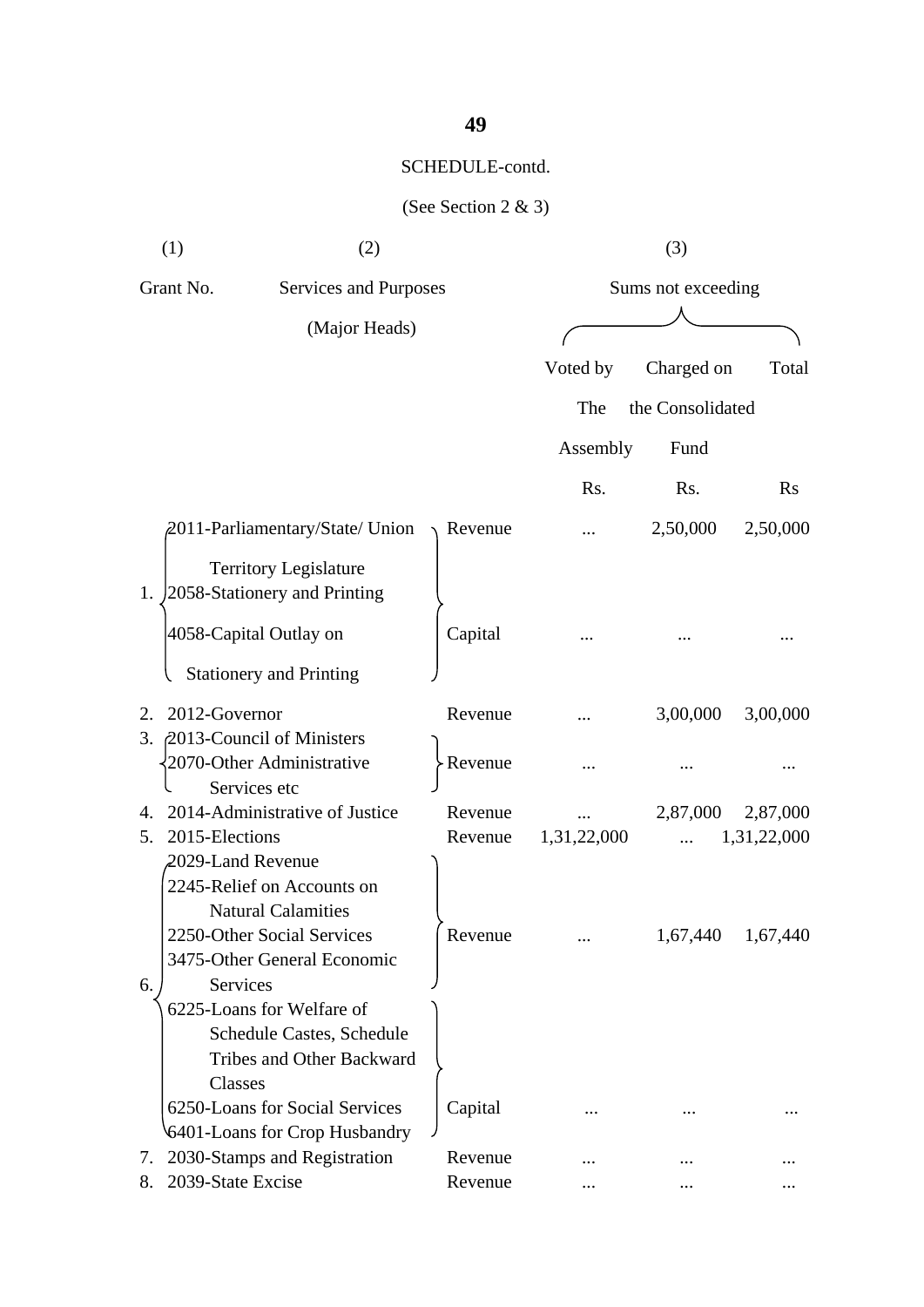| (1)                     | (2)                                                                 |         |          | (3)                |          |
|-------------------------|---------------------------------------------------------------------|---------|----------|--------------------|----------|
| Grant No.               | Services and Purposes                                               |         |          | Sums not exceeding |          |
|                         | (Major Heads)                                                       |         |          |                    |          |
|                         |                                                                     |         | Voted by | Charged on         | Total    |
|                         |                                                                     |         | The      | the Consolidated   |          |
|                         |                                                                     |         | Assembly | Fund               |          |
|                         |                                                                     |         | Rs.      | R <sub>s</sub> .   | $\rm Rs$ |
| 2040-Sales Tax          |                                                                     |         |          |                    |          |
| 9.                      | 2045-Other Taxes and Duties on<br><b>Commodities and Services</b>   | Revenue |          |                    |          |
|                         | 2041-Taxes on Vehicles<br>2070-Other Administrative<br>Services etc | Revenue |          |                    |          |
| 10. 3055-Road Transport | 5053-Capital Outlay on Civil<br>Aviation                            |         |          |                    |          |
|                         | 5055-Capital Outlay on Road<br>Transport                            | Capital |          |                    |          |
|                         | 2045-Other Taxes and Duties on<br><b>Commodities and Services</b>   |         |          |                    |          |
| 2801-Power<br>11        | 2501-Special Programmes for<br><b>Rural Development</b>             | Revenue |          |                    |          |
|                         | 2810-Non-Conventional Sources<br>of Energy                          |         |          |                    |          |
|                         | 6801-Loans for Power Projects                                       | Capital |          |                    |          |
|                         | 12. 2047-Other Fiscal Services                                      | Revenue |          |                    |          |
|                         | 2048-Appropriation for Reduction<br>or Avoidance of debt            | Revenue |          |                    |          |
|                         | 2049-Interest Payments                                              | Revenue |          |                    |          |
|                         | 2051-Public Services Commission                                     | Revenue |          |                    |          |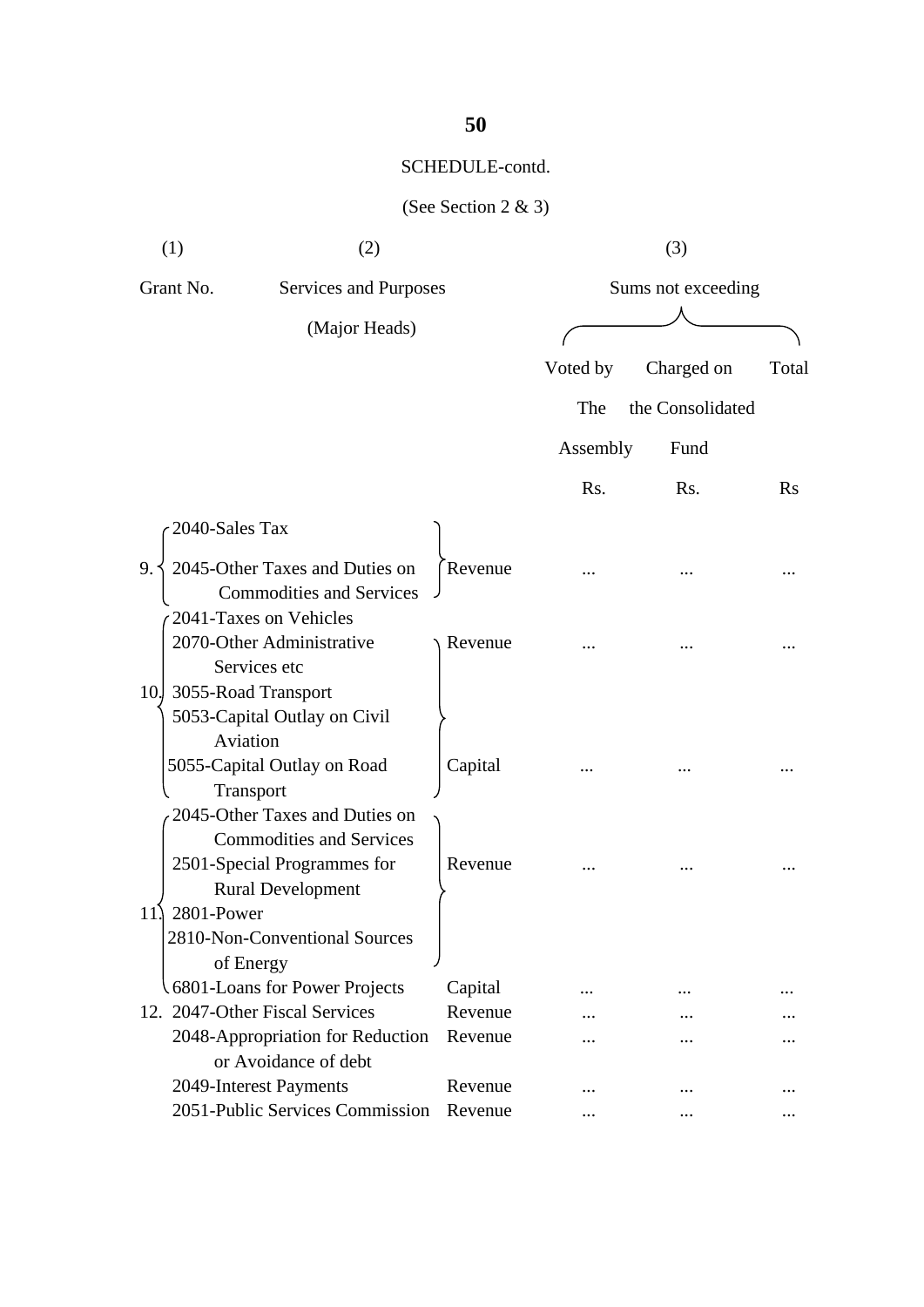| (1)             | (2)                                              |         |          | (3)                |           |
|-----------------|--------------------------------------------------|---------|----------|--------------------|-----------|
| Grant No.       | Services and Purposes                            |         |          | Sums not exceeding |           |
|                 | (Major Heads)                                    |         |          |                    |           |
|                 |                                                  |         | Voted by | Charged on         | Total     |
|                 |                                                  |         | The      | the Consolidated   |           |
|                 |                                                  |         | Assembly | Fund               |           |
|                 |                                                  |         | Rs.      | Rs.                | <b>Rs</b> |
|                 | 2052-Secretariat General Services                |         |          |                    |           |
|                 | 2251-Secretariat Social Services                 | Revenue | 2,24,000 |                    | 2,24,000  |
|                 | 13. 3451-Secretariat Economic                    |         |          |                    |           |
| Services        |                                                  |         |          |                    |           |
|                 | 5275-Capital Outlay on Other                     | Capital |          |                    |           |
|                 | <b>Communication Services</b>                    |         |          |                    |           |
|                 | 14. 2053-District Administration                 | Revenue |          |                    |           |
|                 | 15. 2054-Treasury and Accounts<br>Administration | Revenue | 5,82,355 | .                  | 5,82,355  |
| 2055-Police     |                                                  |         |          |                    |           |
|                 | 2070-Other Administrative<br>Services etc        | Revenue |          |                    |           |
| 16 2216-Housing |                                                  |         |          |                    |           |
| Works           | 4059-Capital Outlay on Public                    |         |          |                    |           |
|                 | 4216-Capital Outlay on Housing                   | Capital |          |                    |           |
| $-2056$ -Jails  |                                                  | Revenue |          |                    |           |
| Works           | 17,4059-Capital Outlay on Public                 | Capital |          |                    |           |
|                 | 2058-Stationery and Printing                     | Revenue |          |                    |           |
|                 | 4058-Capital Outlay on                           |         |          |                    |           |
| 18.             | <b>Stationery and Printing</b>                   |         |          |                    |           |
|                 | 4216-Capital Outlay on Housing                   | Capital | $\cdots$ | $\ddotsc$          |           |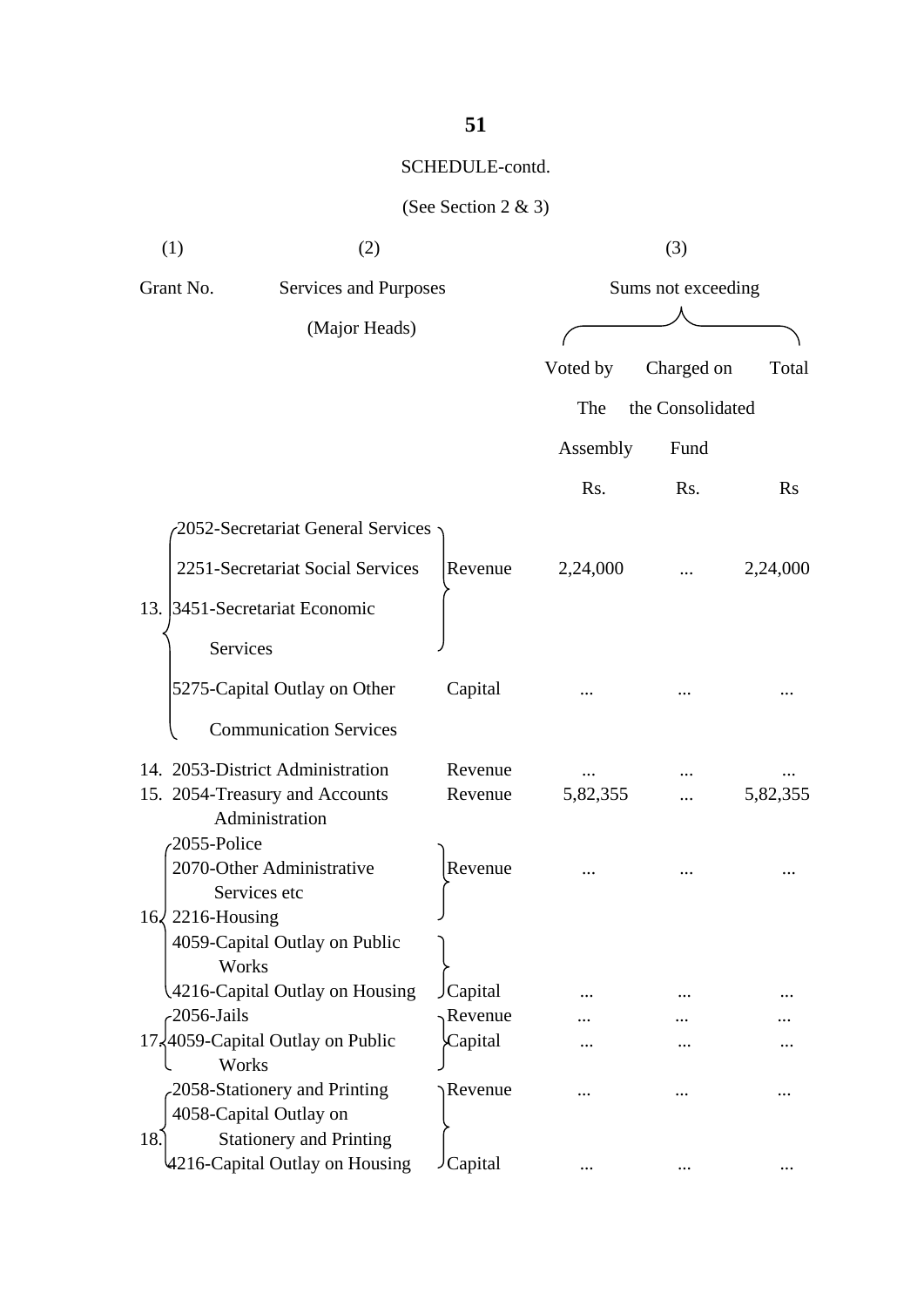| (1)          | (2)                                                        |         |           | (3)                |           |
|--------------|------------------------------------------------------------|---------|-----------|--------------------|-----------|
| Grant No.    | Services and Purposes                                      |         |           | Sums not exceeding |           |
|              | (Major Heads)                                              |         |           |                    |           |
|              |                                                            |         | Voted by  | Charged on         | Total     |
|              |                                                            |         | The       | the Consolidated   |           |
|              |                                                            |         | Assembly  | Fund               |           |
|              |                                                            |         | Rs.       | R <sub>s</sub> .   | $\rm Rs$  |
|              | 2052-Secretariat General Services                          |         |           |                    |           |
|              | 2059-Public Works                                          |         |           |                    |           |
|              | 2203-Technical Education<br>2204-Sports and Youth Services | Revenue |           |                    |           |
|              | 2205-Art and Culture                                       |         |           |                    |           |
| 2216-Housing |                                                            |         |           |                    |           |
|              | 4059-Capaital Outlay on Public                             |         |           |                    |           |
| Works<br>19. |                                                            |         |           |                    |           |
|              | 4202-Capaital Outlay on Education/                         |         |           |                    |           |
|              | Art and Culture                                            |         |           |                    |           |
|              | 4210-Capaital Outlay on Medical<br>and Public Health       |         |           |                    |           |
|              | 4216-Capaital Outlay on Housing                            | Capital |           |                    |           |
|              | 4403-Capaital Outlay on Animal                             |         |           |                    |           |
|              | Husbandry                                                  |         |           |                    |           |
|              | 4404-Capaital Outlay on Dairy                              |         |           |                    |           |
|              | Development                                                |         |           |                    |           |
|              | 2070-Other Administrative                                  | Revenue | 34,69,000 |                    | 34,69,000 |
| 20.          | Services etc                                               |         |           |                    |           |
| Works        | 4059-Capaital Outlay on Public                             | Capital |           |                    |           |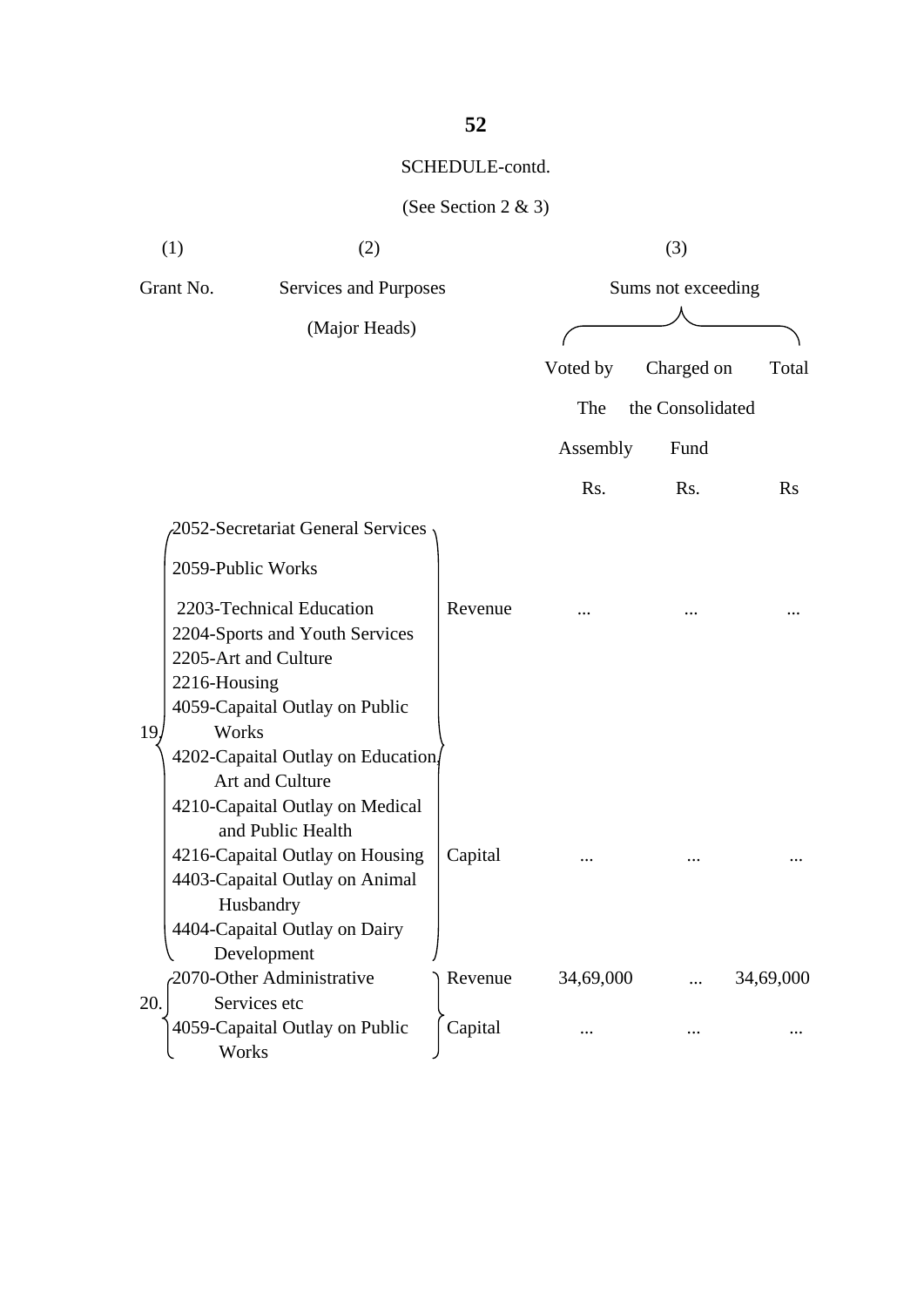| (1)                                       | (2)                                                                                                                                                                  |         |                    | (3)              |           |
|-------------------------------------------|----------------------------------------------------------------------------------------------------------------------------------------------------------------------|---------|--------------------|------------------|-----------|
| Grant No.                                 | Services and Purposes                                                                                                                                                |         | Sums not exceeding |                  |           |
|                                           | (Major Heads)                                                                                                                                                        |         |                    |                  |           |
|                                           |                                                                                                                                                                      |         | Voted by           | Charged on       | Total     |
|                                           |                                                                                                                                                                      |         | The                | the Consolidated |           |
|                                           |                                                                                                                                                                      |         | Assembly           | Fund             |           |
|                                           |                                                                                                                                                                      |         | Rs.                | Rs.              | <b>Rs</b> |
|                                           | 2075-Miscellaneous General                                                                                                                                           |         |                    |                  |           |
| Services                                  |                                                                                                                                                                      |         |                    |                  |           |
|                                           | 2202-General Education                                                                                                                                               |         |                    |                  |           |
|                                           | 2203-Technical Education                                                                                                                                             |         |                    |                  |           |
|                                           | 2204-Sports and Youth Services<br>2205-Art and Culture                                                                                                               | Revenue |                    |                  |           |
| $21/2236$ -Nutrition<br><b>Statistics</b> | 3425-Other Scientific Research<br>3454-Census, Surveys and                                                                                                           |         |                    |                  |           |
|                                           | 4202-Capital Outlay on Education,<br>Art and Culture<br>4204-Capital Outlay on Education,<br>Sports, Art and Culture<br>6202-Loans for Education,<br>Art and Culture | Capital |                    |                  |           |
|                                           | 2070-Other Administrative                                                                                                                                            | Revenue |                    |                  |           |
| 22<br>2216-Housing                        | Services etc                                                                                                                                                         | Revenue | 8,30,000           |                  | 8,30,000  |
| Services etc                              | 23. 2070-Other Administrative                                                                                                                                        | Revenue |                    |                  |           |
| 24. 2071-Pension and other                | <b>Retirement Benefits</b>                                                                                                                                           | Revenue |                    |                  |           |
| Services                                  | 25. 2075-Miscellaneous General                                                                                                                                       | Revenue |                    |                  |           |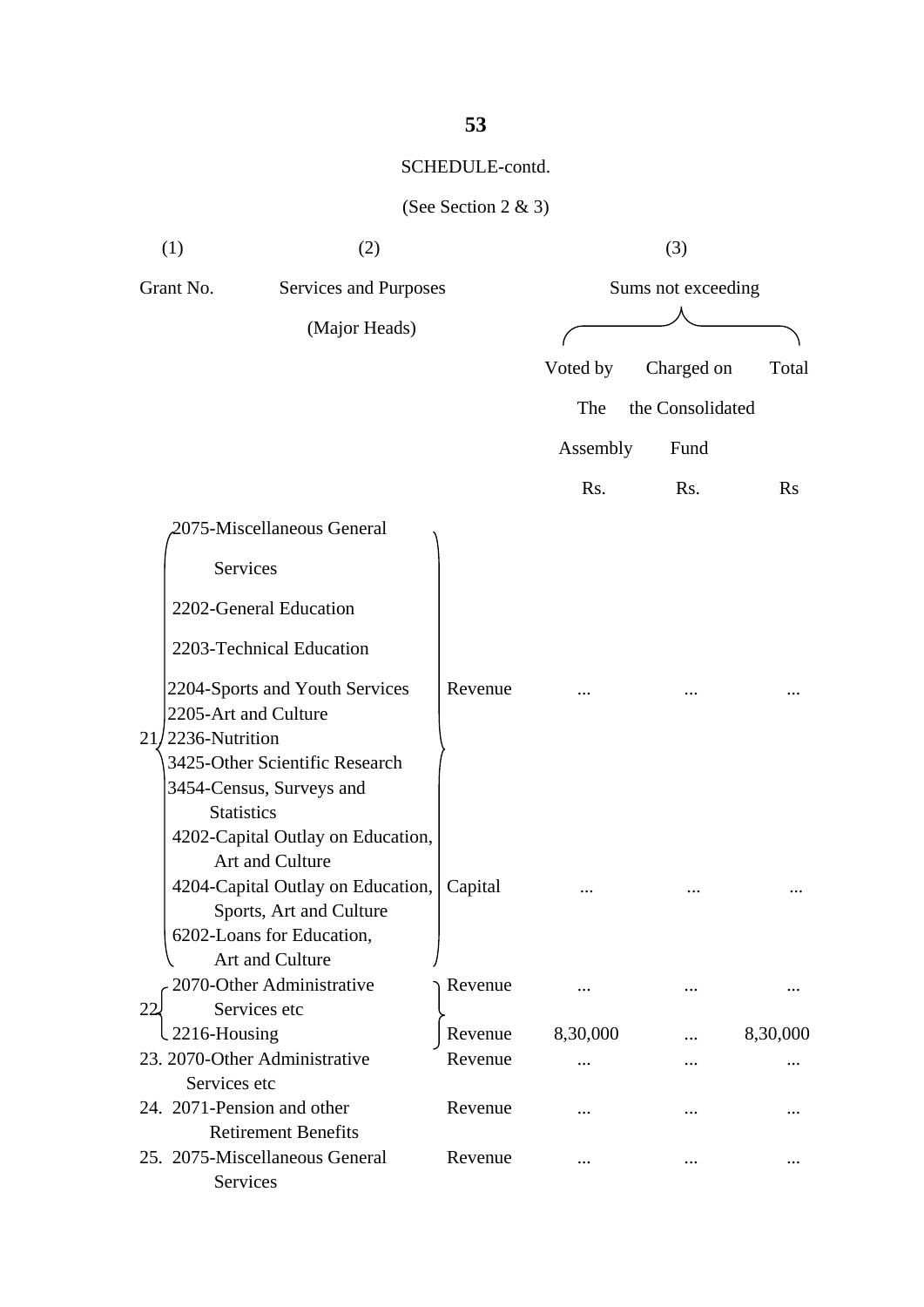| (1)          | (2)                                                  |           |           | (3)                |             |
|--------------|------------------------------------------------------|-----------|-----------|--------------------|-------------|
| Grant No.    | Services and Purposes                                |           |           | Sums not exceeding |             |
|              | (Major Heads)                                        |           |           |                    |             |
|              |                                                      |           | Voted by  | Charged on         | Total       |
|              |                                                      |           | The       | the Consolidated   |             |
|              |                                                      |           | Assembly  | Fund               |             |
|              |                                                      |           | Rs.       | Rs.                | <b>Rs</b>   |
|              | 2210-Medical and Public Health                       |           |           |                    |             |
|              | 2211-Family Welfare                                  | Revenue   | 25,23,700 |                    | 25, 23, 700 |
| 26.          | 4210-Capital Outlay on Medical                       |           |           |                    |             |
|              | and Public Health                                    |           |           |                    |             |
|              | 4211-Capital Outlay on Family                        | Capital   |           |                    |             |
|              | Welfare                                              |           |           |                    |             |
|              | 2215-Water Supply and Sanitation $\setminus$ Revenue |           |           |                    |             |
| 2216-Housing |                                                      |           |           |                    |             |
| 27           | 4215-Capital Outlay on Water                         |           |           |                    |             |
|              | Supply and Sanitation                                |           |           |                    |             |
|              | 4216-Capital Outlay on Housing                       | J Capital |           |                    |             |
| 2216-Housing |                                                      | Revenue   |           |                    |             |
|              | 28 4216-Capital Outlay on Housing                    |           |           |                    |             |
|              | 6216-Loans for Housing                               | Capital   |           |                    |             |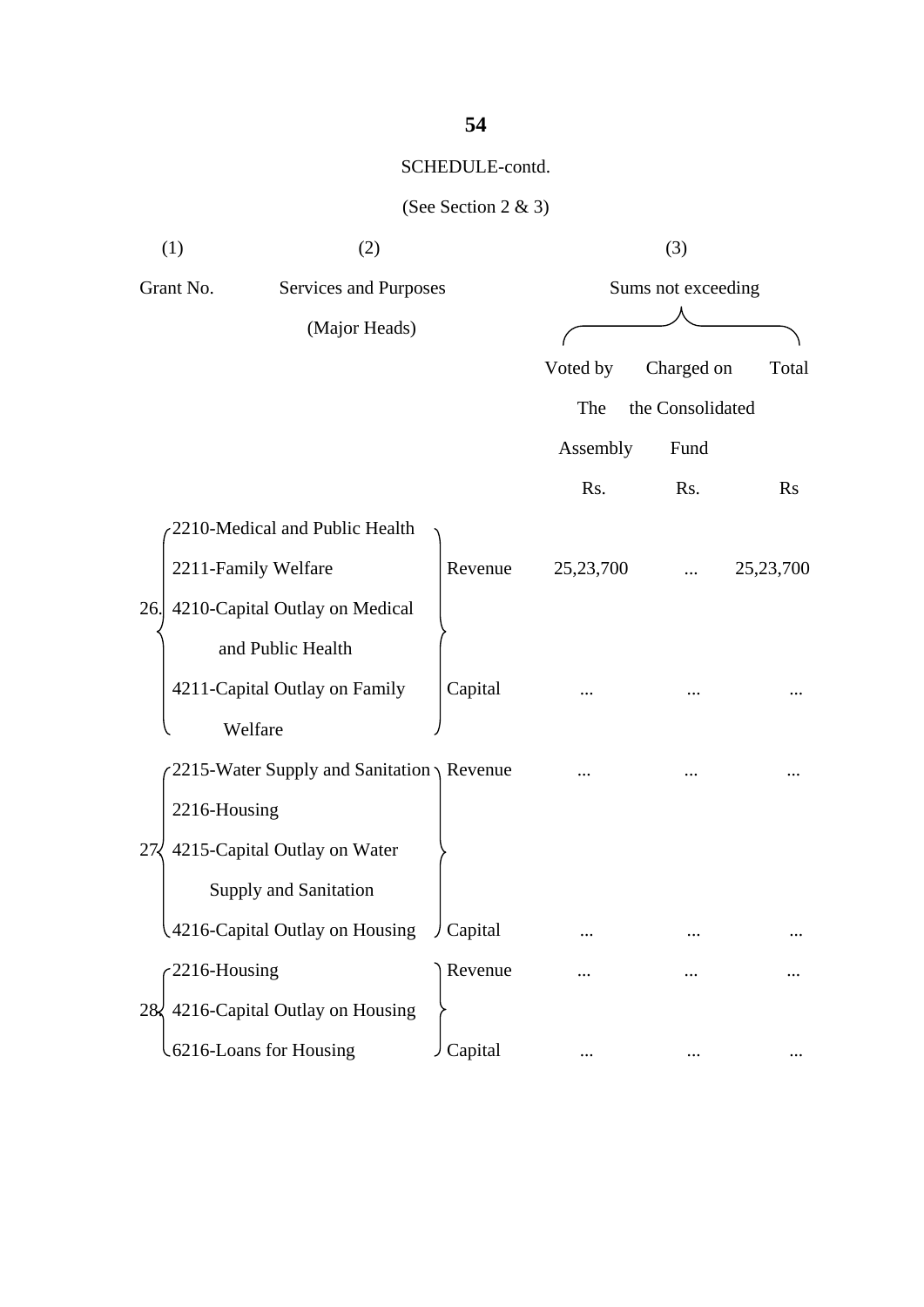| (1)                 | (2)                                                       |         |           | (3)                |           |
|---------------------|-----------------------------------------------------------|---------|-----------|--------------------|-----------|
| Grant No.           | Services and Purposes                                     |         |           | Sums not exceeding |           |
|                     | (Major Heads)                                             |         |           |                    |           |
|                     |                                                           |         | Voted by  | Charged on         | Total     |
|                     |                                                           |         | The       | the Consolidated   |           |
|                     |                                                           |         | Assembly  | Fund               |           |
|                     |                                                           |         | Rs.       | Rs.                | <b>Rs</b> |
| 2216-Housing        |                                                           |         |           |                    |           |
|                     | 2217-Urban Development                                    | Revenue |           |                    |           |
| 29.                 | 4216-Capital Outlay on Housing                            | Capital |           |                    |           |
|                     | 4217-Capital Outlay on Urban                              |         |           |                    |           |
|                     | Development                                               |         |           |                    |           |
|                     | 30. 2220-Information and Publicity                        | Revenue |           |                    |           |
|                     | 31. 2230-Labour and Employment                            | Revenue | .         |                    |           |
| 3456-Civil Supplies |                                                           | Revenue | 58,60,000 |                    | 58,60,000 |
|                     | 32,4408-Capital Outlay on Food<br>Storage and Warehousing | Capital |           |                    |           |
|                     | 2235-Social Security and Welfare                          | Revenue |           |                    |           |
| 333                 | 6235-Loans for Social Security                            | Capital | $\ddotsc$ |                    |           |
|                     | and Welfare                                               |         |           |                    |           |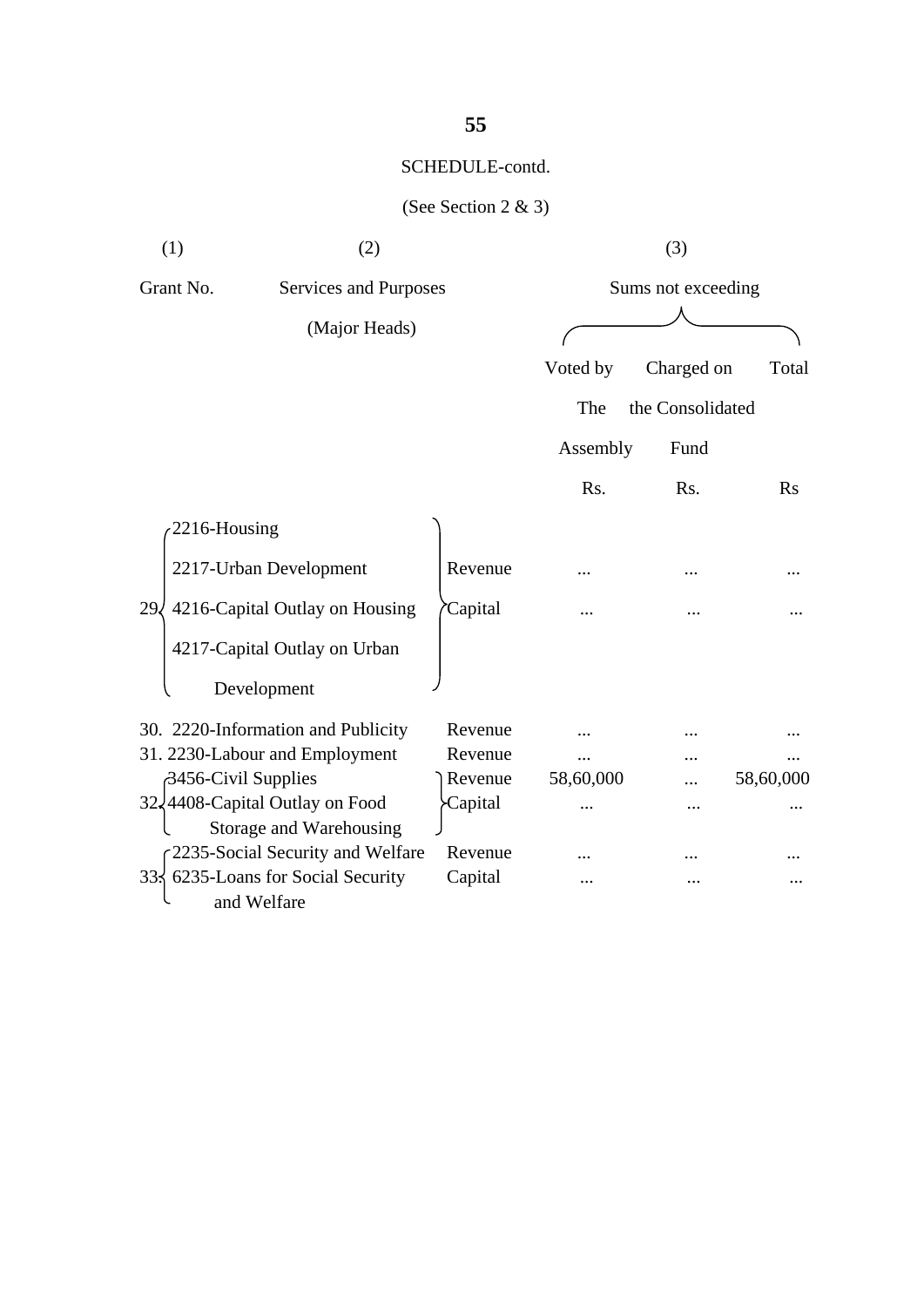| (1)                                         | (2)                                                                                                                                                                                                  |                     |          | (3)                |          |
|---------------------------------------------|------------------------------------------------------------------------------------------------------------------------------------------------------------------------------------------------------|---------------------|----------|--------------------|----------|
| Grant No.                                   | Services and Purposes                                                                                                                                                                                |                     |          | Sums not exceeding |          |
|                                             | (Major Heads)                                                                                                                                                                                        |                     |          |                    |          |
|                                             |                                                                                                                                                                                                      |                     | Voted by | Charged on         | Total    |
|                                             |                                                                                                                                                                                                      |                     | The      | the Consolidated   |          |
|                                             |                                                                                                                                                                                                      |                     | Assembly | Fund               |          |
|                                             |                                                                                                                                                                                                      |                     |          |                    |          |
|                                             |                                                                                                                                                                                                      |                     | Rs.      | Rs.                | $\rm Rs$ |
| 34.<br>2236-Nutrition                       | 2225-Welafare of Scheduled<br>Castes, Scheduled tribes and<br>Other Backward Classes.<br>2235-Social Security and Welfare<br>4059-Capital Outlay on Public<br>Works<br>4235-Capital Outlay on Social | Revenue<br>Capital  |          |                    |          |
|                                             | Security and Welfare<br>6225-Loans for Welfare of<br>Scheduled Castes, Scheduled<br>Tribes and other Backwards<br>Classes                                                                            | Revenue             |          |                    |          |
|                                             | 35. 2235-Social Security and Welfare<br>2075-Miscellaneous General                                                                                                                                   |                     |          |                    |          |
| 36 <sub>5</sub><br>Services                 | 2235-Social Security and Welfare                                                                                                                                                                     | Revenue <sup></sup> |          |                    |          |
|                                             | 37. 2250-Other Social Services                                                                                                                                                                       | Revenue             |          |                    |          |
|                                             | 38. 3451-Secretariat Economic                                                                                                                                                                        | Revenue             |          |                    |          |
| <b>Services</b><br>2425-Co-operation<br>39. | 4425-Capital Outlay on<br>Co-operation                                                                                                                                                               | Revenue             |          |                    |          |
|                                             | 4435-Capital Outlay on other<br><b>Agricultural Programmes</b><br>6425-Loans for Co-operation                                                                                                        | Capital             |          |                    |          |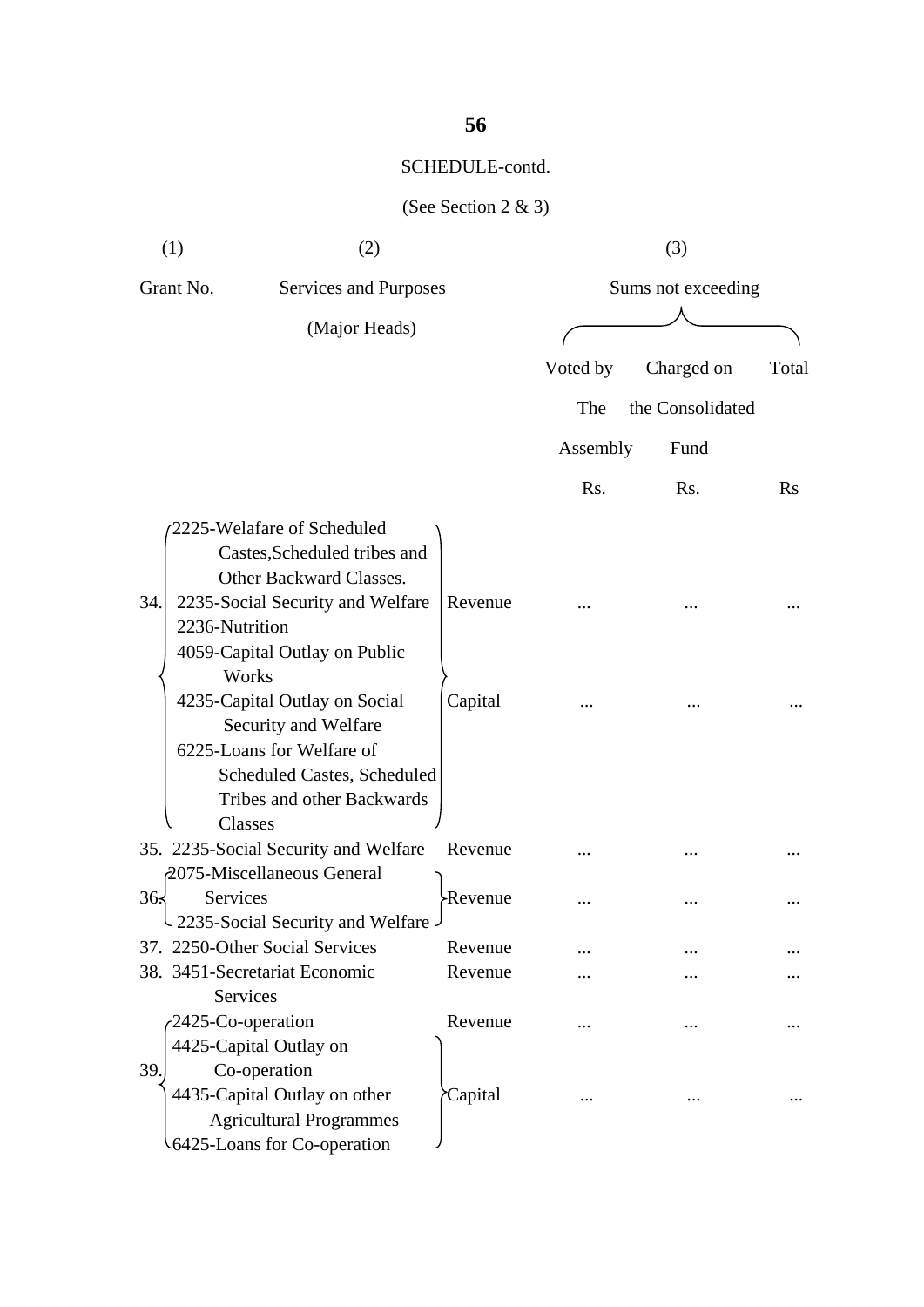| (1)                     | (2)                                                                                                                                                                                                                                                                                          |         |          | (3)                |           |
|-------------------------|----------------------------------------------------------------------------------------------------------------------------------------------------------------------------------------------------------------------------------------------------------------------------------------------|---------|----------|--------------------|-----------|
| Grant No.               | Services and Purposes                                                                                                                                                                                                                                                                        |         |          | Sums not exceeding |           |
|                         | (Major Heads)                                                                                                                                                                                                                                                                                |         |          |                    |           |
|                         |                                                                                                                                                                                                                                                                                              |         | Voted by | Charged on         | Total     |
|                         |                                                                                                                                                                                                                                                                                              |         | The      | the Consolidated   |           |
|                         |                                                                                                                                                                                                                                                                                              |         | Assembly | Fund               |           |
|                         |                                                                                                                                                                                                                                                                                              |         | Rs.      | Rs.                | <b>Rs</b> |
|                         | 2552-North Eastern Areas                                                                                                                                                                                                                                                                     | Revenue |          |                    |           |
|                         | (Special Areas Programmes)                                                                                                                                                                                                                                                                   |         |          |                    |           |
|                         |                                                                                                                                                                                                                                                                                              |         |          |                    |           |
| 40                      | 4552-Capital Outlay on North                                                                                                                                                                                                                                                                 | Capital |          |                    |           |
|                         | <b>Eastern Areas</b>                                                                                                                                                                                                                                                                         |         |          |                    |           |
|                         | 41. 3454-Census, Surveys and<br><b>Statistics</b>                                                                                                                                                                                                                                            | Revenue |          |                    |           |
| $-2216$ -Housing<br>42. | 3475-Other General Economic<br><b>Services</b>                                                                                                                                                                                                                                               | Revenue |          |                    |           |
| 2216-Housing            | 2401-Crop Husbandry<br>2408-Food Storage and<br>Warehousing<br>2415-Agricultural Research and<br>Education                                                                                                                                                                                   | Revenue |          |                    |           |
| 43.                     | 2435-Other Agricultural Programme\$<br>2702-Minor Irrigation<br>4216-Capital Outlay on Housing<br>4401-Capital Outlay on Crop<br>Husbandry<br>4416-Investment in Agricultural<br><b>Financial Institution</b><br>4702-Capital Outlay on Minor<br>Irrigation<br>6401-Loans for Crop Husbandry | Capital | $\cdots$ |                    |           |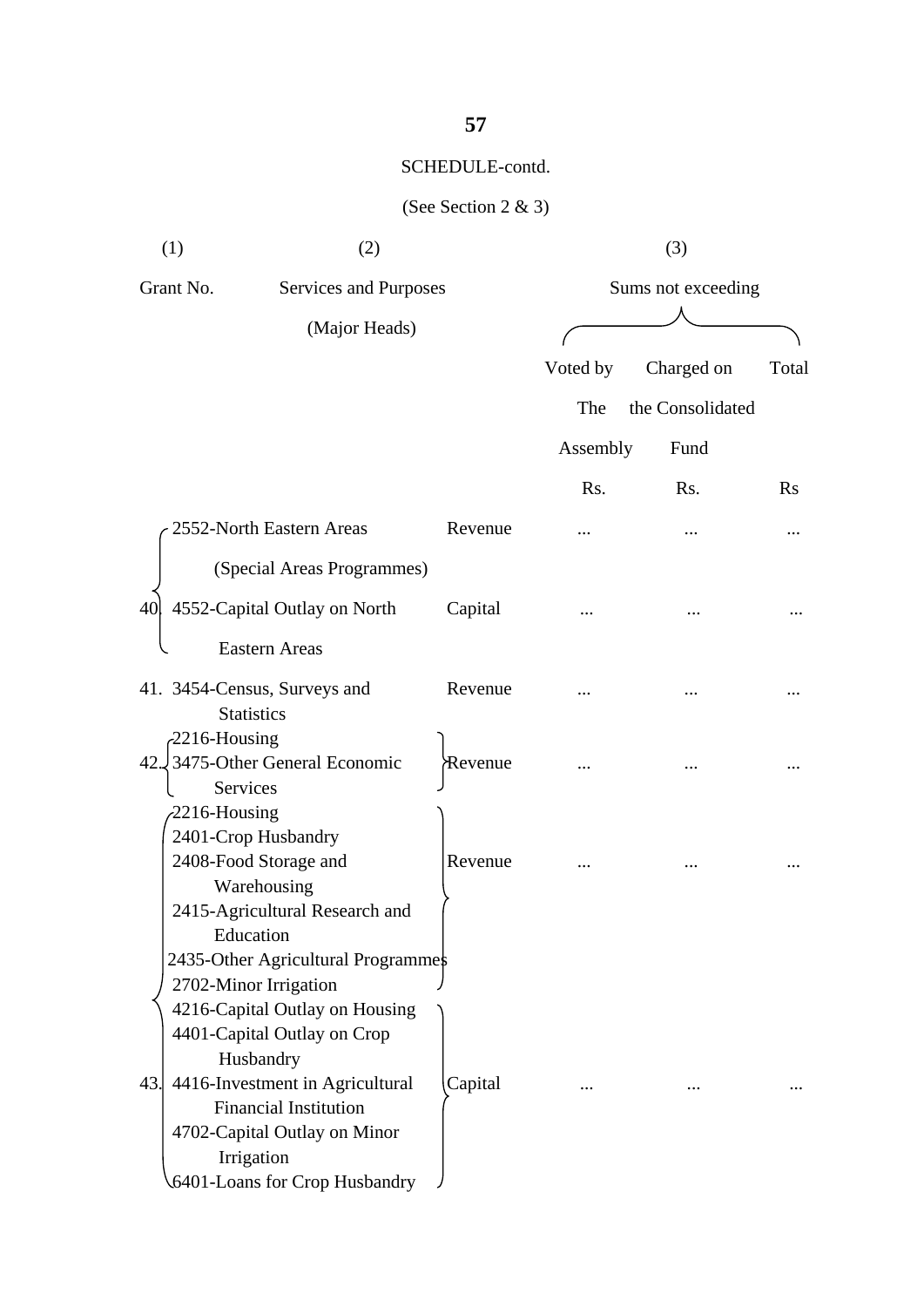| (1)                      | (2)                                                         |         |          | (3)                |                |
|--------------------------|-------------------------------------------------------------|---------|----------|--------------------|----------------|
| Grant No.                | Services and Purposes                                       |         |          | Sums not exceeding |                |
|                          | (Major Heads)                                               |         |          |                    |                |
|                          |                                                             |         | Voted by | Charged on         | Total          |
|                          |                                                             |         | The      | the Consolidated   |                |
|                          |                                                             |         | Assembly | Fund               |                |
|                          |                                                             |         | Rs.      | Rs.                | $\mathbf{R}$ s |
|                          | 2701-Medium Irrigation-II-Works $\setminus$ Revenue         |         |          |                    |                |
|                          | Under Embankment and Drainage                               |         |          |                    |                |
|                          | Wing PWD Medium Irrigation                                  |         |          |                    |                |
| Projects                 |                                                             |         |          |                    |                |
| 2711-Flood Control<br>44 |                                                             |         |          |                    |                |
|                          | 4701-Capital Outlay on Medium                               |         |          |                    |                |
|                          | Irrigation                                                  |         |          |                    |                |
|                          | 4711-Capital Outlay on Flood                                | Capital |          |                    |                |
|                          | <b>Control Projects</b>                                     |         |          |                    |                |
| 2216-Housing             |                                                             |         |          |                    |                |
| 45.                      | 2402-Soil and Water Conservation   Revenue                  |         |          |                    |                |
|                          | 2415-Agricultural Research and                              |         |          |                    |                |
|                          | Education                                                   |         |          |                    |                |
|                          | 46. 2501-Special Programmes for<br><b>Rural Development</b> | Revenue |          |                    |                |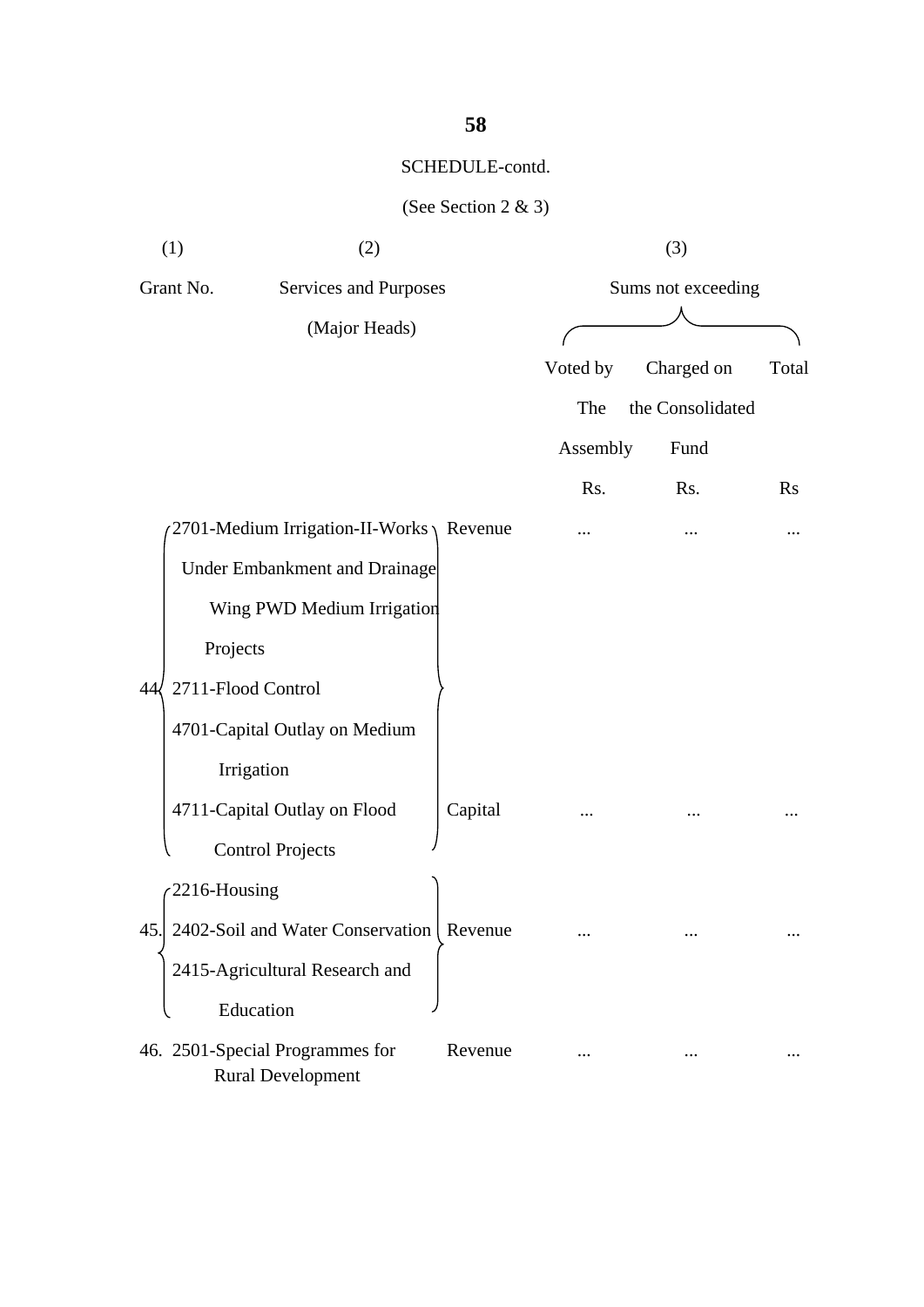| (1)             | (2)                              |         |          | (3)                |          |  |
|-----------------|----------------------------------|---------|----------|--------------------|----------|--|
| Grant No.       | <b>Services and Purposes</b>     |         |          | Sums not exceeding |          |  |
|                 | (Major Heads)                    |         |          |                    |          |  |
|                 |                                  |         | Voted by | Charged on         | Total    |  |
|                 |                                  |         | The      | the Consolidated   |          |  |
|                 |                                  |         | Assembly | Fund               |          |  |
|                 |                                  |         | Rs.      | Rs.                | $\rm Rs$ |  |
| 2216-Housing    |                                  |         |          |                    |          |  |
|                 | 2235-Social Security and Welfare |         |          |                    |          |  |
|                 | 2403-Animal Husbandry            |         |          |                    |          |  |
|                 | 2415-Agricultural Research and   | Revenue |          |                    |          |  |
|                 | Education                        |         |          |                    |          |  |
| 47.             | 4059-Capital Outlay on Public    |         |          |                    |          |  |
| Works           |                                  |         |          |                    |          |  |
|                 | 4403-Capital Outlay on Animal    | Capital |          |                    |          |  |
|                 | Husbandry                        |         |          |                    |          |  |
|                 | 6225-Loans for Welfare of S.CS,  |         |          |                    |          |  |
|                 | S.TS and other B.CS              |         |          |                    |          |  |
|                 | 6403-Loans for Animal Husbandry  |         |          |                    |          |  |
| $2216$ -Housing |                                  |         |          |                    |          |  |
|                 | 48. 2404-Dairy Development       |         |          |                    |          |  |
|                 | 2415-Agricultural Research and   | Revenue |          |                    |          |  |
|                 | Education                        |         |          |                    |          |  |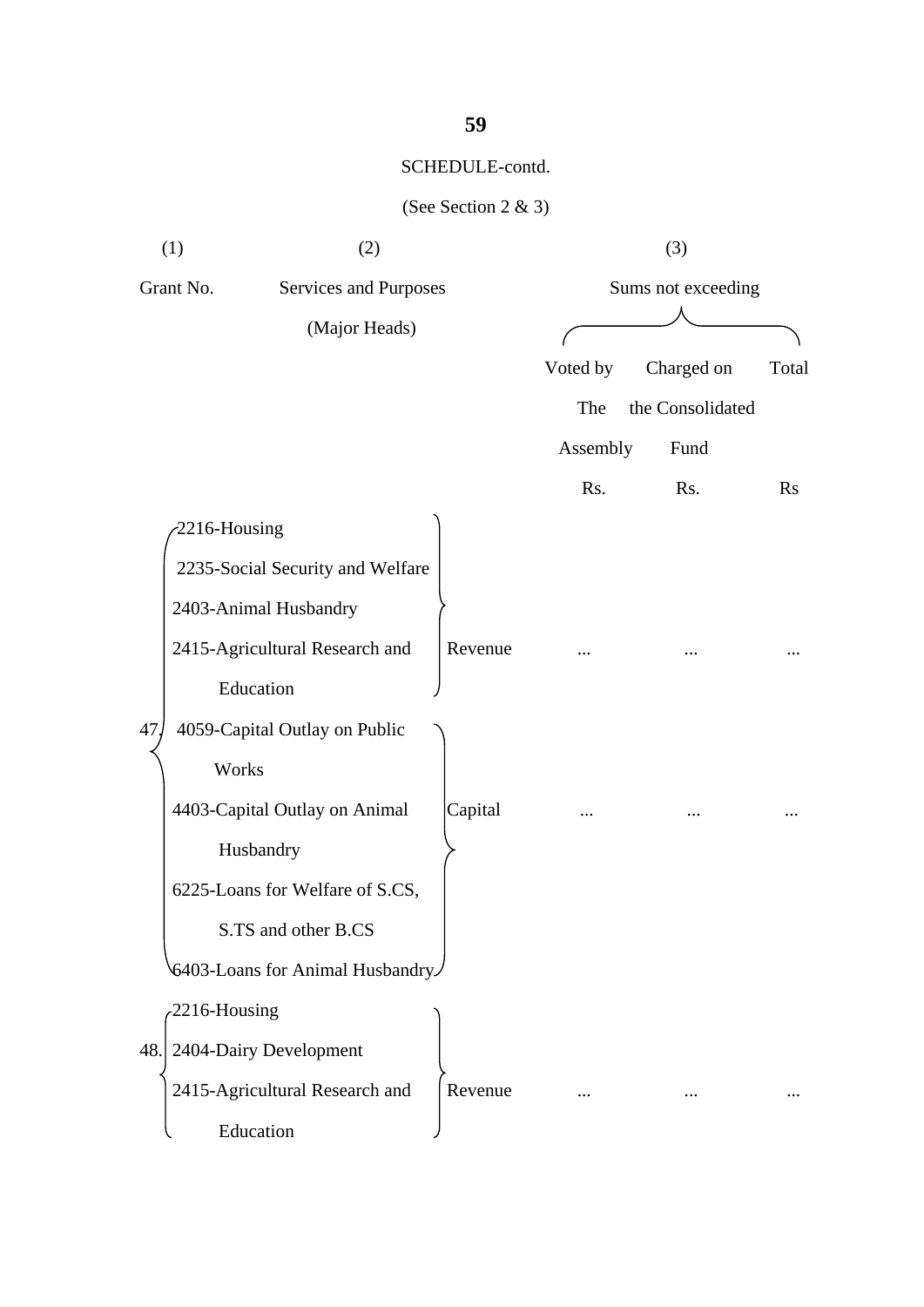|    | (1)            | (2)                              |         |          | (3)                |       |
|----|----------------|----------------------------------|---------|----------|--------------------|-------|
|    | Grant No.      | Services and Purposes            |         |          | Sums not exceeding |       |
|    |                | (Major Heads)                    |         |          |                    |       |
|    |                |                                  |         | Voted by | Charged on         | Total |
|    |                |                                  |         | The      | the Consolidated   |       |
|    |                |                                  |         | Assembly | Fund               |       |
|    |                |                                  |         | Rs.      | Rs.                | Rs    |
|    | 2216-Housing   |                                  |         |          |                    |       |
|    | 2405-Fisheries |                                  |         |          |                    |       |
| 49 |                | 2415-Agricultural Research and   | Revenue |          | .                  |       |
|    | Education      |                                  |         |          |                    |       |
|    |                | 4216-Capital Outlay on Housing   |         |          |                    |       |
|    |                | 4405-Capital Outlay on Fisheries | Capital |          |                    |       |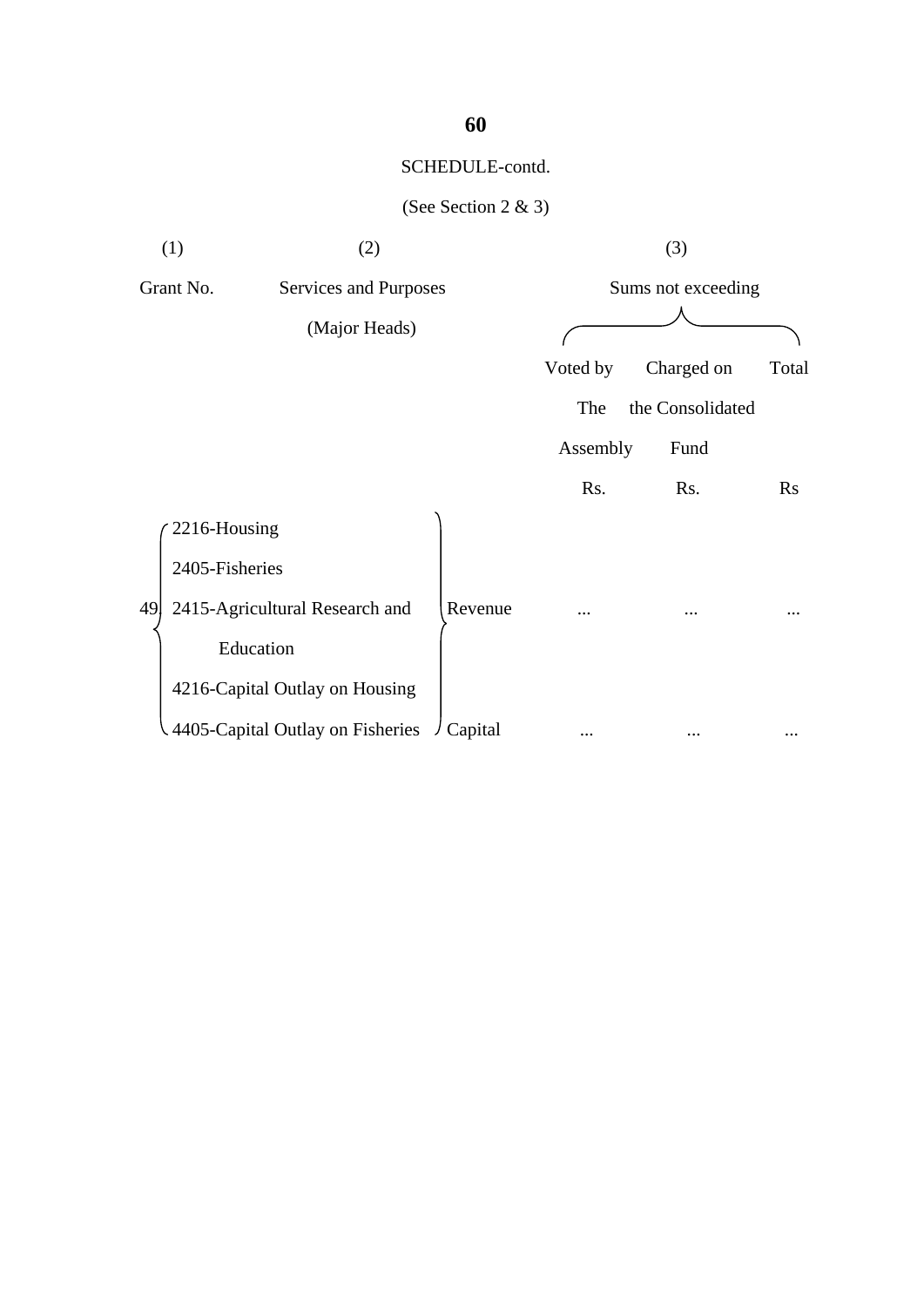| (1)              | (2)                                                                           |         |                    | (3)              |           |  |
|------------------|-------------------------------------------------------------------------------|---------|--------------------|------------------|-----------|--|
| Grant No.        | Services and Purposes                                                         |         | Sums not exceeding |                  |           |  |
|                  | (Major Heads)                                                                 |         |                    |                  |           |  |
|                  |                                                                               |         | Voted by           | Charged on       | Total     |  |
|                  |                                                                               |         | The                | the Consolidated |           |  |
|                  |                                                                               |         | Assembly           | Fund             |           |  |
|                  |                                                                               |         | Rs.                | Rs.              | <b>Rs</b> |  |
|                  | 2406-Forestry and Wild Life                                                   |         |                    |                  |           |  |
|                  | 2415-Agricultural Research and                                                | Revenue |                    |                  |           |  |
|                  | Education                                                                     |         |                    |                  |           |  |
|                  | 4406-Capital Outlay on Forestry                                               | Capital |                    |                  |           |  |
|                  | and Wild Life                                                                 |         |                    |                  |           |  |
| 50. 2216-Housing |                                                                               |         |                    |                  |           |  |
| 2236-Nutrition   |                                                                               |         |                    |                  |           |  |
|                  | 2401-Crop Husbandry                                                           |         |                    |                  |           |  |
|                  | 2501-Special Programmes for                                                   | Revenue |                    |                  |           |  |
|                  | <b>Rural Development</b>                                                      |         |                    |                  |           |  |
|                  | 2505-Rural Employment                                                         |         |                    |                  |           |  |
|                  | 2515-Other Rural Development                                                  |         |                    |                  |           |  |
|                  | Programmes                                                                    |         |                    |                  |           |  |
| 51               | 4216-Capital Outlay on Housing<br>4515-Capital Outlay on Rural<br>Development | Capital |                    |                  |           |  |
|                  | 6515-Loans for Rural Development                                              |         |                    |                  |           |  |
|                  | Programmes                                                                    |         |                    |                  |           |  |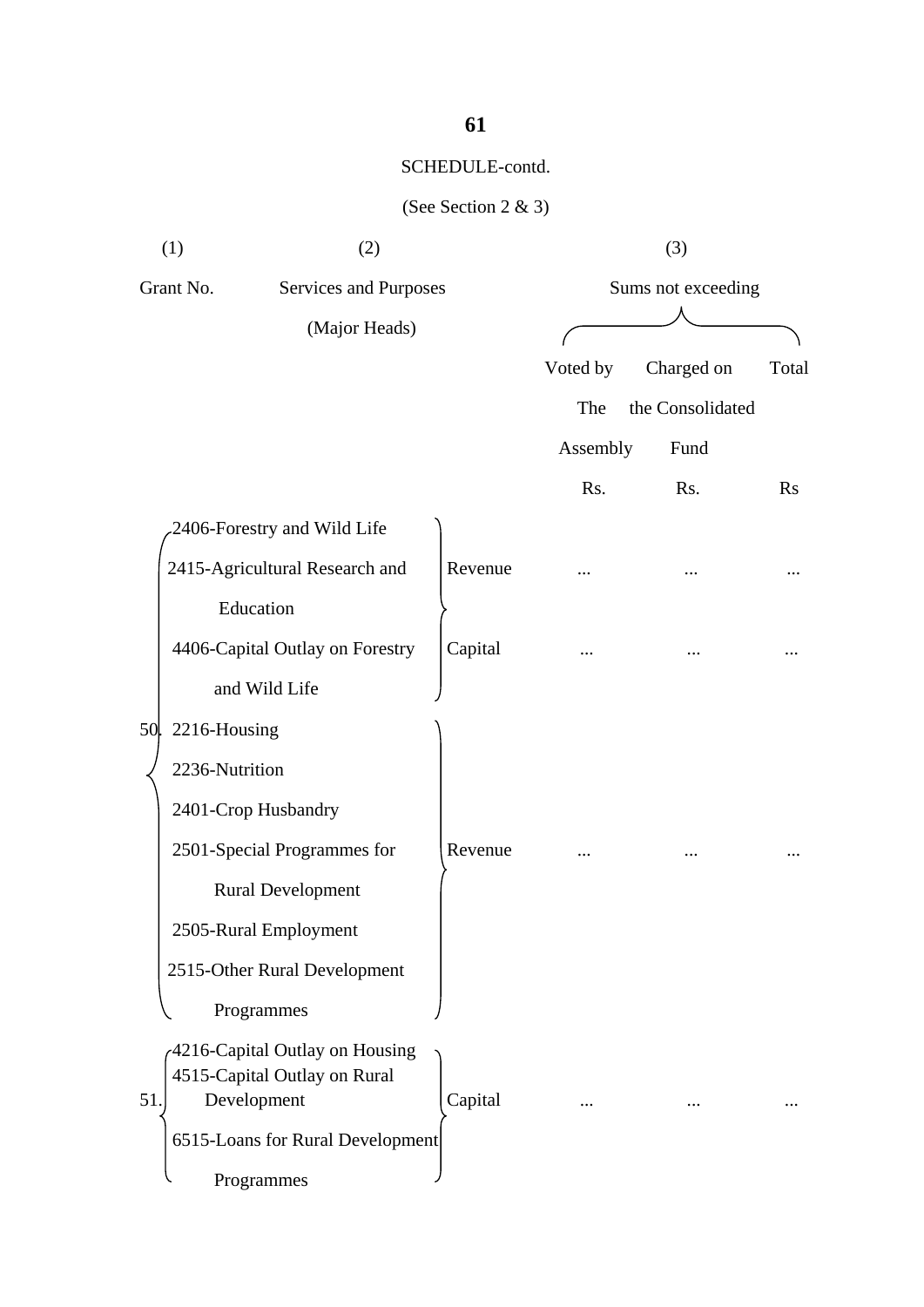| (1)             | (2)                                           |         |                    | (3)              |       |  |
|-----------------|-----------------------------------------------|---------|--------------------|------------------|-------|--|
| Grant No.       | Services and Purposes                         |         | Sums not exceeding |                  |       |  |
|                 | (Major Heads)                                 |         |                    |                  |       |  |
|                 |                                               |         | Voted by           | Charged on       | Total |  |
|                 |                                               |         | The                | the Consolidated |       |  |
|                 |                                               |         | Assembly           | Fund             |       |  |
|                 |                                               |         | Rs.                | Rs.              | Rs    |  |
| 2852-Industries |                                               | Revenue |                    |                  |       |  |
|                 | 4854-Capital Outlay on Cement                 |         |                    |                  |       |  |
|                 | and Non-Metallic Mineral                      |         |                    |                  |       |  |
|                 | $52\sqrt{4885}$ -Capital Outlay on Industries | Capital |                    |                  |       |  |
|                 | and Minerals                                  |         |                    |                  |       |  |
|                 | 6885-loans for Other Industries               |         |                    |                  |       |  |
|                 | and Minerals                                  |         |                    |                  |       |  |
| 2216-Housing    |                                               | Revenue |                    |                  |       |  |
|                 | 2851-Village and Small Industries             |         |                    |                  |       |  |
| 53.             | 4851-Capital Outlay on Village                | Capital |                    |                  |       |  |
|                 | and Small Scale Industries                    |         |                    |                  |       |  |
|                 | 6851-Loans for Village and Small              |         |                    |                  |       |  |
|                 | Industries                                    |         |                    |                  |       |  |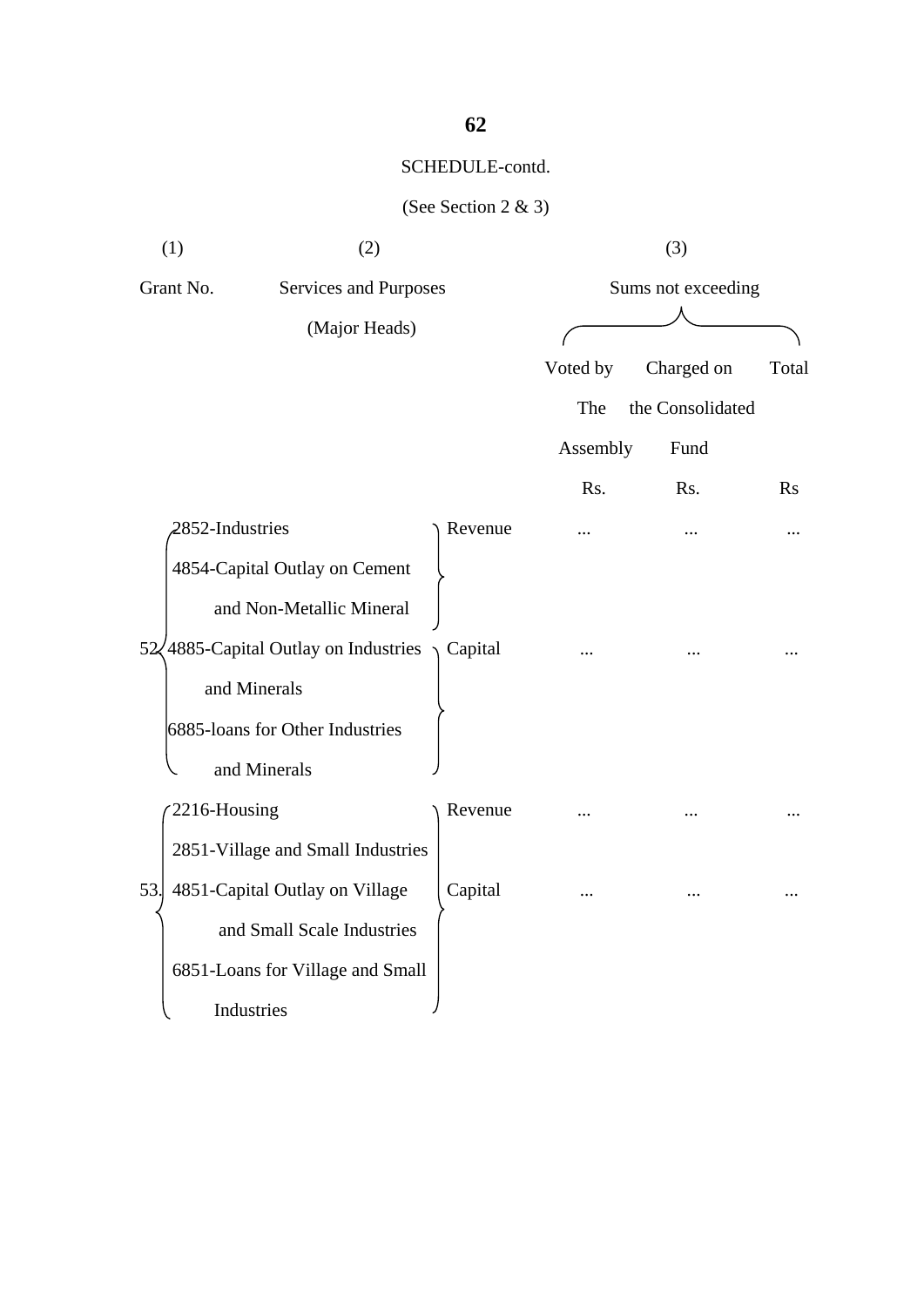| (1)          | (2)                                |         |                    | (3)              |           |
|--------------|------------------------------------|---------|--------------------|------------------|-----------|
| Grant No.    | Services and Purposes              |         | Sums not exceeding |                  |           |
|              | (Major Heads)                      |         |                    |                  |           |
|              |                                    |         | Voted by           | Charged on       | Total     |
|              |                                    |         | The                | the Consolidated |           |
|              |                                    |         | Assembly           | Fund             |           |
|              |                                    |         | Rs.                | Rs.              | <b>Rs</b> |
| 2216-Housing |                                    |         |                    |                  |           |
|              | 2851-Village and Small Industries  | Revenue |                    |                  |           |
|              | 4216-Capital Outlay on Housing     |         |                    |                  |           |
| 54ľ          | 4851-Capital Outlay on Village     | Capital |                    |                  |           |
|              | and Small Scale Industries         |         |                    |                  |           |
|              | 6851-Loans for Village and Small   |         |                    |                  |           |
|              | Industries                         |         |                    |                  |           |
|              | 2853-Non-Ferrous Mining and        | Revenue | 79,46,000          |                  | 79,46,000 |
|              | <b>Metallurgical Industries</b>    |         |                    |                  |           |
|              | 55, 4216-Capital Outlay on Housing |         |                    |                  |           |
|              | 4852-Capital Outlay on Mining      | Capital |                    |                  |           |
|              | and Metallurgical Industries       |         |                    |                  |           |
|              | 3054-Roads and Bridges             | Revenue |                    |                  |           |
|              | 56 5054-Capital Outlay on Roads    | Capital |                    |                  |           |
|              | and Bridges                        |         |                    |                  |           |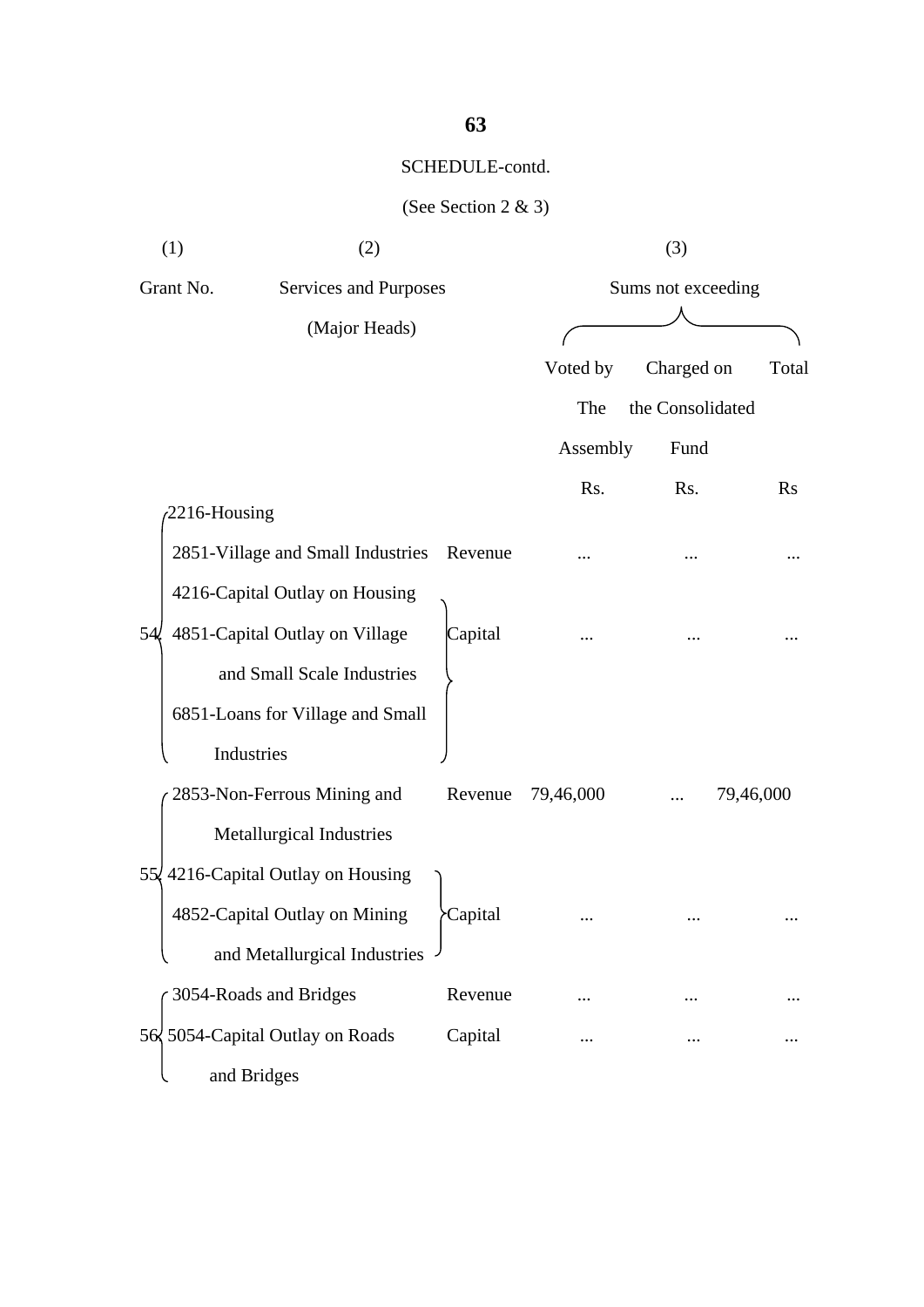| (1)                                          | (2)     |           | (3)                |       |
|----------------------------------------------|---------|-----------|--------------------|-------|
| Grant No.<br>Services and Purposes           |         |           | Sums not exceeding |       |
| (Major Heads)                                |         |           |                    |       |
|                                              |         | Voted by  | Charged on         | Total |
|                                              |         | The       | the Consolidated   |       |
|                                              |         | Assembly  | Fund               |       |
|                                              |         | Rs.       | Rs.<br><b>Rs</b>   |       |
| $\beta$ 452-Tourism                          | Revenue |           |                    |       |
| 4059-Capital Outlay on Public                |         |           |                    |       |
| Works                                        |         |           |                    |       |
| 57. 5275-Capital Outlay on other             | Capital |           |                    |       |
| <b>Communication Services</b>                |         |           |                    |       |
| 5452-Capital Outlay on Tourism               |         |           |                    |       |
| 58. 3606-Aid Materials and Equipment Revenue |         | $\ddotsc$ | $\ddotsc$          |       |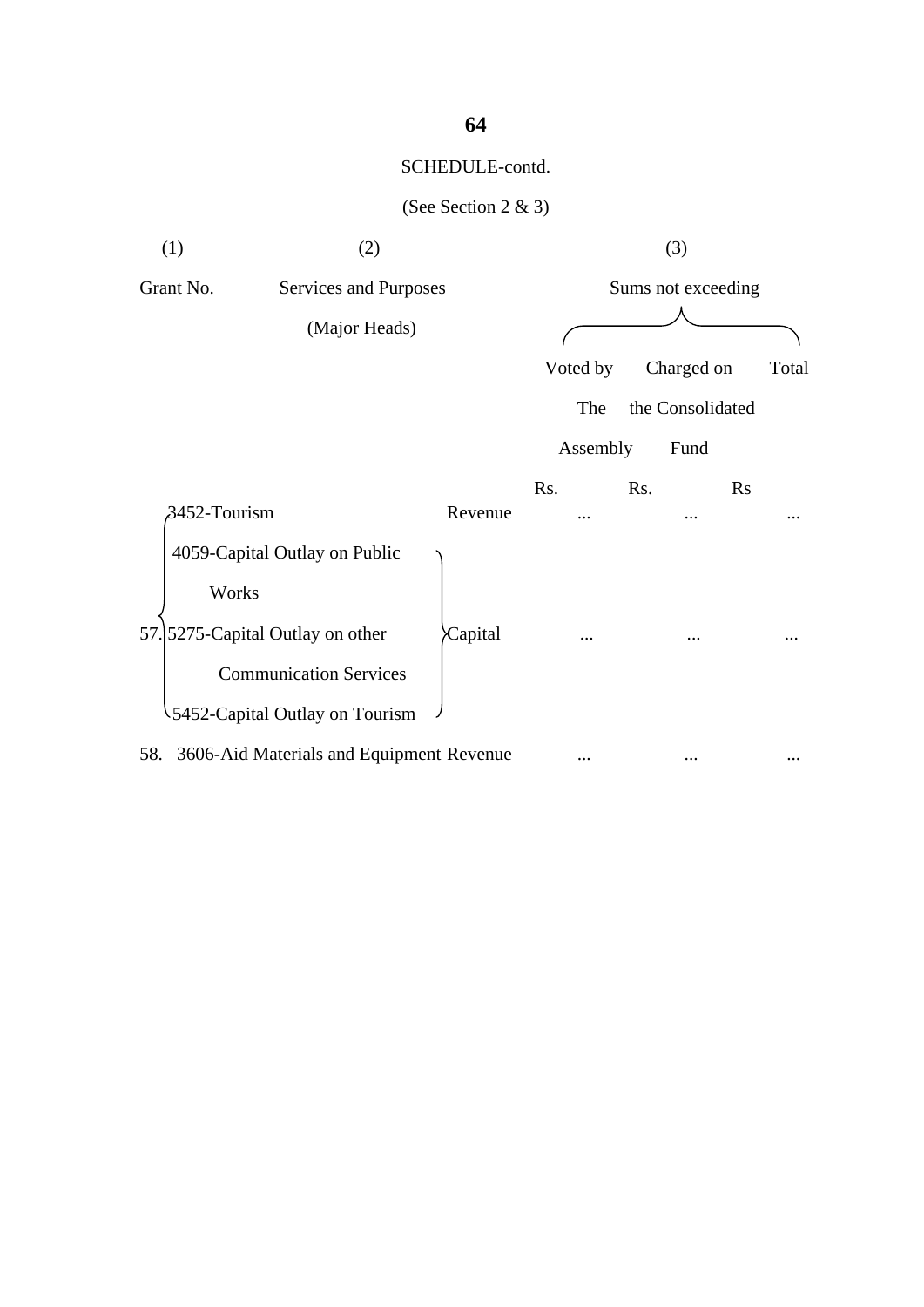# (See Section 2 & 3)

|               | (1)<br>(2)                                                  |                       | (3)      |                                   |       |  |
|---------------|-------------------------------------------------------------|-----------------------|----------|-----------------------------------|-------|--|
|               | Grant No.                                                   | Services and Purposes |          | Sums not exceeding                |       |  |
| (Major Heads) |                                                             |                       |          |                                   |       |  |
|               |                                                             |                       |          |                                   |       |  |
|               |                                                             |                       | Voted by | Charged on                        | Total |  |
|               |                                                             |                       | The      | the Consolidated                  |       |  |
|               |                                                             |                       | Assembly | Fund                              |       |  |
|               |                                                             |                       | Rs.      | R <sub>s</sub> .                  | Rs    |  |
| 59.           | 5465-Investment in General<br><b>Financial and Training</b> | Capital               |          |                                   |       |  |
|               | Institutions                                                |                       |          |                                   |       |  |
|               | 6003-Internal Debt of the State<br>Government               | Capital               |          |                                   |       |  |
|               | 6004-Loans and Advances from<br>the Central Government      | Capital               |          |                                   |       |  |
| 60.           | 7610-Loans to Government<br>Servants etc.                   | Capital               |          |                                   |       |  |
|               | 61. 7615-Miscellaneous Loans<br>Capital                     |                       |          |                                   |       |  |
|               | 62. 7810-Inter-State Settlement                             | Capital               |          |                                   |       |  |
|               | 63. 7999-Appropriation to                                   | Capital               |          |                                   |       |  |
|               | Contingency Fund                                            |                       |          |                                   |       |  |
|               |                                                             |                       |          | 3,45,57,655 10,04,440 3,55,61,495 |       |  |

### L.M.SANGMA

Under Secretary to the Govt. Of Meghalaya,

Law (B) Department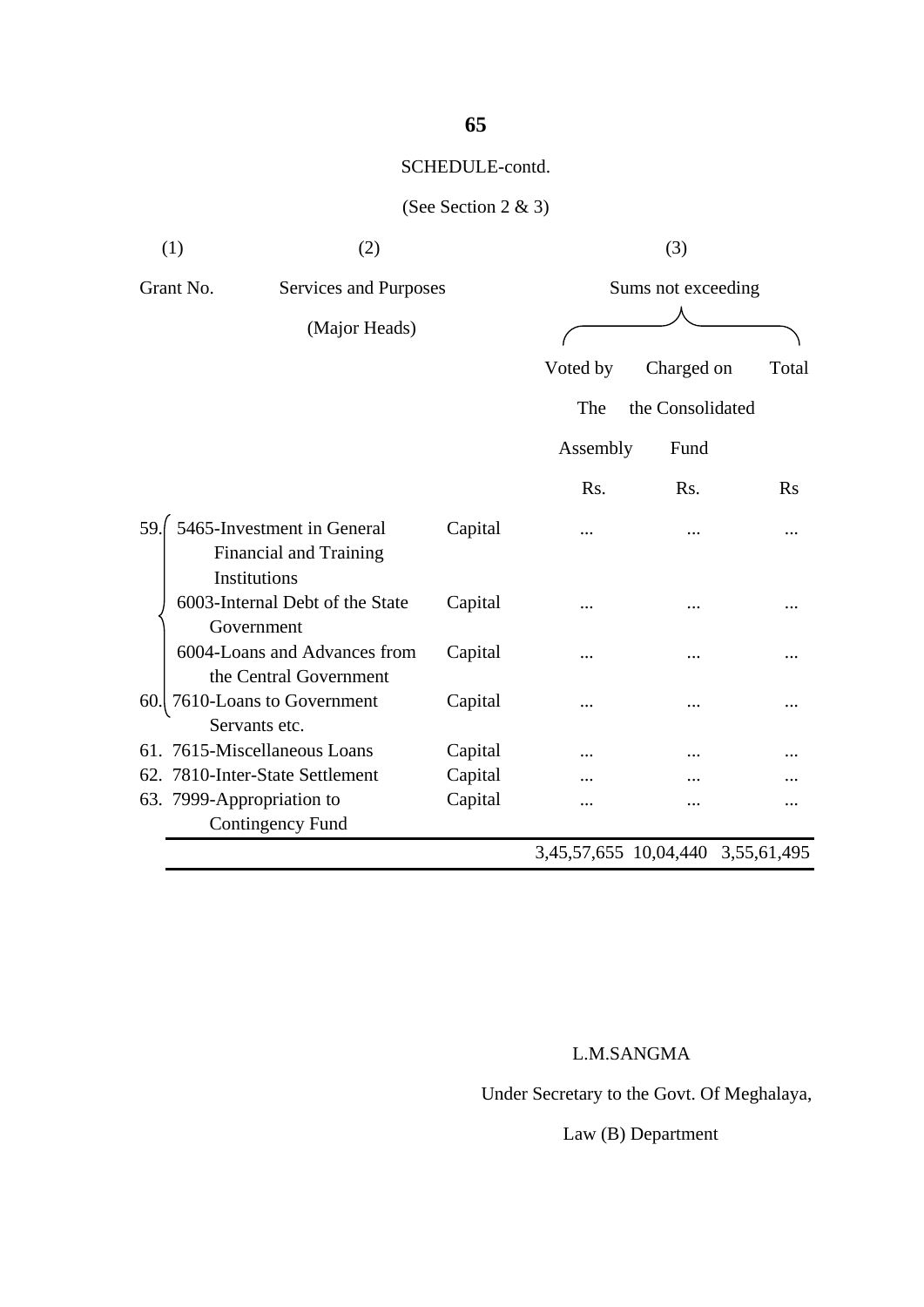### **The 5th November, 1996**

No. LL(B) 32/92/16- The Meghalaya Taxation Laws (Amendment) Act, 1996 is hereby published for general information.

#### **MEGHALAYA ACT NO. 8 OF 1996**

(As passed by the Meghalaya Legislative Assembly)

(Received the assent of the Governor on the  $5<sup>th</sup>$  November, 1996)

(Published in the Gazette of Meghalaya, Extra-ordinary issue, dated  $5<sup>th</sup>$  November, 1996)

#### THE MEGHALAYA TAXATION (AMENDMENT) ACT, 1996

An

Act

#### **Further to amend the Meghalaya (Sales of Petroleum and Petroleum Products (including Motor Spirit Lubricants) Taxation Act, the Meghalaya Amendments and Betting Tax Act, the Meghalaya Purchase Tax Act, and the Meghalaya**

#### **Finance (Sales Tax) Act**

Be it enacted by the Legislature of the State of Meghalaya in the Forty-Seven Year of the Republic of India as follows:-

1. **Short title and Commencement**-(1) This Act may be called the Meghalaya Taxation Laws (Amendment) Act, 1996 (2)It shall come into force at once except section 2 which shall be deemed to have come into force of the first day of April, 1994

2. **Amendment of Act IX of 1956**- In section 2 of the Meghalaya Sales of Petroleum and Petroleum Product, including Motor Spirit and Lubricants) Taxation Act (Assam Act IX of 1956) as adapted and amended by Meghalaya)-

- (a) After clause (10), following new clause (10A) shall be inserted, namely:- "(10A) "Sale Price" used in relation to any dealer means the amount of money consideration for sale of taxable goods less any sum allowed as cash for sontainers or other materials used in packing of such goods;
- (b) After clause (11), the following new clause (11A) shall be inserted namely- "(11A) turnover used in relation to any period means the aggregate of the sale price or parts of sale price recoverable by a dealer during such period after deducting-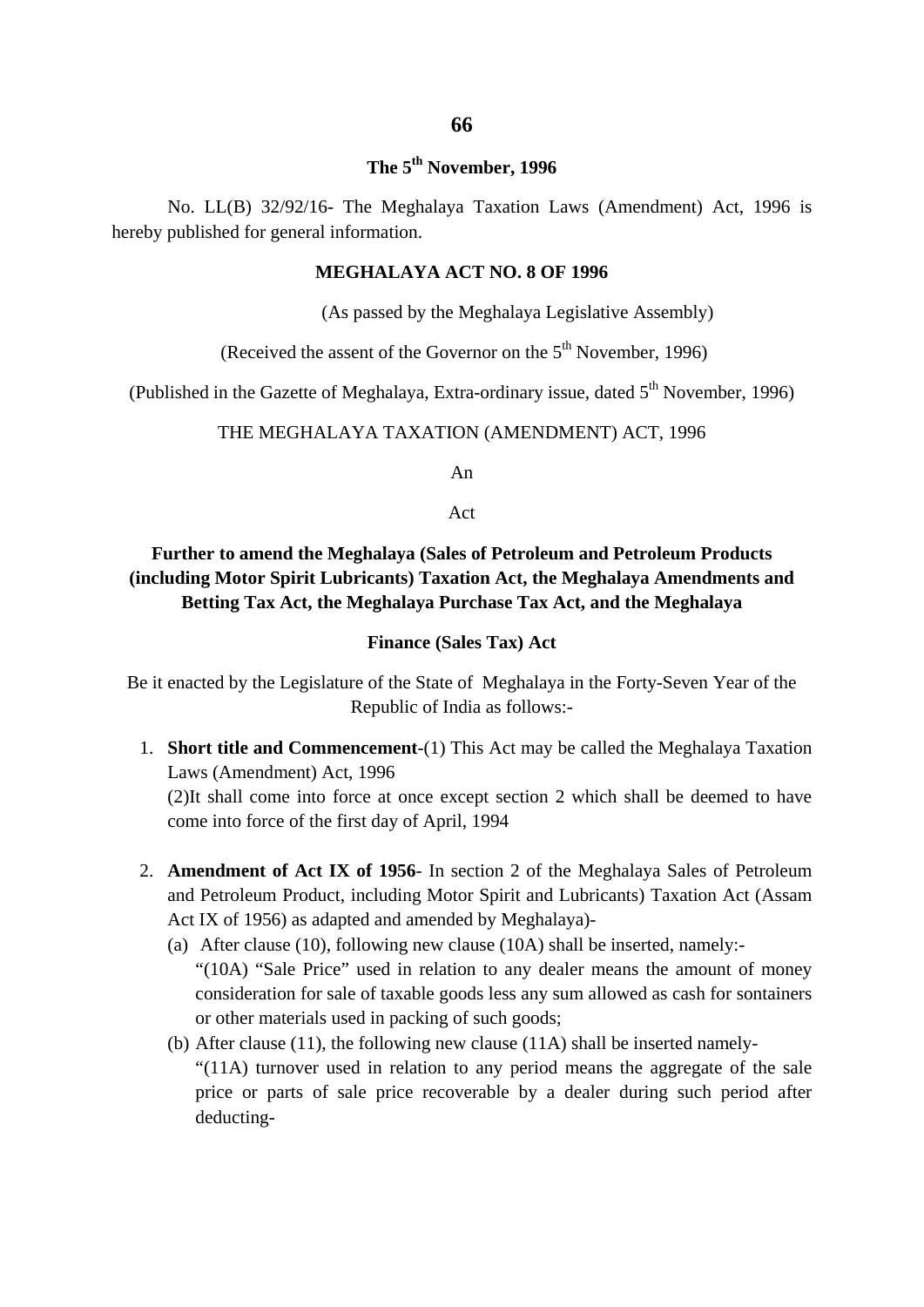- (i) The amount, if any, refunded by him in respect of any taxable good and their container returned by purchasers within a period of three months from the case of delivery of the goods.
- (ii) From the resultant balance an amount arrived at by applying the following formula:-

Rate of Tax X resultant balance as 'mentioned' 100 plus rate of tax

**Explanation:-**Where the turnover of a dealer is taxable at different rate, the aforesaid formula shall be applied separately in respect of each pars of the turnover liable to a different rate of tax:"

- 3. **Amendment of Act VI of 1939**-In the Meghalaya Amusements and Betting Tax Act (Assam Act VI of 1939 as adapted and amended by Meghalaya)-
	- (i) In section 3, clause (b) of sub-section  $(1)$ -
		- (a) In item (i), for the figure '100', the figure '75' shall be substituted
		- (b) In item (ii), for the figure '160', the figure '120' shall be substituted; and
		- (c) In item (iii), for the figure '200', the figure '150' shall be substituted;
	- (ii) In section 18, subsection (3), for the words 'thirty per cent', the words 'forty per cent' shall be substituted.
- 4. **Amendment of Act XIX of 1967**-In the Schedule to the Meghalaya Purchase Tax Act (Assam Act XIX of 1967 as adapted and amended by Meghalaya)-
	- (a) In item 5, for the figure and words '60' paise per rupee value', the figure and words '80 paise per rupee value' shall be substituted;
	- (b) In item 11, for figure and words '10 paise in the rupee', the figure and words '25 paise in the rupee' shall be substituted.
- 5. **Amendment of Act XI of 1956-**In Schedule to the Meghalaya Finance (Sales Tax) Act Assam Act XI of 1956 as adapted and amended by Meghalaya), the existing items 15 and 15A shall be omitted and the following shall be substituted as new items 15, 15A and 15B namely-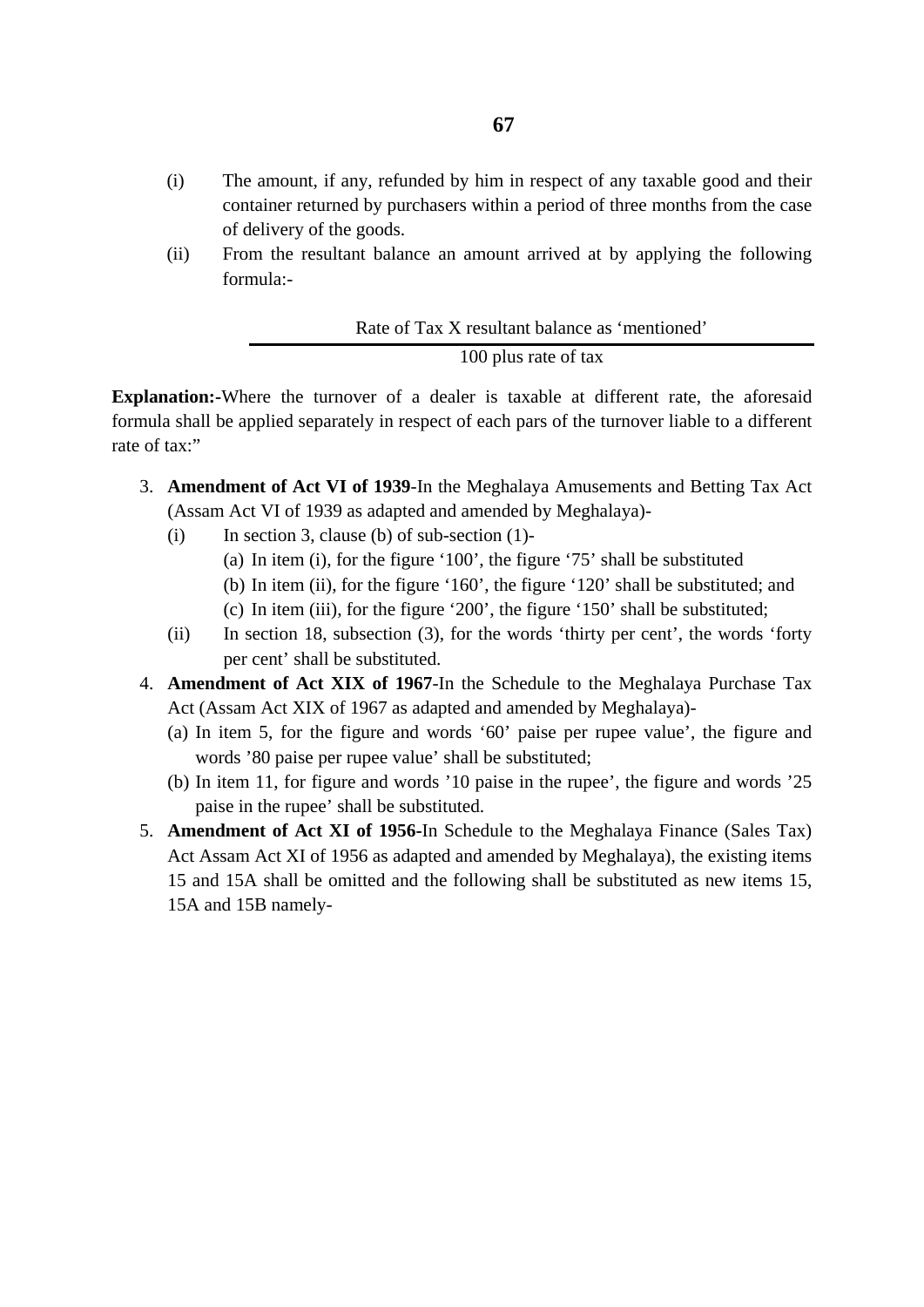#### "15. Colour television sets, video cassette recorders, video Cassette player and other electronic goods and parts and accessories thereof. 6 paise in the rupee

|  |  |                                                   |  | "15A Black and White television sets, radios, 4 paise in the rupee |
|--|--|---------------------------------------------------|--|--------------------------------------------------------------------|
|  |  | computers and all varieties of computer software. |  |                                                                    |

"15B Radio gramophones radio-cum-tape recorders, other wireless reception instruments and apparatuses, accumulator amplifiers and spare parts and accessories thereof; 10 paise in the rupee

#### L.M.SANGMA

Under Secretary to the Govt. Of Meghalaya,

Law (B) Department

#### **68**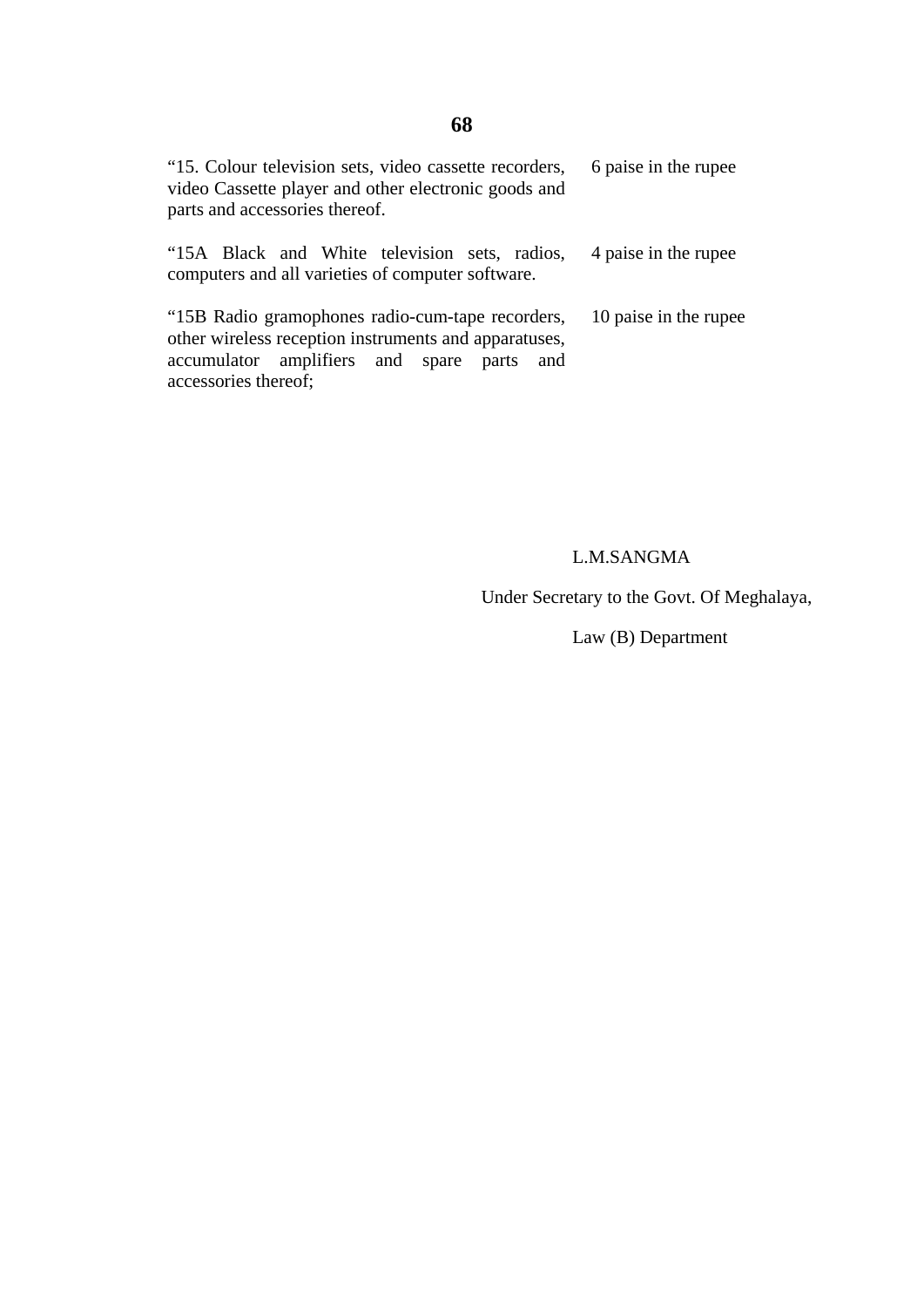#### **The 22nd November, 1996**

No. LL(B) 62/90/210- The Court Fees (Meghalaya Amendment) Act, 1996 is hereby published for general information.

#### **MEGHALAYA ACT 9 OF 1996**

#### **THE COURT FEES (MEGHALAYA AMMENDMENT) ACT, 1996**

(As passed by the Meghalaya Legislative Assembly)

(Received the assent of the Governor on the  $22<sup>nd</sup>$  November, 1996)

(Published in the Gazette of Meghalaya, Extra-ordinary issue, dated  $22<sup>nd</sup>$  November, 1996)

An

Act

#### **Further to amend the Court Fees Act, 1870 in its application to the State of Meghalaya.**

Be it enacted by the Legislature of the State of Meghalaya in the Forty-Seventh Year of the Republic of India as follows:-

1. **Short title and Commencement**-(1) This Act may be called the Court Fees (Meghalaya Amendment) Act, 1996

**Amendment of Schedule II to Act VII of 1870**-(2)It shall come into force at once.

2. In Schedule II to the Court Fees Act. 1870 (Act VII of 1870), in article 1 for the existing item (f), columns (2) and (3), the following shall be substituted namely-

(f) When presented to any officer containing prayer for settlement of fishery, Ferry, forest produce, forest mahals, elephants mahals or for permit or licence to deal in controlled commodities, for an offer giving terms for acceptance by Government or by a Government authority for any construction or supply work

"(ii) Where the application or petition is of tender value-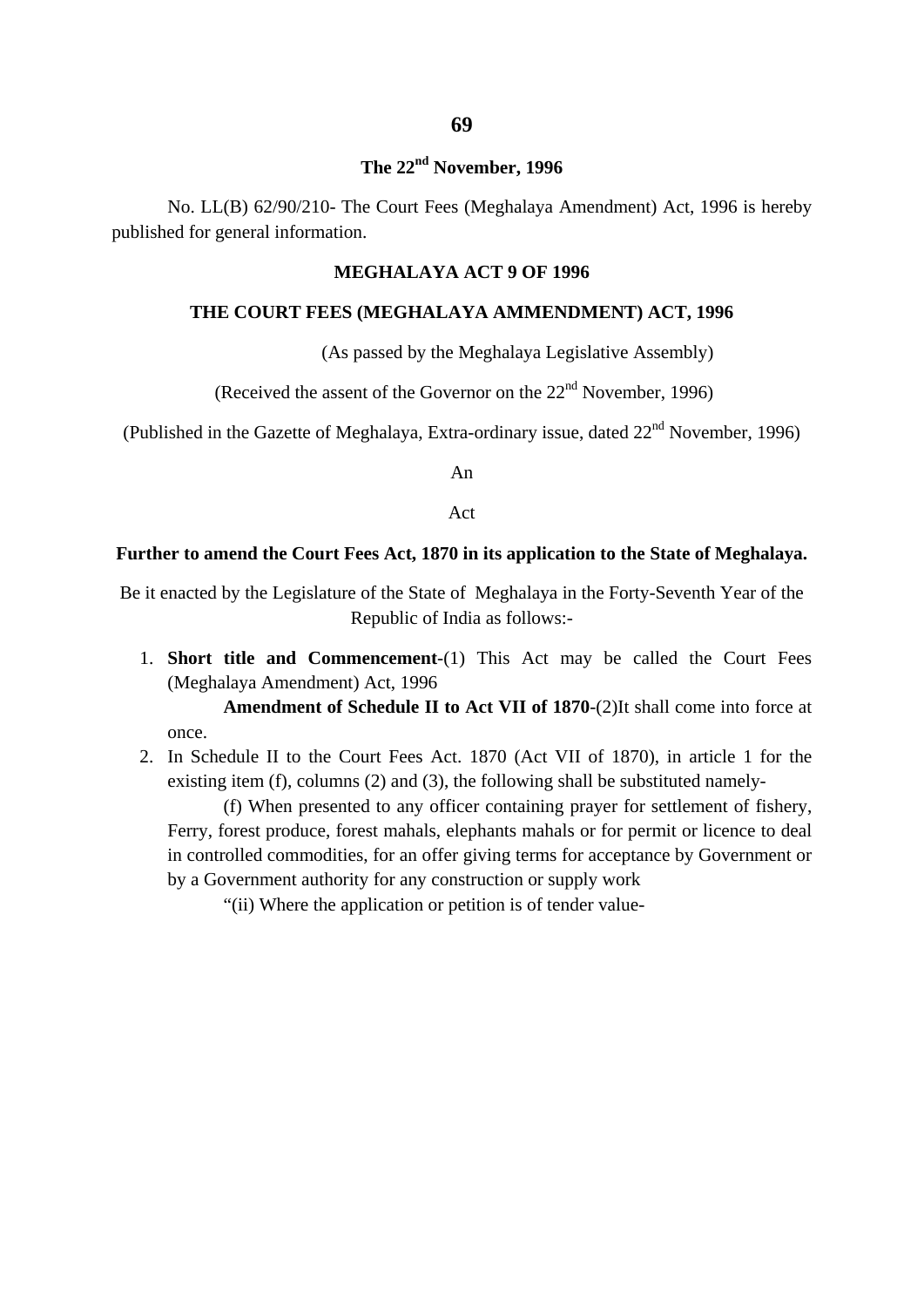| (a) Not exceeding Rs. $5,000.00$                                     | Twenty five rupees   |
|----------------------------------------------------------------------|----------------------|
| (b) Exceeding Rs. 50,000.00 but not exceeding Rs. One hundred rupees |                      |
| 1,00,000.00                                                          |                      |
| (c) Exceeding Rs. 1,00,000.00 but not exceeding Two hundred rupees   |                      |
| Rs. 5,00,000.00                                                      |                      |
| (d) Exceeding Rs. $5,00,000.00$                                      | Three hundred rupees |
| but not exceeding Rs. 15,00,000.00                                   |                      |
| (e) Exceeding Rs.15,00,000.00 but not exceeding Four hundred rupees  |                      |
| Rs. 25,00,000.00                                                     |                      |
| (f) Exceeding Rs. $25,00,000.00$                                     | One thousand rupees  |
| but not exceeding Rs. $100,00,000.00$                                |                      |
| $(g)$ Exceeding Rs. $100,00,000.00$                                  | Two thousand rupees  |
|                                                                      |                      |
| (ii) In any other cases                                              | Fifteen rupees       |
|                                                                      |                      |

M. M. JACOB.

Governor of Meghalaya

### J. SOHTUN

Joint Secretary to the Govt. Of Meghalaya,

Law (B) department.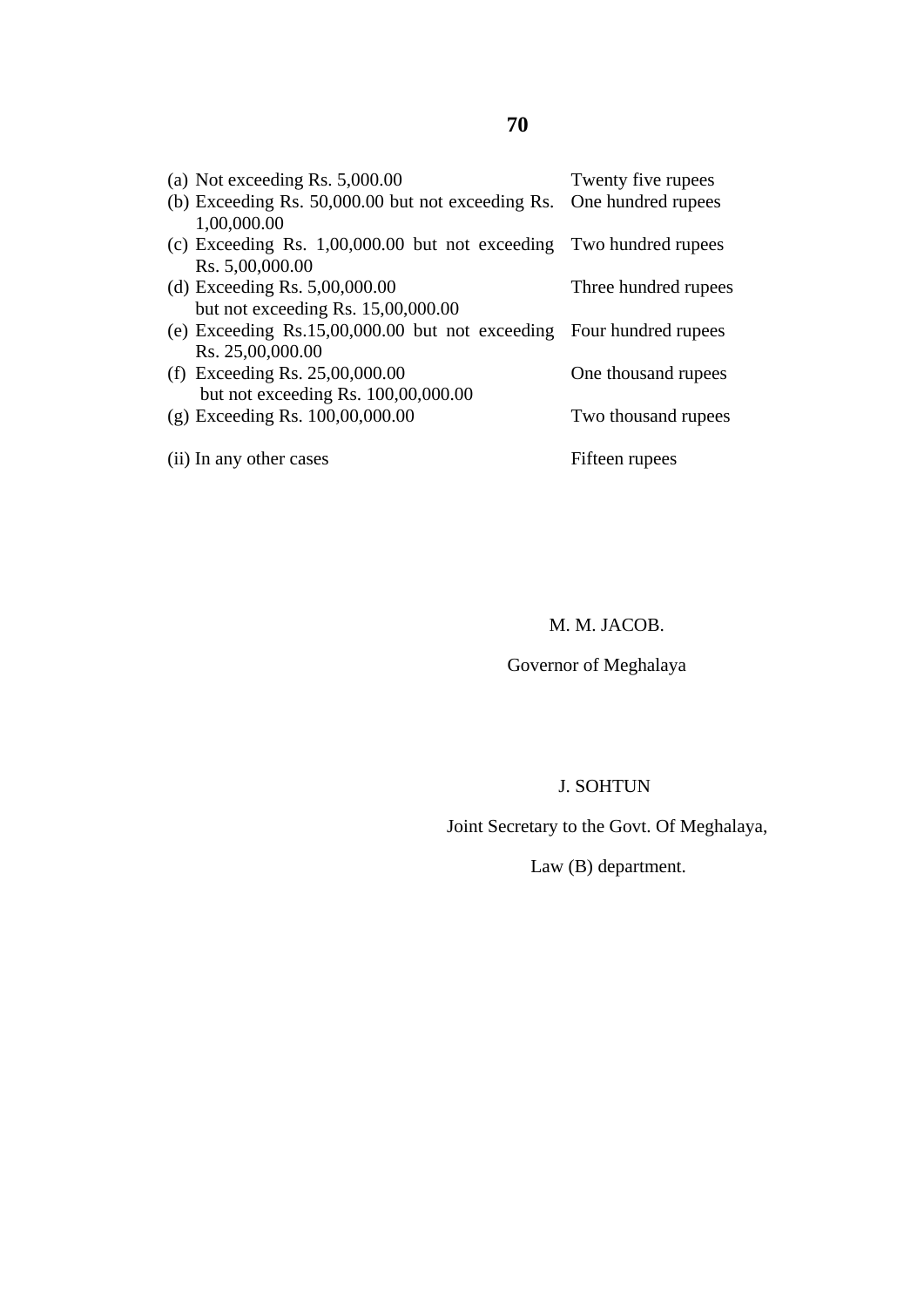## **The 22nd November, 1996**

No. LL(B) 62/90/211- The following Ordinance Promulgated by the Governor of Meghalaya is hereby published for general information.

## **THE COURT FEES (MEGHALAYA AMMENDMENT) ORDINANCE 1996**

#### **An**

#### **Ordinance**

#### **Further to amend the Court Fees Act, 1870 in its application to the State of Meghalaya.**

Whereas, the Legislative Assembly of Meghalaya is not in session and the Governor is satisfied that circumstances exist which render it necessary for him to take immediate action:

Now, therefore, in exercise of the powers conferred by clause (1) of Article 213 of the Constitution, the Governor of Meghalaya is pleased to promulgate in the Forty-seventh Year of the Republic of India the following Ordinance, namely-

1. **Short title and Commencement**-(1) This Ordinance may be called the Court Fees (Meghalaya Amendment) Ordinance, 1996

(2)It shall come into force at once.

2. **Amendment of Schedule II to Act VII of 1870-** In Schedule II to the Court Fees, 1870 (as mended by Meghalaya), in item (f) (i), after sub-item (a), the following new sub-item (aa) shall be inserted namely-

| "aa exceeding Rs. 5000.00 but not | fifty rupees |
|-----------------------------------|--------------|
| exceeding $Rs.50,000.00$          |              |

M. M. JACOB.

Governor of Meghalaya

#### J. SOHTUN

Joint Secretary to the Govt. Of Meghalaya,

Law (B) Department.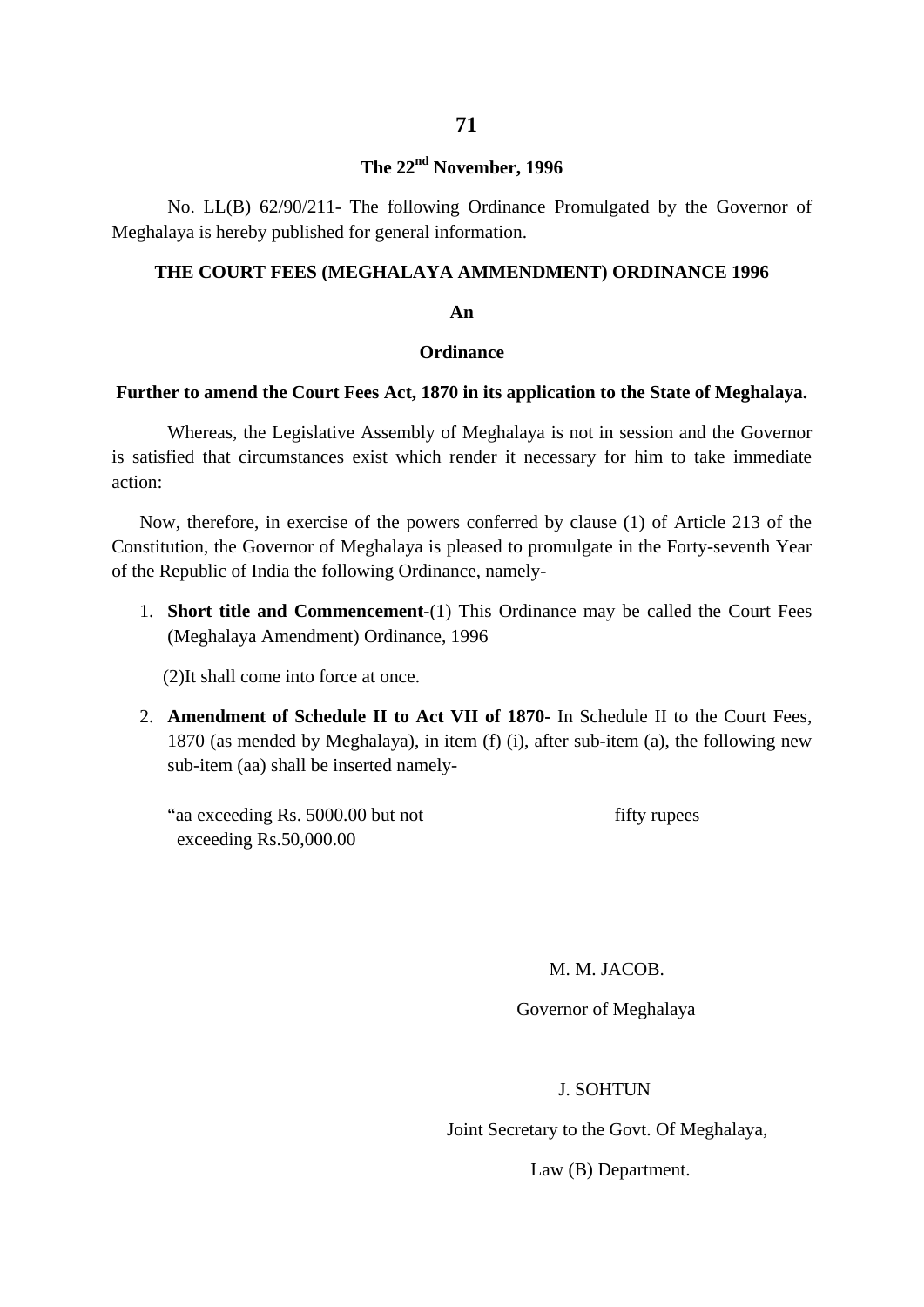# **The 4th December, 1996**

No. LL(B) 200/84/91- The Contingency Fund of Meghalaya (Amendment) Ordinances 1996 promulgated by the Governor of Meghalaya on  $3<sup>rd</sup>$  December, 1996 is hereby published for general information.

## **Meghalaya Ordinance No. 2 of 1996**

Promulgated by the Governor on 3rd December 1996 published in the Extraordinary issue of the Gazette of Meghalaya dated  $4^{\text{th}}$  December, 1996.

THE CONTINGENCY FUND OF MEGHALAYA (AMENDMENT) ORDINANCE 1996.

#### **An**

#### **Ordinance**

#### **to amend temporarily the Contingency Fund of Meghalaya Act, 1872.**

Whereas, the Legislative Assembly of Meghalaya is not in session and the Governor is satisfied that circumstances exist which render it necessary for him to take immediate action:

Now, therefore, in exercise of the powers conferred by clause (1) of Article 213 of the Constitution, the Governor of Meghalaya is pleased to promulgate in the Forty-seventh Year of the Republic of India the following Ordinance, namely-

**1. Short title and Commencement**-(1) This Ordinance may be called the Contingency Fund of Meghalaya (Amendment) Ordinance, 1996

(2)It shall come into force at once.

**2. Amendment of section of 2 Meghalaya Act, 1872 5 of 1972 2-**To section the Contingency Fund of Meghalaya Act, 1972 the following proviso shall be added' namely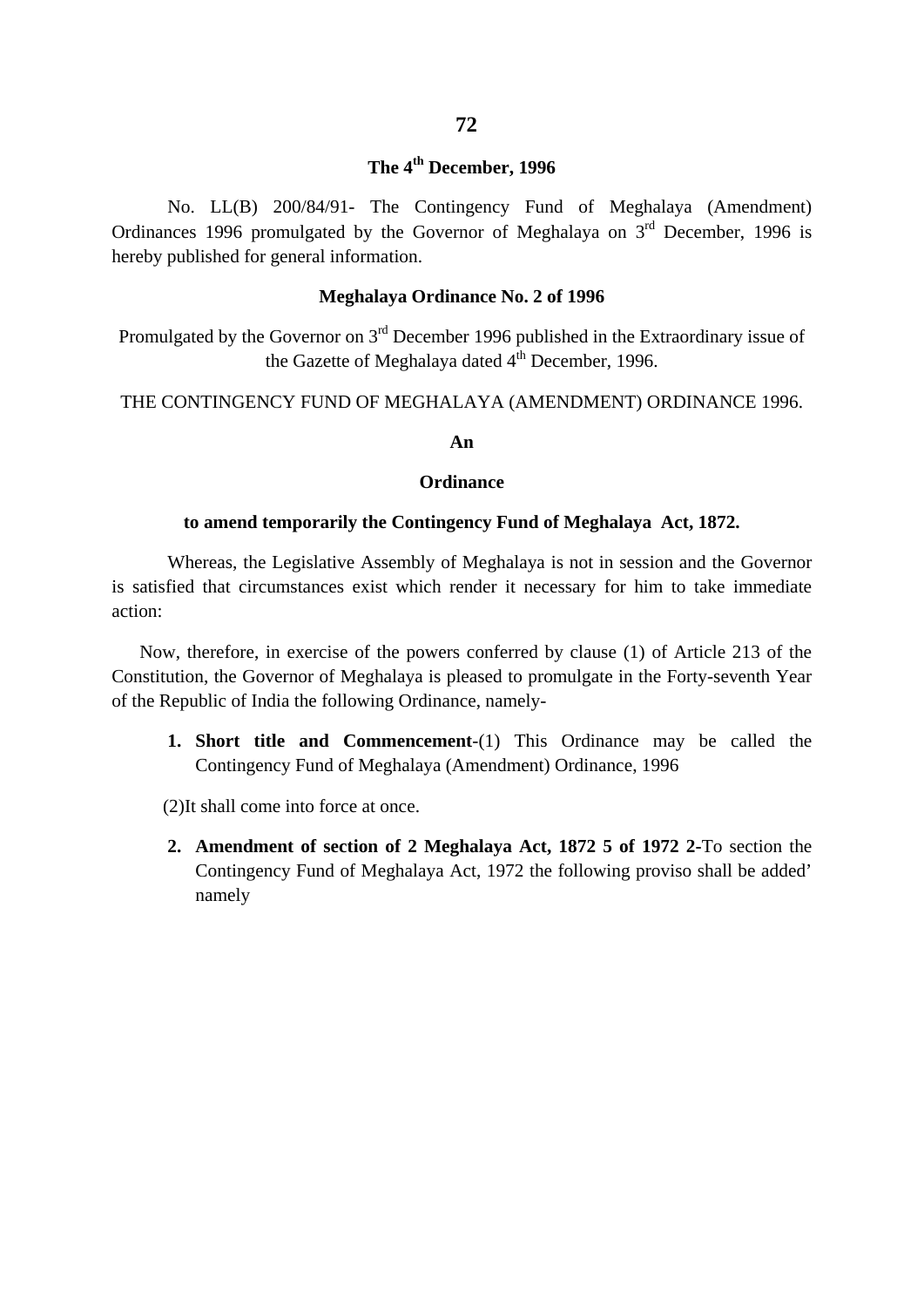"Provided that during the period beginning on the date of commencement of the Contingency Fund of Meghalaya (Amendment) Ordinance, 1996 and ending on the 31<sup>st</sup> day of March, 1997, this section shall have effect subject to the modification that for the words 'rupees six crores' the words 'rupees sixty crores' shall be substituted".

Dated Raj Bhavan, the 3<sup>rd</sup> M. M. JACOB.

December, 1996 Governor of Meghalaya

Dated Shillong, J. SOHTUN

The 4<sup>th</sup> December, 1996 Joint Secretary to the Govt. Of Meghalaya,

Law (B) Department.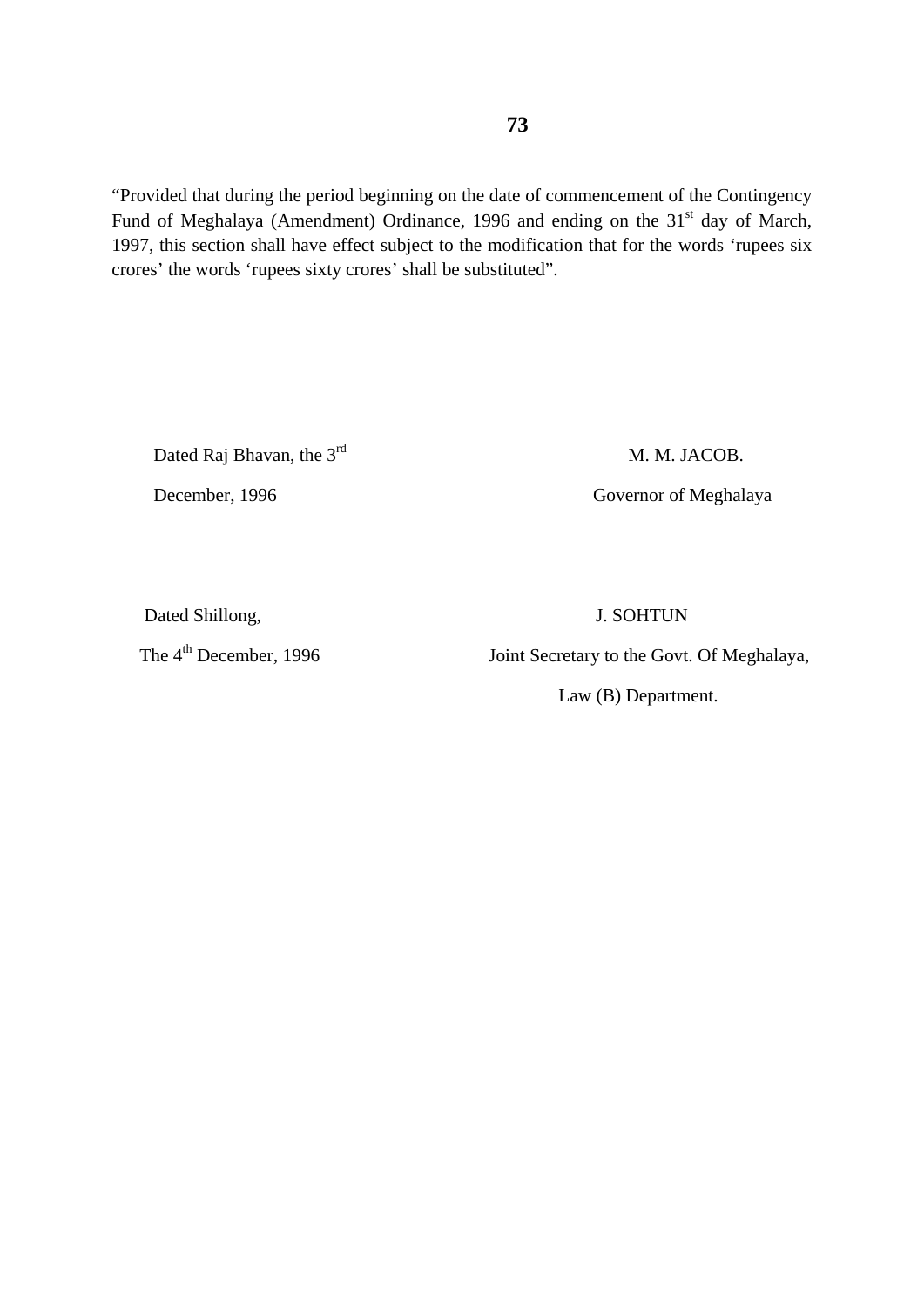## **The 10th December, 1996**

No. LB (B) 29/91/179-The Meghalaya Motor Vehicles Taxation (Amendment) Ordinance, 1996 promulgated by the Governor of Meghalaya on the  $9<sup>th</sup>$  December, 1996 is hereby published for general information.

## **Meghalaya Ordinance No. 3 of 1996**

Promulgated by the Governor on 9<sup>th</sup> December 1996 published in the Extraordinary issue of the Gazette of Meghalaya dated  $10^{th}$  December, 996.

## THE MEGHALAYA MOTOR VEHICLES TAXATION (AMENDMENT)

### ORDINANCE 1996.

#### **An**

#### **Ordinance**

## **Further to amend the Meghalaya Motor Vehicles Taxation Act (Assam Act IX of 1996 as adapted and amended by Meghalaya)**

Whereas, the Legislative Assembly of Meghalaya is not in session and the Governor is satisfied that circumstances exist which render it necessary for him to take immediate action:

Now, therefore, in exercise of the powers conferred by clause (1) of Article 213 of the Constitution, the Governor hereby promulgates in the Forty-seventh Year of the Republic of India the following Ordinance, namely-

**1. Short title and Commencement**-(1) This Ordinance may be called the Meghalaya Motor Vehicles Taxation (Amendment) Ordinance, 1996

(2)It shall come into force at once.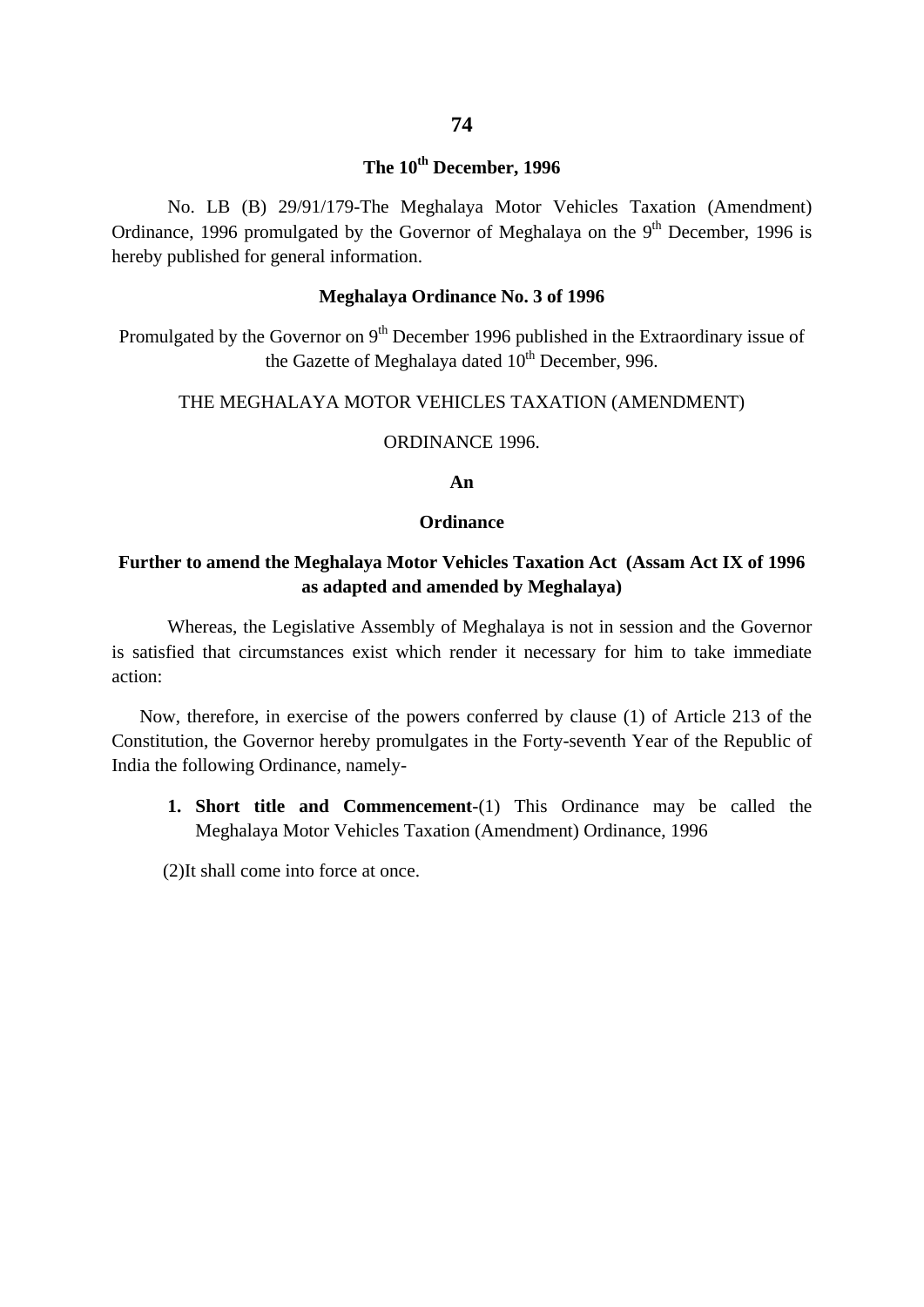**2. Amendment of part B of the Schedule to Act IX of 1936-**In part B of the Schedule to the Meghalaya Motor Vehicles Taxation Act, (Assam Act IX of 1936 as adapted and amended by Meghalaya) in article IVA after item (vi) the following items (vii) shall be added, namely-

"(vii) maxi cab  $2400$  600"

Dated Raj Bhavan, the 3<sup>rd</sup> M. M. JACOB.

Shillong. Governor of Meghalaya

The 9<sup>th</sup> December, 1996

J. SOHTUN

Joint Secretary to the Govt. Of Meghalaya,

Law (b) Department.

DPS (Law) 42/97-500-6-3-97